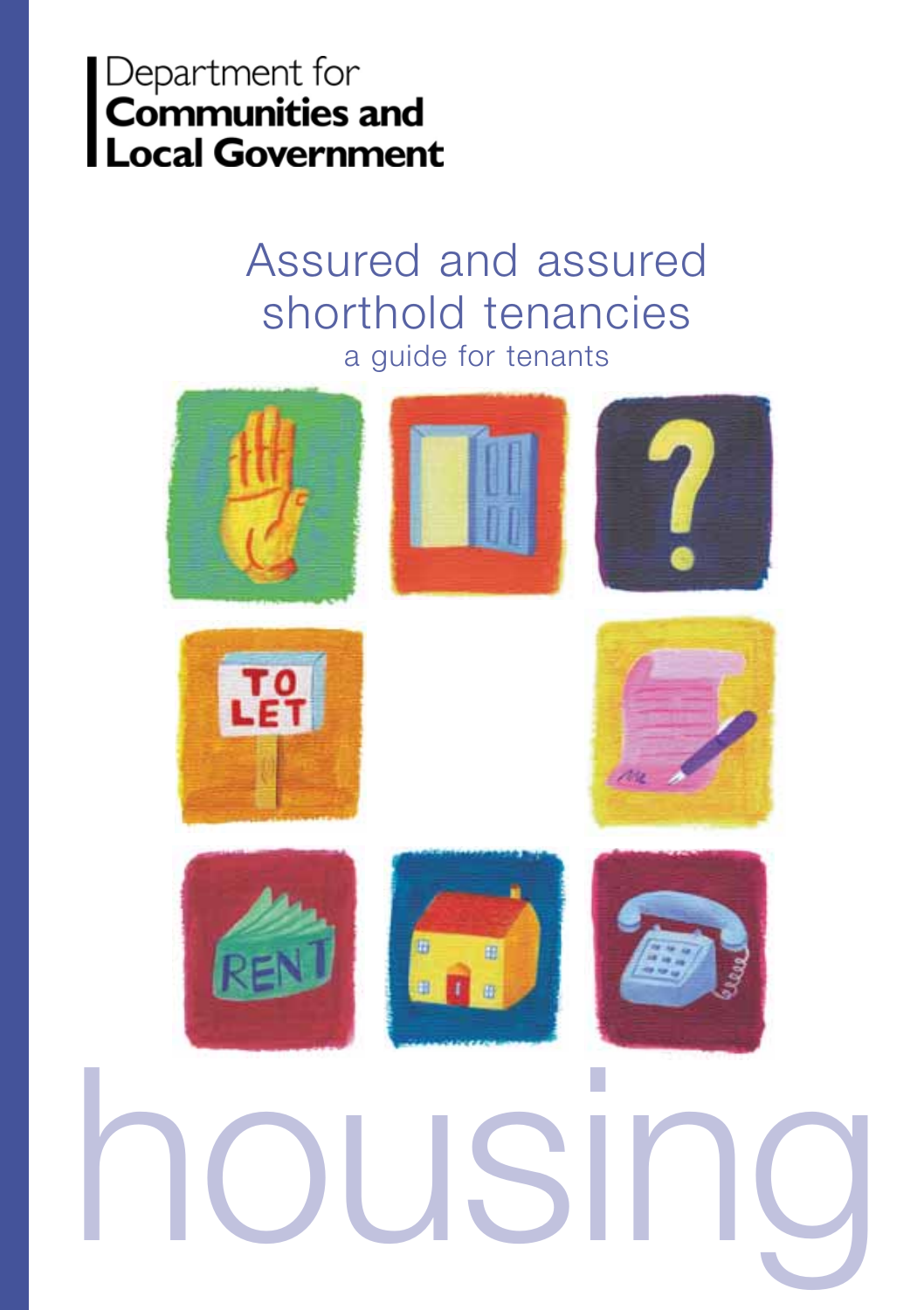#### **Assured and assured shorthold tenancies**

#### Who should read this booklet?

You probably need to read this booklet if you are renting, or thinking of renting, a domestic property and the letting began on or after 15 January 1989. However, if you are sharing or are going to share part of the landlord's home, you should read our separate booklet called "Renting Rooms in Someone's Home – a guide for people renting from resident landlords".

This booklet does not deal with agricultural lettings, or lettings by housing associations, local authorities or other social landlords.

This booklet explain the most important features of tenants' and landlords' rights and responsibilities but it is only a general guide.

*This booklet does not provide an authoritative interpretation of the law; only the courts can do that. Nor does it cover every case. If you are in doubt about your legal rights or obligations you would be well advised to seek information from a Law Centre, Housing Advice Centre or Citizens Advice Bureau or to consult a solicitor. The addresses and phone numbers of advice organisations are listed in the telephone directory or can be obtained from your local library or local authority. Help with all or part of the cost of legal advice may be available under the Legal Aid Scheme.*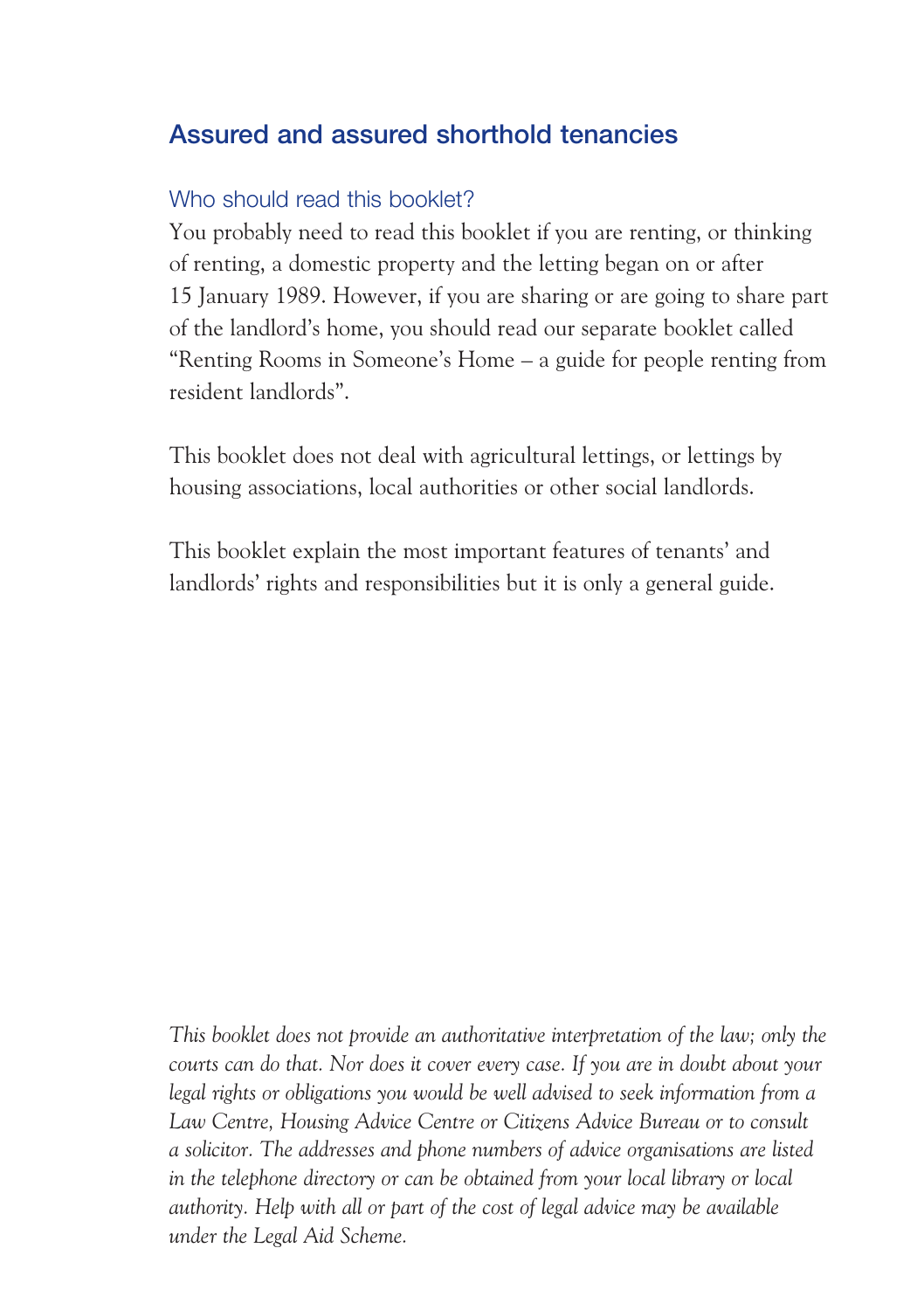| <b>Contents</b>                                           | <b>Sections</b> |
|-----------------------------------------------------------|-----------------|
| 1. Introduction to assured and shorthold tenancies        | $1.1 - 1.3$     |
| resident landlords and licence to occupy                  | 1.2             |
| 2. Differences between an assured and a shorthold tenancy | $2.1 - 2.3$     |
| which to choose                                           | 2.2             |
| tenancies which cannot be shorthold                       | 2.3             |
| 3. How a tenancy is agreed                                | $3.1 - 3.9$     |
| agreeing a shorthold tenancy                              | 3.2, 3.4, 3.5   |
| agreeing an assured tenancy                               | 3.3, 3.6        |
| a fixed term tenancy                                      | 3.4             |
| a contractual periodic tenancy                            | 3.4             |
| the tenancy agreement                                     | 3.6             |
| a rent deposit                                            | 3.7             |
| providing a rent book                                     | 3.8             |
| accommodation agency fees                                 | 3.9             |
| 4. Landlord and tenant responsibilities and rights        | $4.1 - 4.5$     |
| what the landlord is responsible for                      | 4.1             |
| what the tenant is responsible for                        | 4.2             |
| the landlord's rights                                     | 4.3             |
| the tenant's rights                                       | 4.4             |
| 5. What happens when a tenancy ends                       | $5.1 - 5.5$     |
| when a shorthold tenancy ends                             | 5.1, 5.2        |
| when an assured tenancy ends                              | $5.3 - 5.5$     |
| a statutory periodic tenancy                              | 5.1, 5.3        |
| can I leave during the tenancy                            | 5.6             |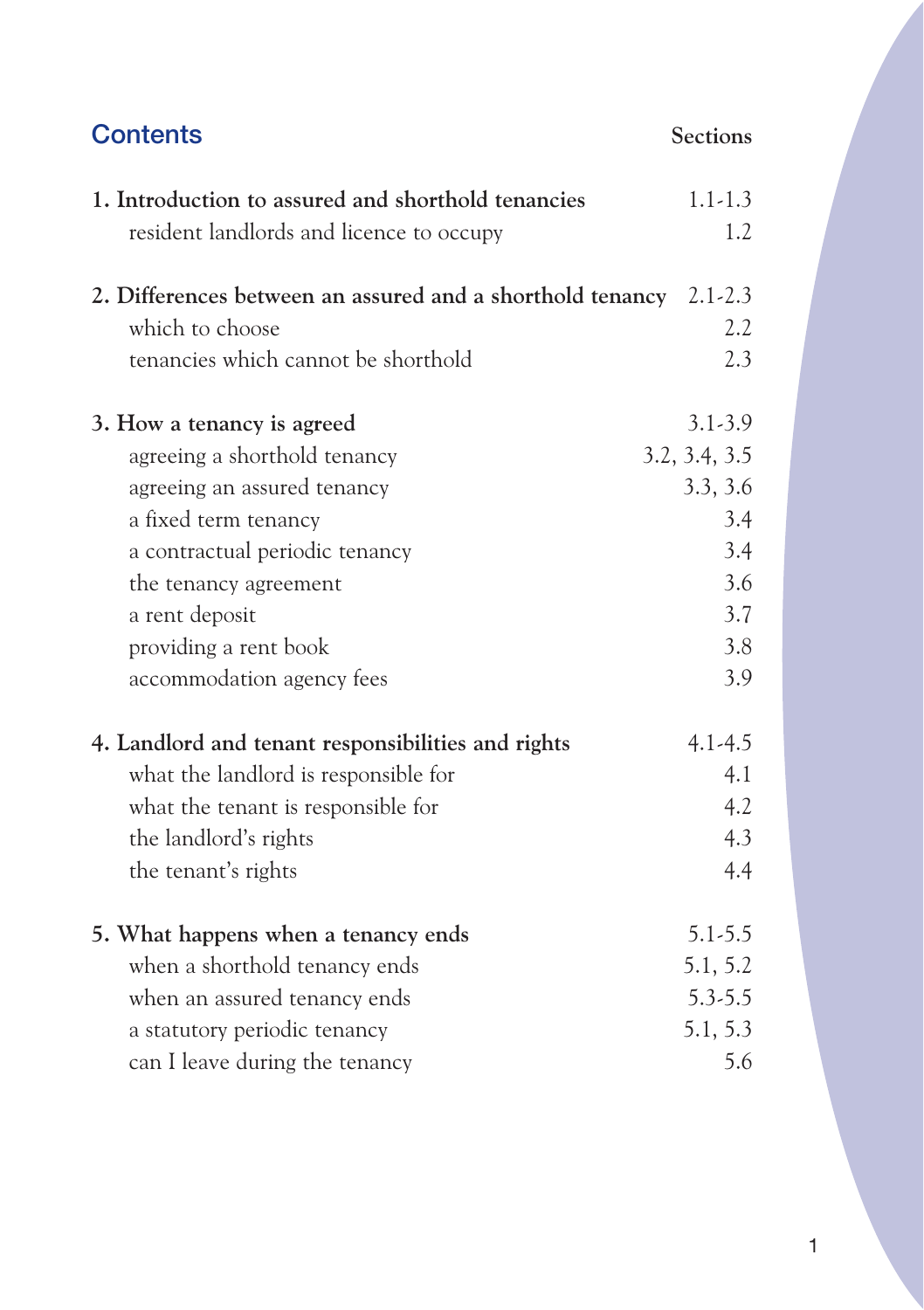#### **Sections**

| 6. When can I be asked to leave the property             | $6.1 - 6.12$        |
|----------------------------------------------------------|---------------------|
| landlord's automatic right to end a shorthold tenancy    | $6.1 - 6.5$         |
| seeking possession of a shorthold tenancy                | $6.6, 6.8 - 6.12$   |
| seeking possession of an assured tenancy                 | $6.7 - 6.12$        |
| the accelerated possession procedure                     | 6.3, 6.4, 6.9, 6.10 |
| 7. Rent increases and varying the terms of a tenancy     | $7.1 - 7.17$        |
| increasing the rent of a shorthold tenancy               | $7.1 - 7.13$        |
| increasing the rent of an assured tenancy                | $7.1 - 7.9$         |
| varying the terms of an assured or shorthold tenancy     | $7.14 - 7.17$       |
| role of the rent assessment committee<br>in setting rent | 7.6-7.8, 7.10-7.12  |
| role of the rent assessment committee                    | 7.15, 7.16          |
| in setting terms                                         |                     |
| 8. Succession rights, joint tenancies, subletting        | $8.1 - 8.4$         |
| joint tenancies                                          | 8.1                 |
| succession rights                                        | 8.2                 |
| subletting or giving the tenancy to someone else         | 8.3                 |
| 9. Housing benefit                                       | $9.1 - 9.4$         |
| general rules                                            | 9.1                 |
| direct payment to landlords                              | 9.2                 |
| pre-tenancy determinations                               | 9.3                 |
| delayed housing benefit payments                         | 9.4                 |
| 10. Harassment and illegal eviction                      | 10.1                |
| 11. Getting advice                                       | 11.1                |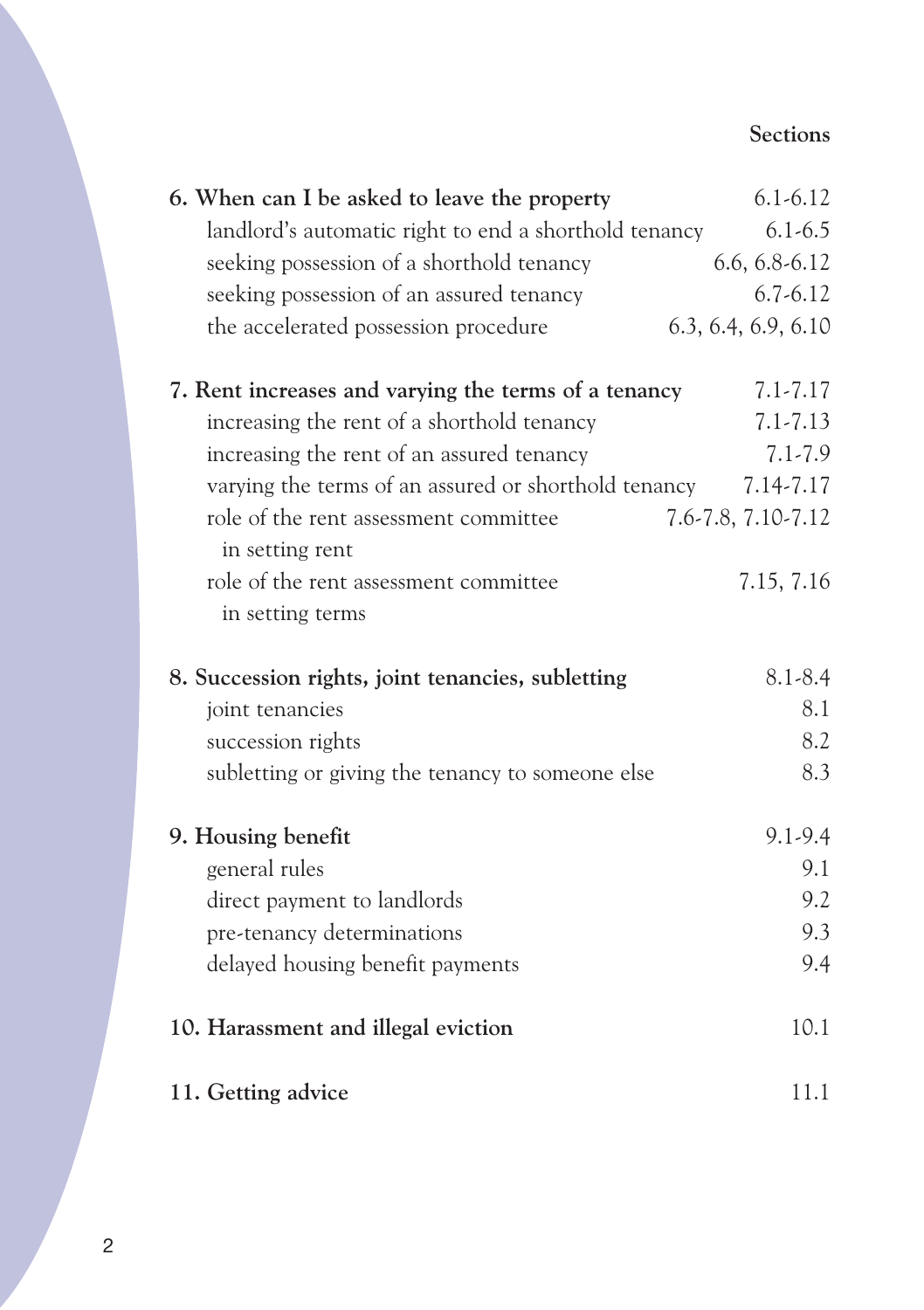#### **Appendices**

- **A** Tenancies which cannot be assured or shorthold tenancies; tenancies which can be assured but not shorthold tenancies
- **B** Summary of changes introduced by the Housing Act 1996
- **C** Grounds for possession and notice periods required
- **D** Addresses of rent assessment panels and areas covered
- **E** Rules on timing of rent increases under the formal procedure in the Housing Act 1988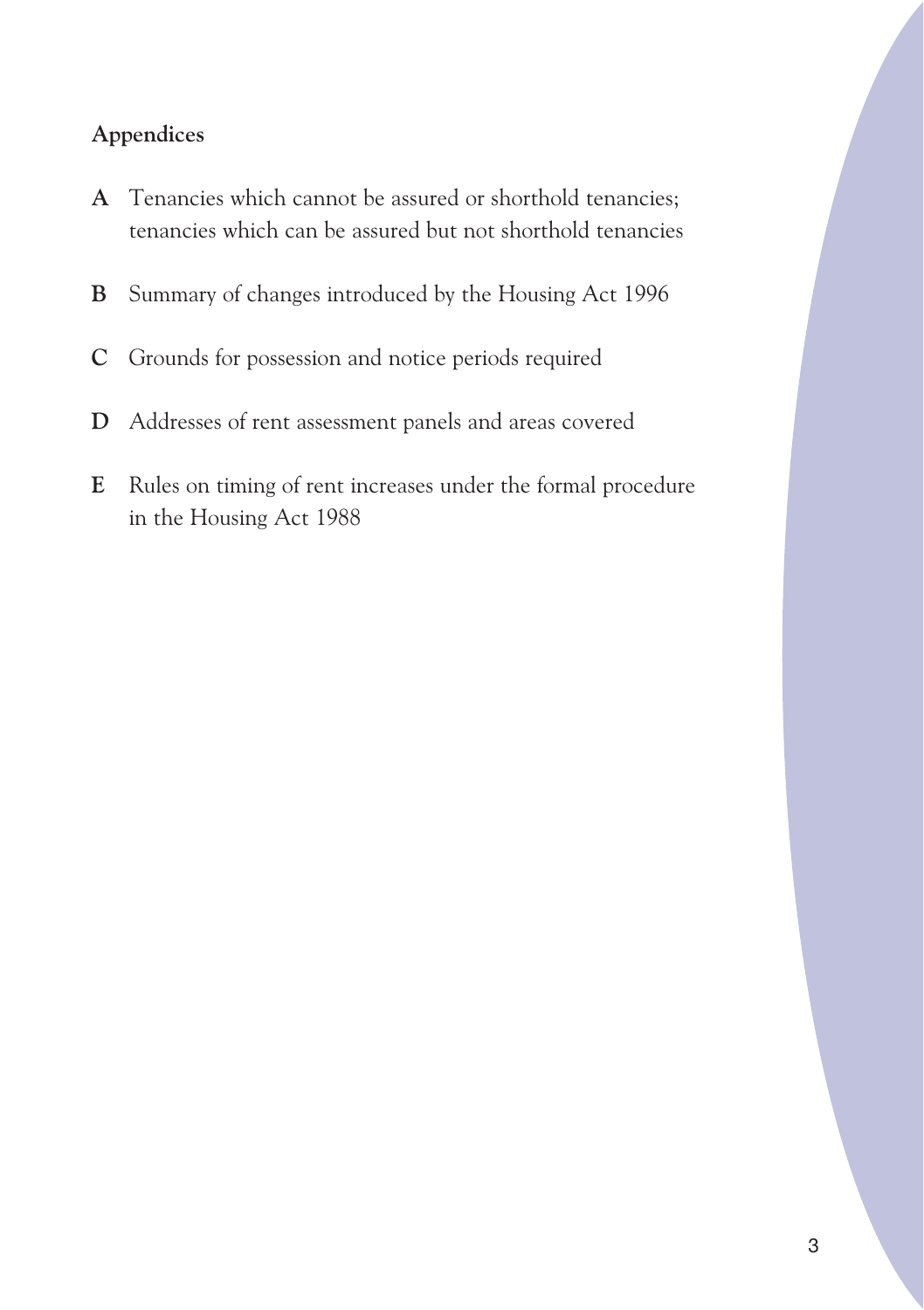# **1. Introduction to assured and shorthold tenancies**

#### 1.1 What are assured and shorthold tenancies?

These are the names of the commonest forms of arrangement for the renting of houses and flats by private tenants. In their current form, they were introduced by the Housing Act 1988 but important changes were made by the Housing Act 1996 with effect from 28 February 1997.

In the legislation, the term "assured tenancy" covers both assured tenancies (sometimes called "full" or "ordinary" assured tenancies) and assured shorthold tenancies. For clarity, this leaflet will refer to *assured*  tenancies and *shorthold* tenancies to highlight the important differences between the two.

An **assured** or **shorthold tenancy** is the usual form of letting if:

- you are a private tenant and your landlord is a private landlord;
- the tenancy began on or after 15 January 1989;
- the house or flat is let as separate accommodation and is your main home.

A tenancy will **not** be an assured or shorthold tenancy if:

- the tenancy began before 15 January 1989;
- it is a business or holiday let:
- no rent or a very low or very high rent is charged;
- the landlord is a "resident landlord" (see section 1.2).

Appendix A gives a more detailed list of tenancies or agreements which cannot be assured or shorthold tenancies.

Assured and shorthold tenancies allow landlords to charge a full market rent, unlike previous forms of tenancy. Shorthold tenancies also allow landlords to let their property for a short period only and to get it back if they wish after 6 months.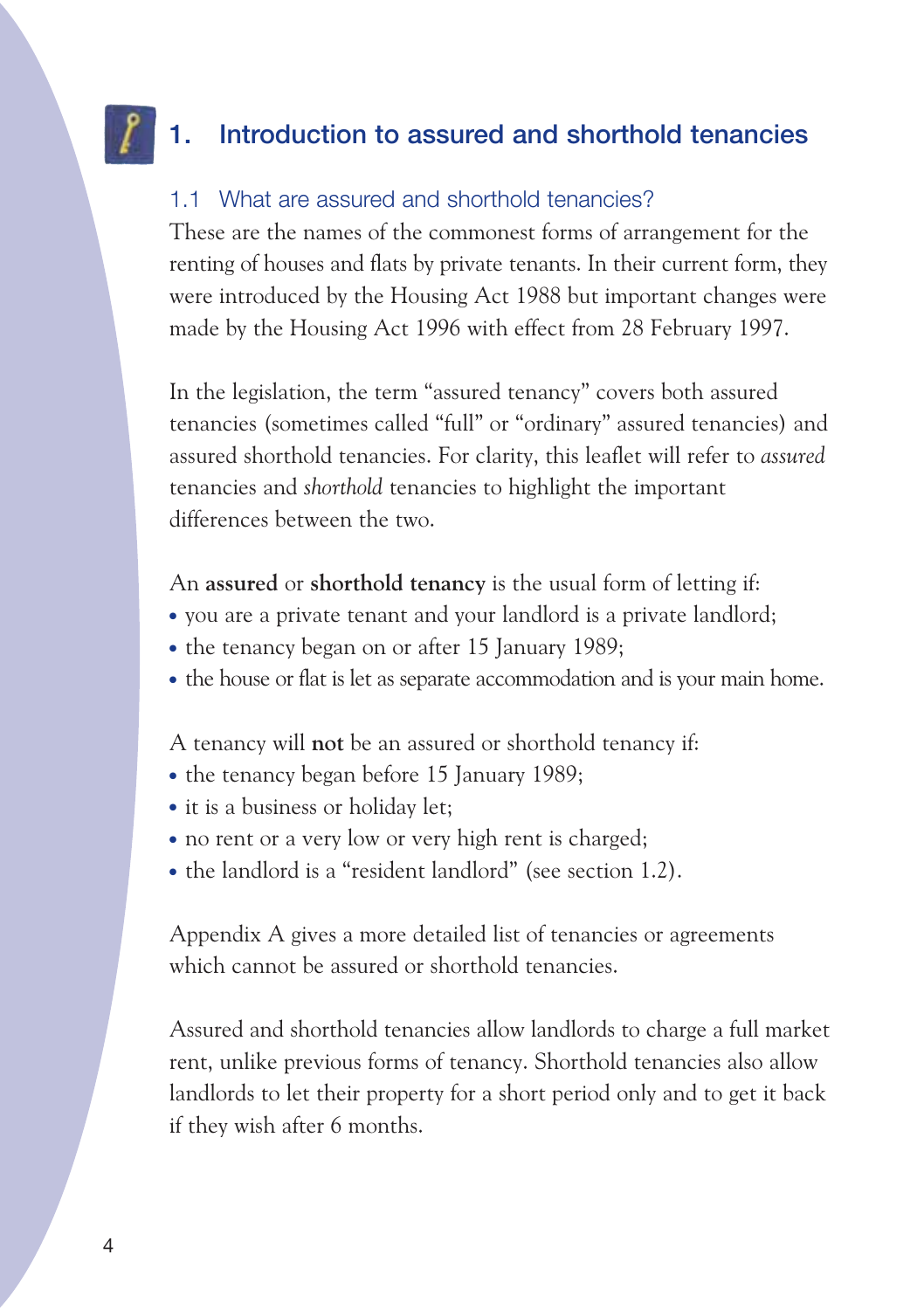Changes in the 1996 Act mean that:

- a new tenancy will automatically be a shorthold tenancy unless the landlord gives written notice that it will not be a shorthold tenancy;
- the landlord has a right to possession if you owe at least 2 months' or 8 weeks' rent (rather than 3 months' or 13 weeks' rent);
- $\bullet$  it will be easier for the landlord to evict you if you cause a nuisance or annoyance to other local people;
- if the landlord agrees a new or replacement shorthold tenancy with you, you have a right to a statement of the main details of the tenancy agreement if he or she does not provide a written agreement.

Under changes in the 1996 Act, if you are a new shorthold tenant, you will:

- only be able to refer your rent to a rent assessment committee during the first 6 months of the tenancy;
- continue to have the right not to be evicted without a court order and to have the same rights as existing tenants to stay in the property.

These are the most important changes. A summary of all the changes is at Appendix B.

1.2 If I do not have exclusive use of the accommodation or I live in part of the landlord's home, am I covered by the law on assured and shorthold tenancies?

Different rules apply if you do not have exclusive use of the accommodation or the landlord lets part of the house or flat he or she lives in to you.

If the landlord agrees to rent you accommodation for a period and you will have exclusive use of the accommodation, the agreement will almost certainly be an assured or shorthold tenancy. If you do not have exclusive use of any part of the accommodation, you are likely to have a **licence**  to occupy, not an assured or shorthold tenancy. The agreement will probably be a licence if the landlord has specified that he or she requires unrestricted access to your room to provide services such as cleaning.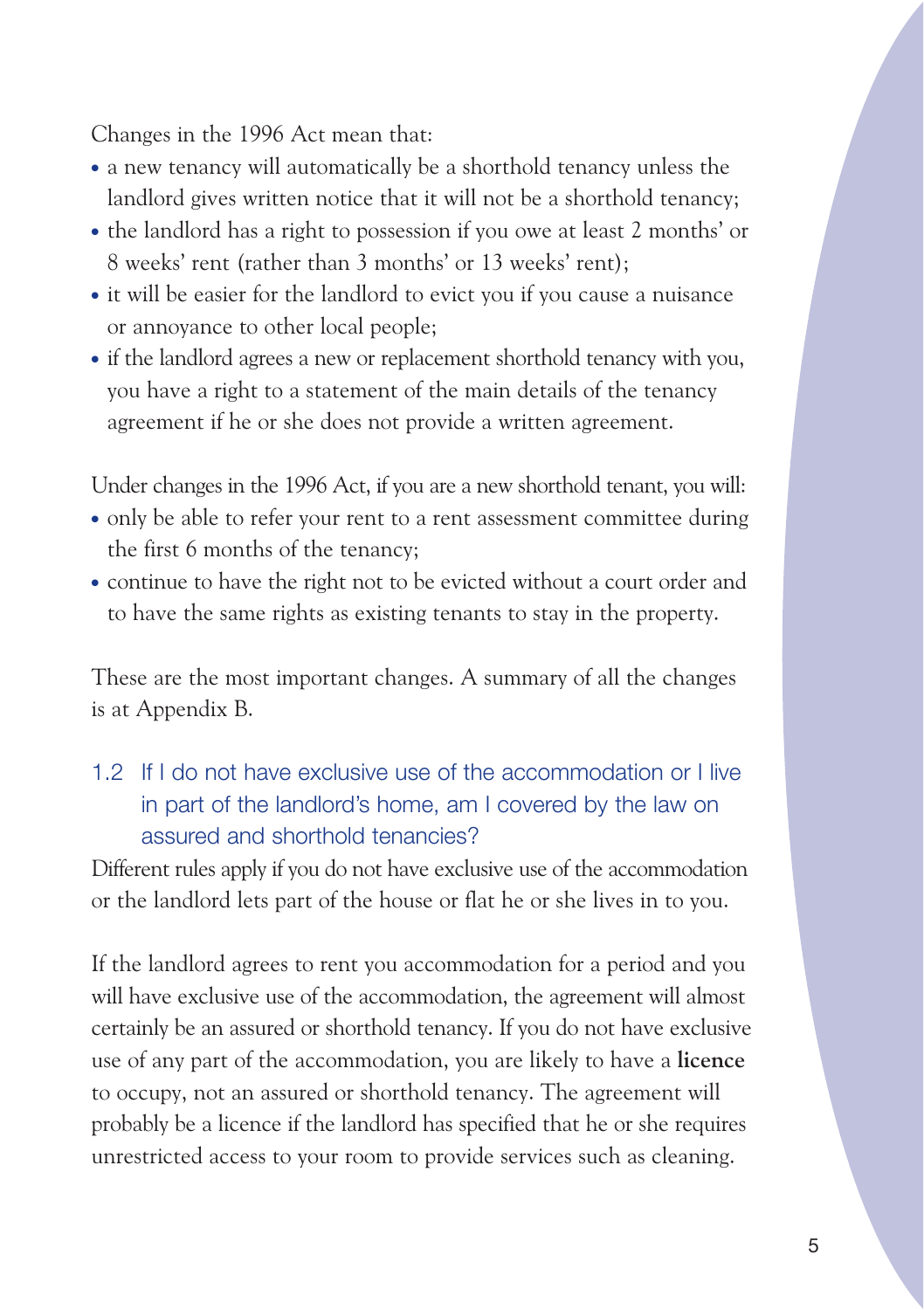If the landlord is a "resident landlord", then you will not have an assured or shorthold tenancy. This rule generally applies to converted houses. So if the landlord has his or her only or main home in a flat in a building which has been converted into flats and then lets you another flat in that same building, the arrangement will not be an assured or shorthold tenancy. The landlord does not need to share any accommodation with you to be held to be a resident landlord. It is enough that he or she lives in the same building.

However, if the landlord lives in a flat in a purpose built block of flats and rents you one of the other flats in the same block, he or she will not be a resident landlord and you will be an assured or shorthold tenant. If you share part of the landlord's own flat in a purpose built block, you will have a licence or a tenancy, but it will not be assured or shorthold.

If you have exclusive use of part of the accommodation but can also use another part of the accommodation, such as a communal living room or kitchen, with someone who is not the landlord, you are likely to have an assured or shorthold tenancy.

It is important to establish whether an agreement is a tenancy or a licence as this will affect your rights and responsibilities. For further details, read the Department's booklet "Renting Rooms in Someone's Home – A Guide for People Renting from Resident Landlords", listed at the end of this booklet.

**If you are in any doubt about what sort of agreement you have, you should seek advice from a solicitor, Law Centre, Citizens Advice Bureau or Housing Advice Centre.** 

#### 1.3 Where can I get more information?

The Department produces a range of booklets, free of charge, to help you. They are listed at the end of this booklet with an address and phone number for ordering copies.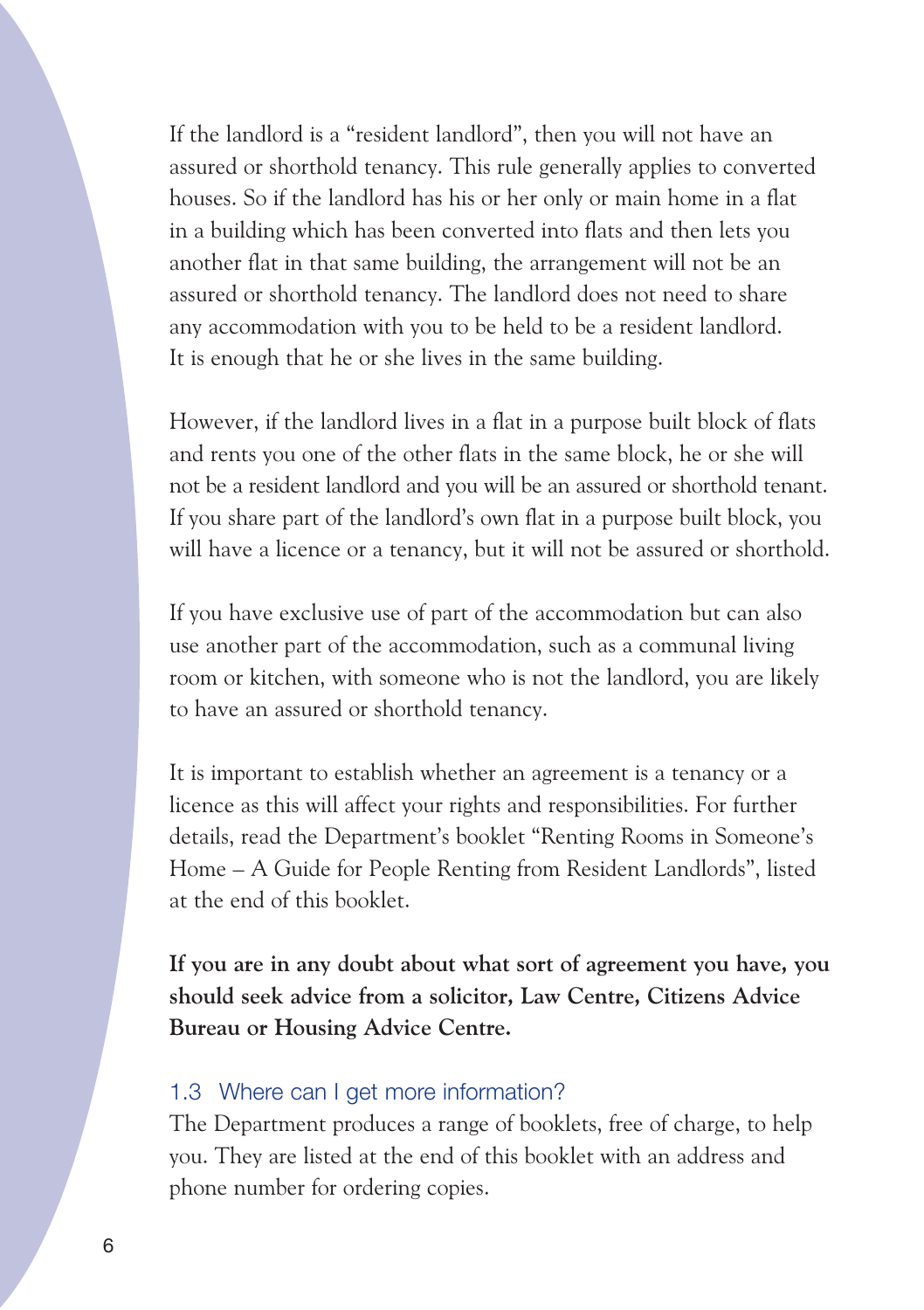# **2. The differences between an assured and a shorthold tenancy**

#### 2.1 What are the main differences between an assured and a shorthold tenancy?

If you have a **shorthold tenancy**, the landlord **can regain possession of the property 6 months after the beginning of the tenancy**, provided that he or she gives you 2 months' notice requiring possession. Sections 6.1 to 6.12 explain the procedures for regaining possession in a shorthold tenancy.

If you have an **assured tenancy, you have the right to remain in the property** unless the landlord can prove to the court that he or she has grounds for possession. The landlord does not have an automatic right to repossess the property when the tenancy comes to an end. Sections 6.7 to 6.12 explain the procedures for possessing an assured tenancy.

The landlord can charge a full market rent for an assured or a shorthold tenancy.

#### 2.2 Should I choose an assured or a shorthold tenancy?

Most landlords let on shorthold tenancies and many are happy to grant a tenant a further tenancy when the first tenancy comes to an end. However, if you would like the security of knowing that the landlord cannot automatically regain possession after 6 months, you can try to negotiate an assured tenancy, or a shorthold tenancy for a fixed term (section 3.4 explains what a fixed term is). If you are unsure which type of tenancy you are being offered, you should seek legal advice.

2.3 Are there any tenancies which cannot be shorthold tenancies? If you are an existing assured tenant, the landlord cannot replace your tenancy with a shorthold tenancy unless you agree that he or she can (see section 5.5). Appendix A gives a list of tenancies which cannot be shorthold tenancies. You should seek legal advice if you are in any doubt whether your tenancy can be a shorthold tenancy.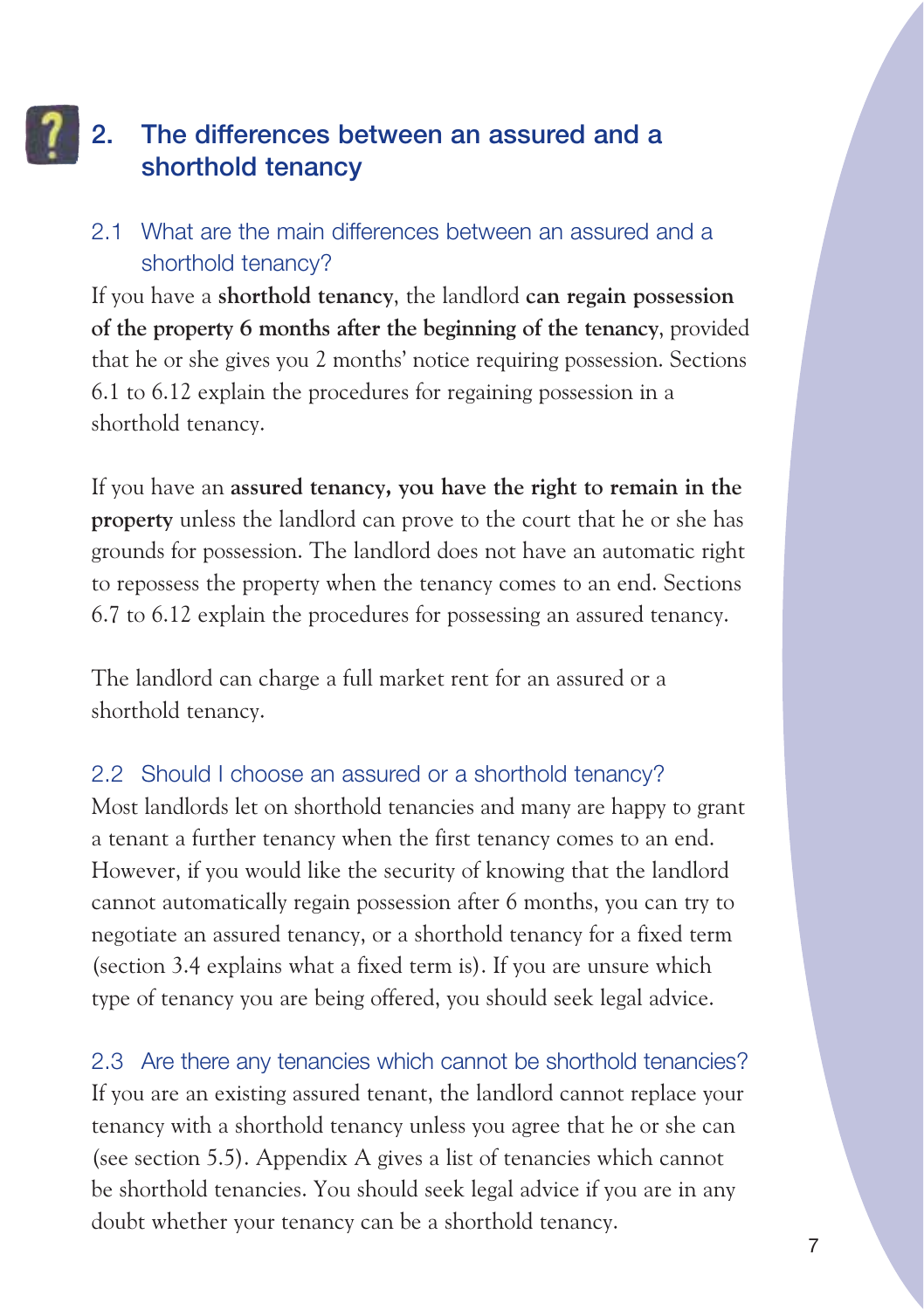# **3. How a tenancy is agreed**

#### 3.1 How do the procedures for setting up assured and shorthold tenancies differ?

An important change was made in the Housing Act 1996. The change means that tenancies starting on or after 28 February 1997 are automatically shorthold tenancies unless special steps are taken to set up an assured tenancy. Tenancies which started or were agreed before 28 February were automatically assured tenancies unless a special procedure was followed to set up a shorthold tenancy.

3.2 How will I know whether the tenancy is a shorthold tenancy? *For tenancies starting on or after 28 February 1997*  There is **no special procedure** for creating a shorthold tenancy. A tenancy will automatically be a shorthold tenancy unless the landlord follows the procedure described in section 3.3.

*For tenancies which started or were agreed before 28 February 1997*  A tenancy will be a shorthold tenancy only if your landlord informed you before the tenancy began, using a special form – **a Section 20 notice** – that the tenancy was to be a shorthold tenancy.

If the landlord is replacing your existing shorthold tenancy, see sections 5.1 and 5.2.

3.3 How will I know if the tenancy is an assured tenancy? *For tenancies starting on or after 28 February 1997*  The landlord must either **give you a notice** which says that the tenancy is not a shorthold tenancy before the beginning of the tenancy, **or include a simple declaration in the tenancy** agreement to this effect. If you both agree after the tenancy has started that it should be on assured terms, he or she can serve the notice after the tenancy has started. There is no special form for giving this notice – your landlord simply needs to state clearly that the tenancy will not be a shorthold tenancy.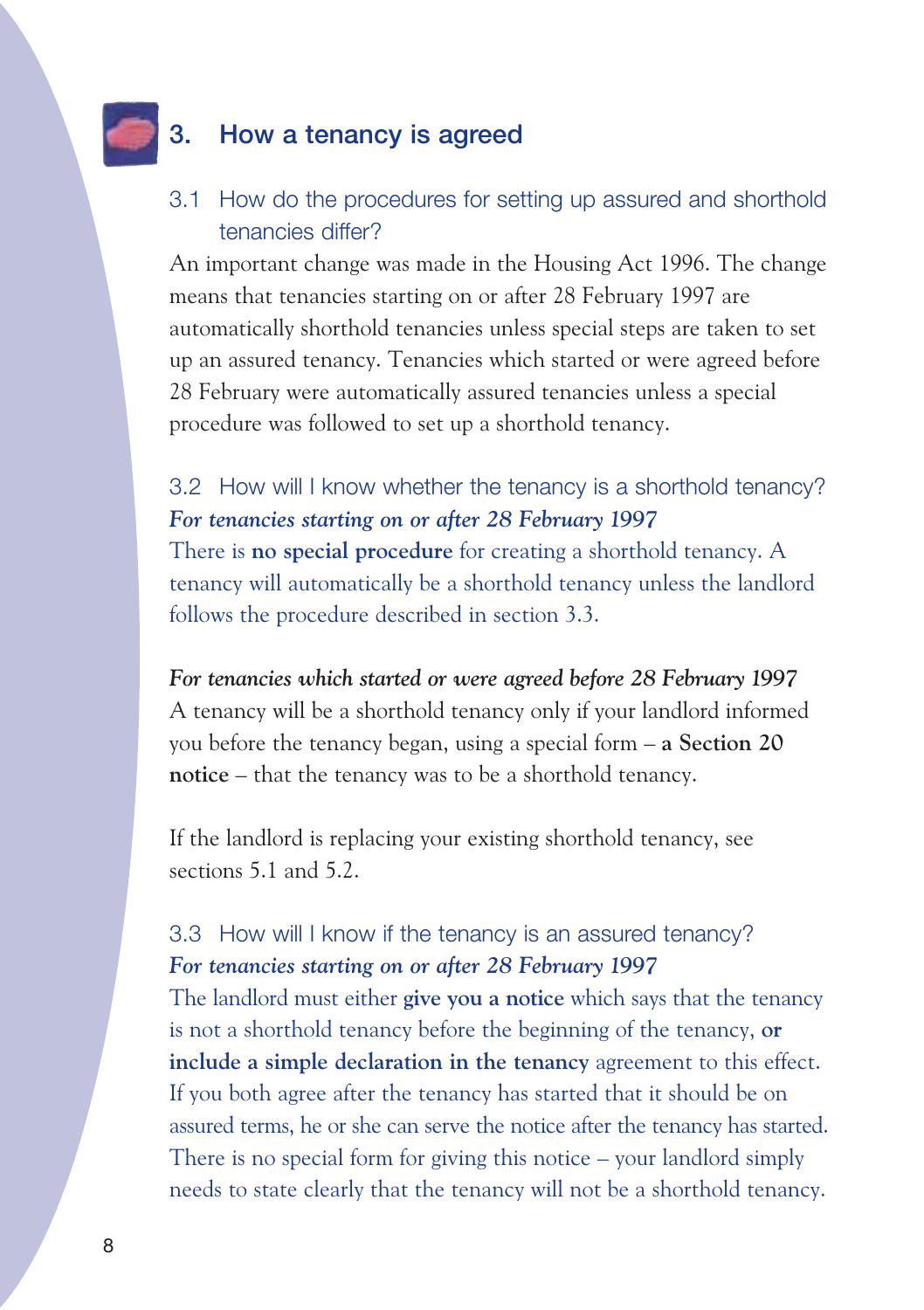#### *For tenancies which started or were agreed before 28 February 1997*

If the tenancy began, or was agreed in a contract before this date and your landlord did not serve a Section 20 notice before the tenancy started, then the tenancy is **automatically** an assured tenancy in law.

If your landlord is replacing your existing assured tenancy, see sections 5.3 to 5.5.

3.4 Does a tenancy have to run for a set period or can it run indefinitely?

An assured or shorthold tenancy may either:

- last for a fixed number of weeks, months or years called a **fixed term tenancy**; or
- run indefinitely from one rent period to the next called a **contractual periodic tenancy**.

If you agree a fixed term tenancy, the landlord will only be able to seek possession during the fixed term if one of grounds for possession 2, 8, 10 to 15 or 17 in Appendix C apply and if the terms of the tenancy make provision for it to be ended on any of these grounds. If you agree a periodic tenancy, the landlord can seek possession at any time on any of the grounds in Appendix C. Furthermore, if you agree a shorthold tenancy on a periodic basis, the landlord has an automatic right to possession at any time after the first 6 months, provided he or she has given you 2 months' notice requiring possession. If you are an assured tenant, the landlord cannot seek possession without grounds when the fixed term ends. Section 6 explains in detail the procedures for seeking possession of a tenancy.

Shorthold tenancies which started or were agreed before 28 February 1997 had to have an initial fixed term of at least 6 months. Shorthold tenancies starting on or after 28 February do not.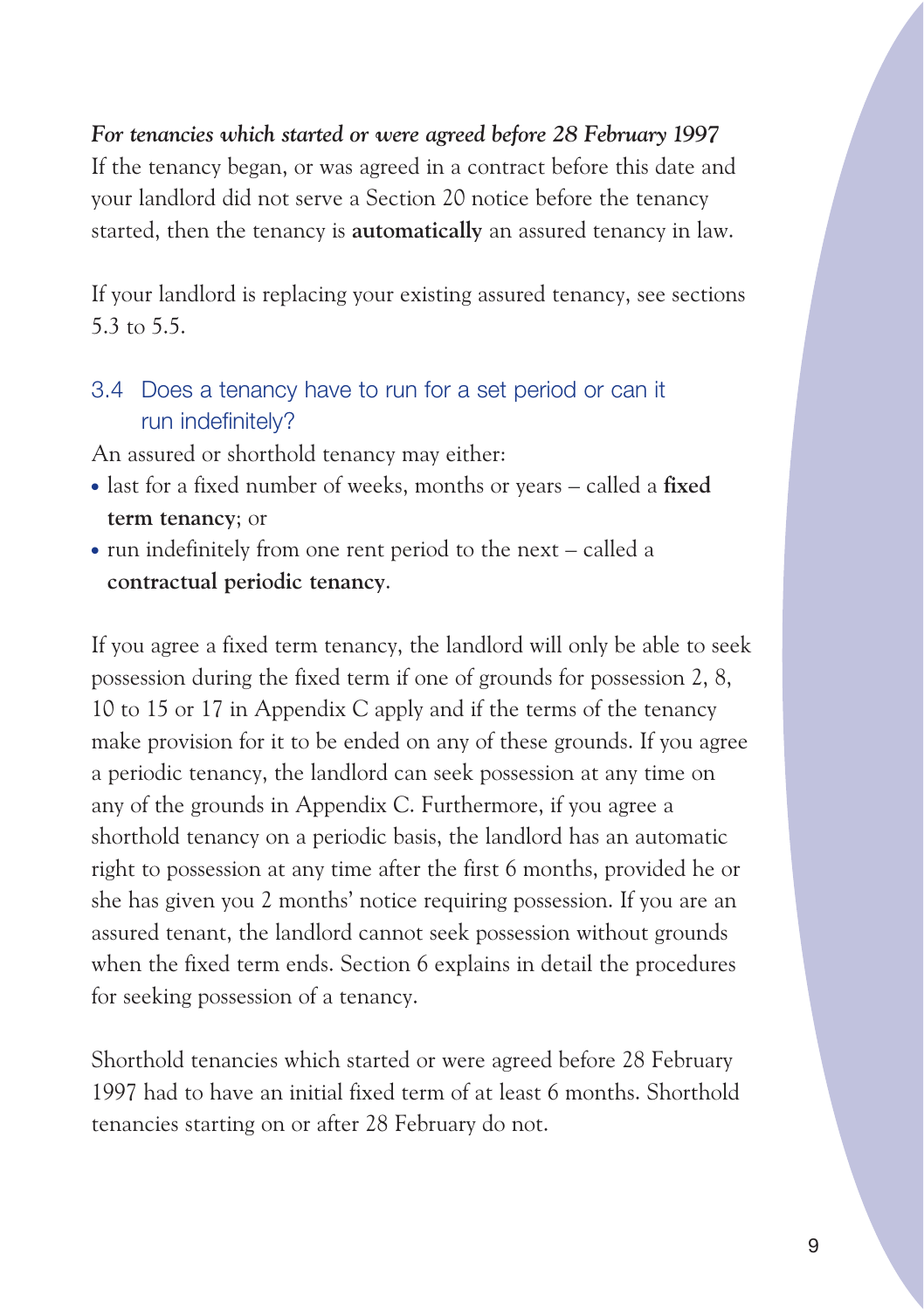#### 3.5 Does the initial period of a shorthold tenancy have to run for a fixed period?

**Important changes were made in the Housing Act 1996.** 

#### *For tenancies starting on or after 28 February 1997*

The landlord does not have to agree an initial fixed term but may do so if you both agree. The fixed term may be for less than six months if you agree. Or the tenancy can be set up as a periodic tenancy from the outset.

However, **the landlord does not have a guaranteed right to possession during the first 6 months of the tenancy**, even if you agreed a fixed term of less than 6 months or a periodic tenancy from the outset. The landlord can, however, seek possession during this period on one of the grounds for possession set out in Appendix C.

*For tenancies which started or were agreed before 28 February 1997*  These had to have an initial fixed term of at least 6 months. The landlord can only seek possession of the property during the fixed term of the tenancy if one of the following grounds for possession in Appendix C apply  $-2$ , 8, 10 to 15 or 17 – and the terms of the tenancy make provision for it to be ended on any of these grounds.

#### 3.6 Does the tenancy agreement have to be in writing?

The landlord is not required by law to provide a written tenancy agreement (except for fixed-term tenancies of greater than 3 years) but you should ask for one. Tenancies for a fixed term which is greater than 7 years should be registered with the local Land Registry. This would be your responsibility.

The Unfair Terms in Consumer Contracts Regulations apply to tenancy agreements, and if a term is found to be unfair it is not enforceable. The Office of Fair Trading publishes guidance as to what is and is not considered "unfair"; this includes issues such as use of plain English in an agreement; and in standard agreements, one party being given more right than the other to cancel a contract, or unreasonable restrictions.

If you have concerns about possible unfair terms in the agreement you have been given, you should contact your local council's Trading Standards Department.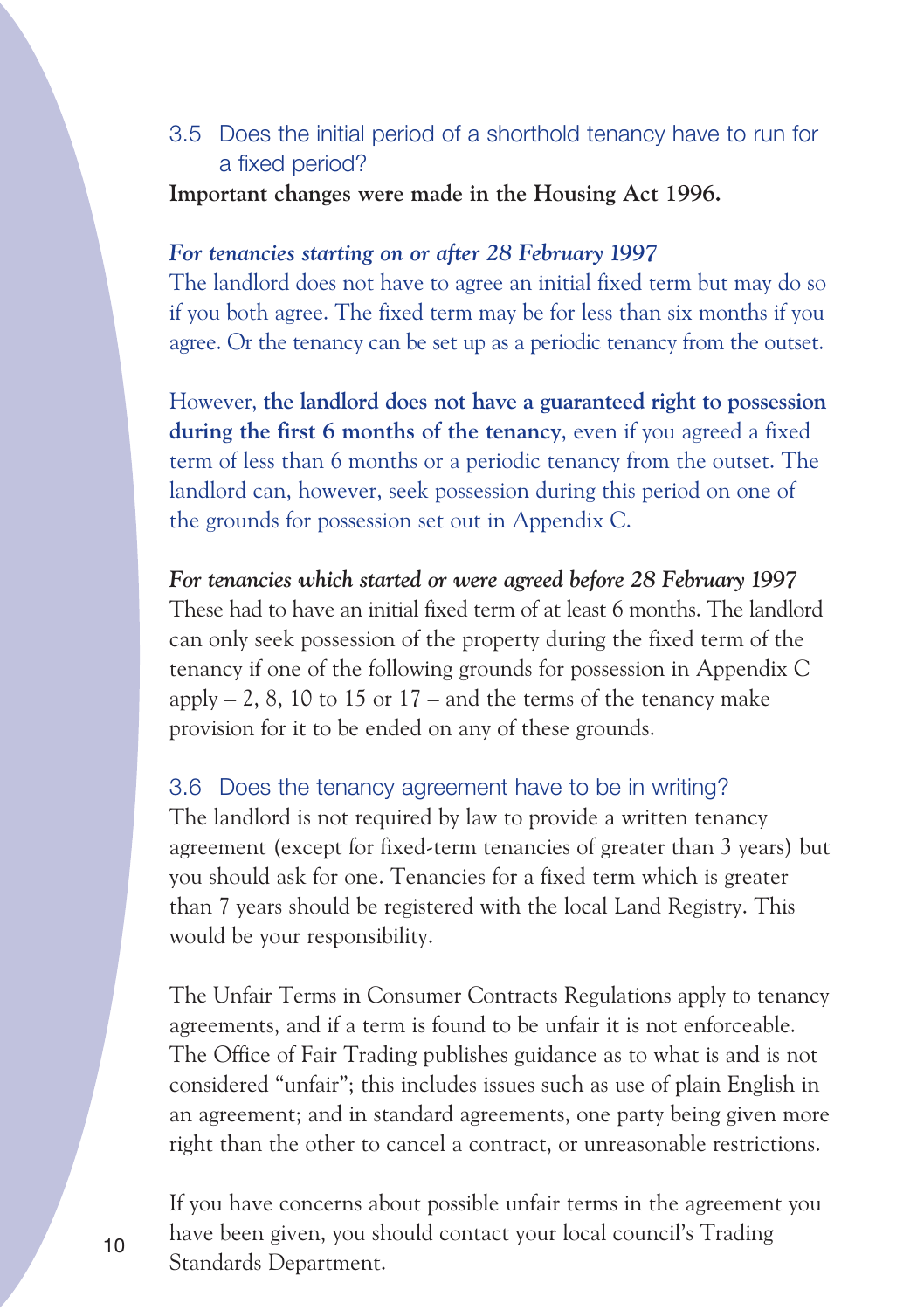If you have a shorthold tenancy starting on or after 28 February 1997 and you do not have a written agreement, you have a legal right to ask for a written statement of any of the following main terms of the tenancy – the date the tenancy began, the amount of rent payable and the dates on which it should be paid, any rent review arrangements, and the length of any fixed term which has been agreed. You must apply in writing for this statement. The landlord is required to provide it within 28 days of receiving your request. Failure to do so, without reasonable excuse, will make him or her liable to a fine.

If you have only an oral agreement with the landlord, you are both bound automatically by the legislation applying to shorthold tenancies if the tenancy started on or after 28 February 1997 and by the legislation applying to assured tenancies if the tenancy started or was agreed before 28 February 1997.

You should be sure that you understand the terms of the agreement before you sign it. The landlord should give you every opportunity to read and understand terms of the tenancy, and any other agreement, before you become bound by them.

Prior to 1 December 2003 a tenancy agreement was a stampable document and should have been sent or taken to the Stamp Office for stamping in order for it to have validity if it was subsequently used in court.

Stamp Duty Land Tax (SDLT) was introduced on 1 December 2003 to replace Stamp Duty. Details are in the Inland Revenue leaflet SD3 a guide to leases. This is available at **[www.inlandrevenue.gov.uk](www.inlandrevenue.gov.uk,or)**, or by Orderline 0845 302 1472.

You can also ask for more advice about Stamp Duty Land Tax (SDLT) by ringing the Inland Revenue Helpline on 0845 603 0135.

#### 3.7 Can the landlord charge a deposit?

The landlord can ask you to pay a deposit before moving into the property to act as security in case you leave the property owing rent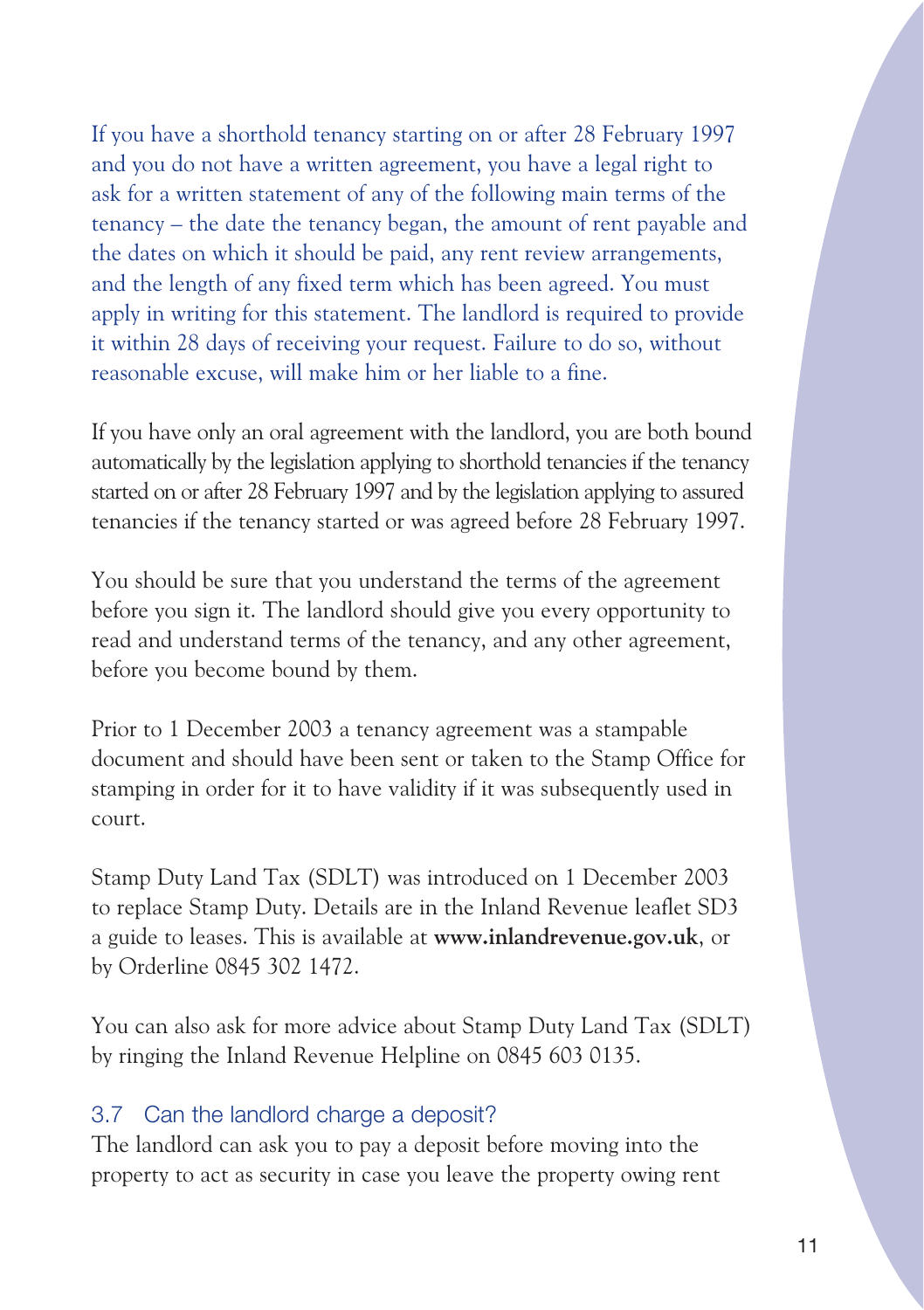or to pay for any damage or unpaid household bills at the end of the tenancy. You should negotiate the amount, but he or she is unlikely to charge a deposit of more than 2 months' rent because it could be regarded as a premium, which may give you the right to give the tenancy to someone else or sublet (see section 8.3).

You should ask the landlord to state clearly in the tenancy agreement the circumstances under which part or all of the deposit may be withheld at the end of the tenancy and to agree a list of furniture, kitchen equipment and other items in the property with you at the outset of the tenancy. In any case, taking photographs of the interior of the accomodation when the tenancy starts can also be a useful way of recording its condition, in case of any later dispute about what damage has been caused.

If, at the end of the tenancy, you believe that the deposit has been kept by the landlord unreasonably, you can make a claim through the Small Claims Court for the disputed amount. You should take advice before doing this.

If you cannot afford the deposit, you can check with your local authority's Housing Department or Housing Advice Centre whether there is a rent or deposit guarantee scheme in the area which would guarantee rent or the costs of damage for a specified period.

#### 3.8 Should the landlord provide a rent book?

The landlord is only legally obliged to provide a rent book if the rent is payable on a weekly basis. If the landlord is not required to provide a rent book, you should ask for a record of rent payments or receipts for rent paid to avoid any disagreements later.

#### 3.9 Can an accommodation agency charge a fee for finding the tenancy?

An accommodation agency may charge a fee for finding you accommodation which you subsequently agree to rent. It cannot charge a fee for providing you with details of properties for rent.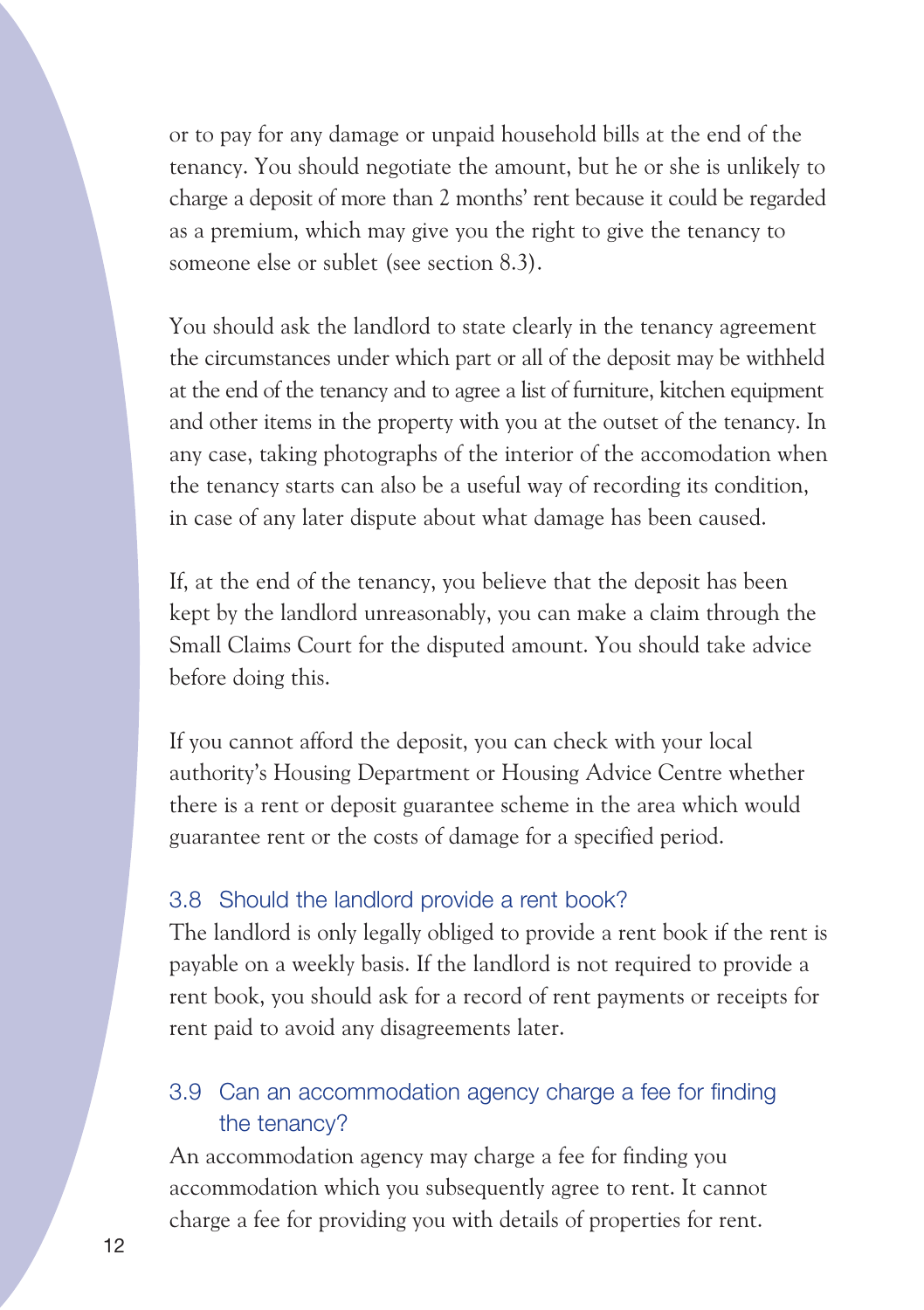# **4. Landlord and tenant responsibilities and rights**

#### 4.1 What is the landlord responsible for?

#### *Repairs*

Unless the tenancy has a fixed term of more than 7 years, the landlord is responsible for repairs to:

- the structure and exterior of the property;
- baths, sinks, basins and other sanitary installations;
- heating and hot water installations;
- if you are renting a flat or maisonette, other parts of the building or installations in it which he or she owns or controls and whose disrepair would affect you.

Responsibility for other repairs depends on what the landlord agrees with you. He or she is not responsible for repairing damage caused by you.

The landlord can include a sum to cover the cost of repairs in the rent but cannot pass the costs on to you in the form of a separate service charge.

For further details, read the Department's booklet "Repairs" listed at the end of this booklet.

#### *Safety of gas and electrical appliances*

The landlord is required to ensure that all gas appliances are maintained in good order and that an annual safety check is carried out by a tradesman who is registered with CORGI (Council for Registered Gas Installers). The landlord must keep a record of the safety checks and issue it to you within 28 days of each annual check. He or she is not responsible for maintaining gas appliances which you are entitled to take with you at the end of the letting. Further guidance is contained in the leaflet "*Gas appliances – get them checked, keep them safe*", available, free of charge, from Health and Safety Executive (HSE) Books, PO Box 1999, Sudbury, Suffolk CO10 6FS, telephone 0800 300 363.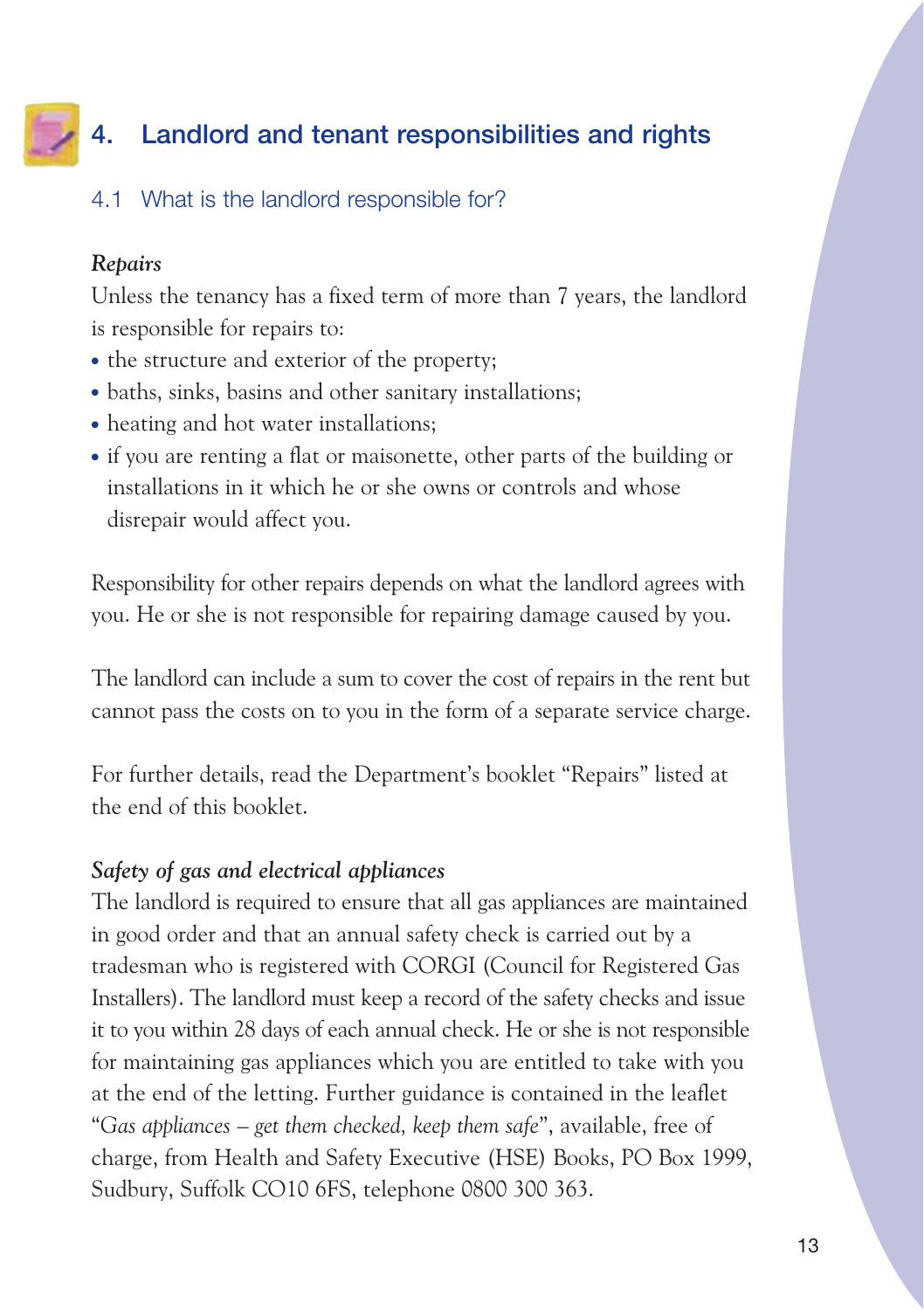The landlord should ensure that the electrical system and any electrical appliances that he or she supplies such as cookers, kettles, toasters, washing machines and immersion heaters are safe to use.

#### *Fire safety of furniture and furnishings*

The landlord must ensure that any furniture and furnishings he or she supplies meet the fire resistance requirements in the Furniture and Furnishings (Fire) (Safety) Regulations 1988, unless he or she is letting on a temporary basis whilst, for example, working away from home.

The regulations set levels of fire resistance for domestic upholstered furniture. All new and second-hand furniture provided in accommodation that is let for the first time, or replacement furniture in existing let accommodation, must meet the fire resistance requirements unless it was made before 1950. Most furniture will have a manufacturer's label on it saying if it meets the requirements. Further guidance is contained in the booklet "*A Guide to the Furniture and Furnishings (Fire) (Safety) Regulations*". This is can be downloaded from <www.dti.gov.uk>.

#### *Other*

A tenancy is a contractual agreement, even if there is no written agreement, so the landlord must supply whatever he or she agreed to supply.

#### 4.2 What is the tenant responsible for?

#### *Council Tax*

You will normally be responsible for paying Council Tax. However, if the property is a house in multiple occupation, the landlord will be responsible for paying it although he can include the cost in the rent. A house in multiple occupation, for Council Tax purposes, is a property which is constructed or adapted for occupation by individuals who do not form a single household or who have separate tenancies or who pay rent for only part of the property. If you are in any doubt as to who will be liable to pay Council Tax, contact your local authority. To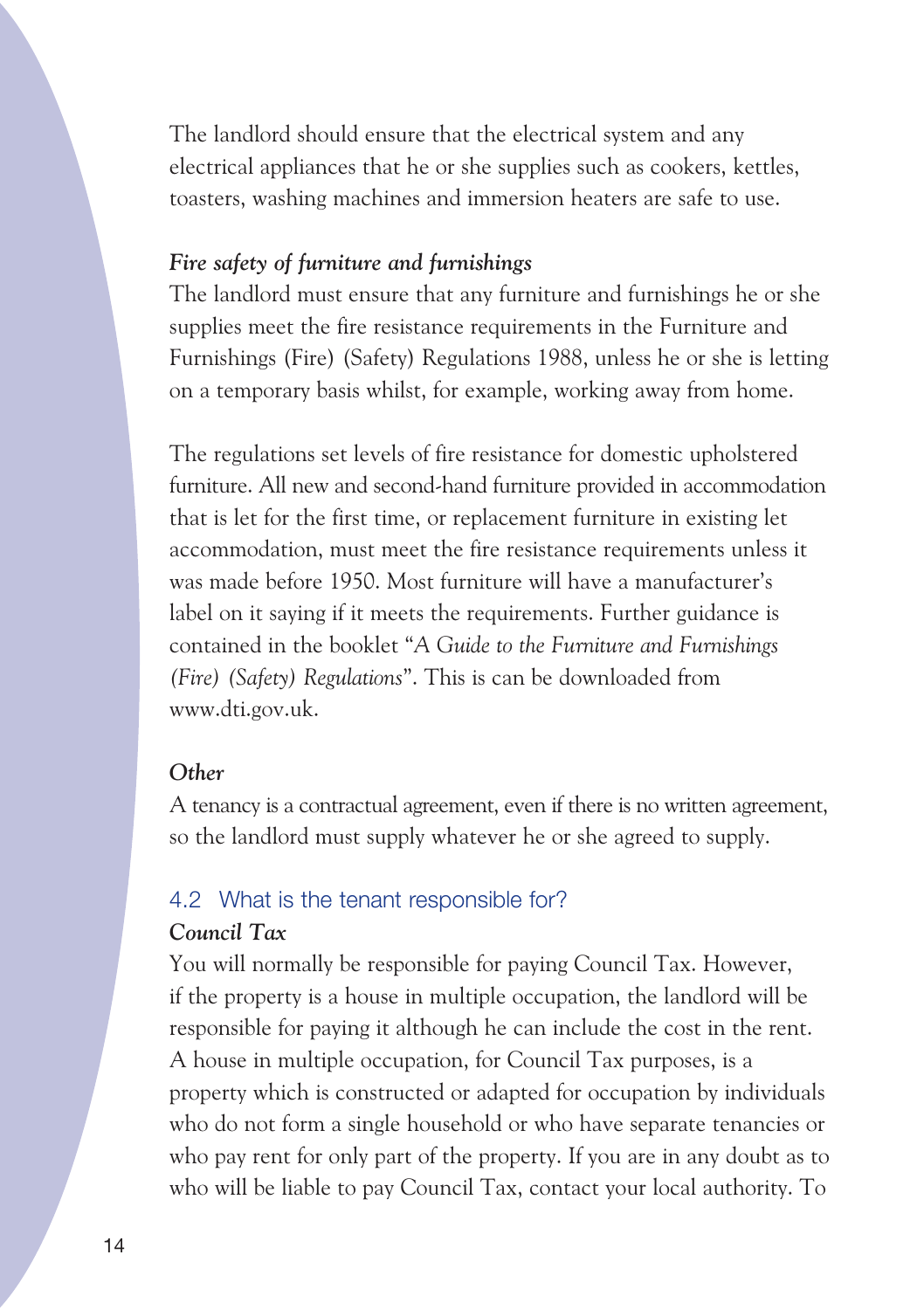avoid confusion, the tenancy agreement should set out who is responsible for paying Council Tax.

#### *Water and sewerage charges*

You will normally be responsible for paying water and sewerage charges if the accommodation is self-contained. If you are in any doubt as to who will be liable for these charges, contact the water utility company for the area. The tenancy agreement should set out who is responsible for payment. If the landlord pays the charges, he or she can include the cost in the rent.

#### *Other bills*

You should agree with the landlord who is responsible for the payment of other bills (gas, electricity, telephone etc). You may be responsible directly to the utility company for payments, or the landlord may recharge you separately, for example through a coin meter. The resale of electricity and gas is subject to maximum resale prices, which depend on the gas or electricity supplier that the landlord uses. However, the maximum resale charges do not apply if a flat rate is charged to cover your usage, or if rent is charged on an all-inclusive basis.

#### *Other*

You have a duty to take proper care of the property and use it in a responsible way, pay the rent as agreed and keep to the terms of the tenancy agreement, unless the terms are in contravention of your rights in law.

#### 4.3 What rights does the landlord have?

#### *Access*

The landlord, or landlord's agent, has the legal right to enter the property at reasonable times of day to carry out the repairs for which he or she is responsible and to inspect the condition and state of repair of the property. 24 hours' written notice of an inspection must be given. You should ask the landlord to set out in the tenancy agreement the arrangements for access and procedures for getting repairs done.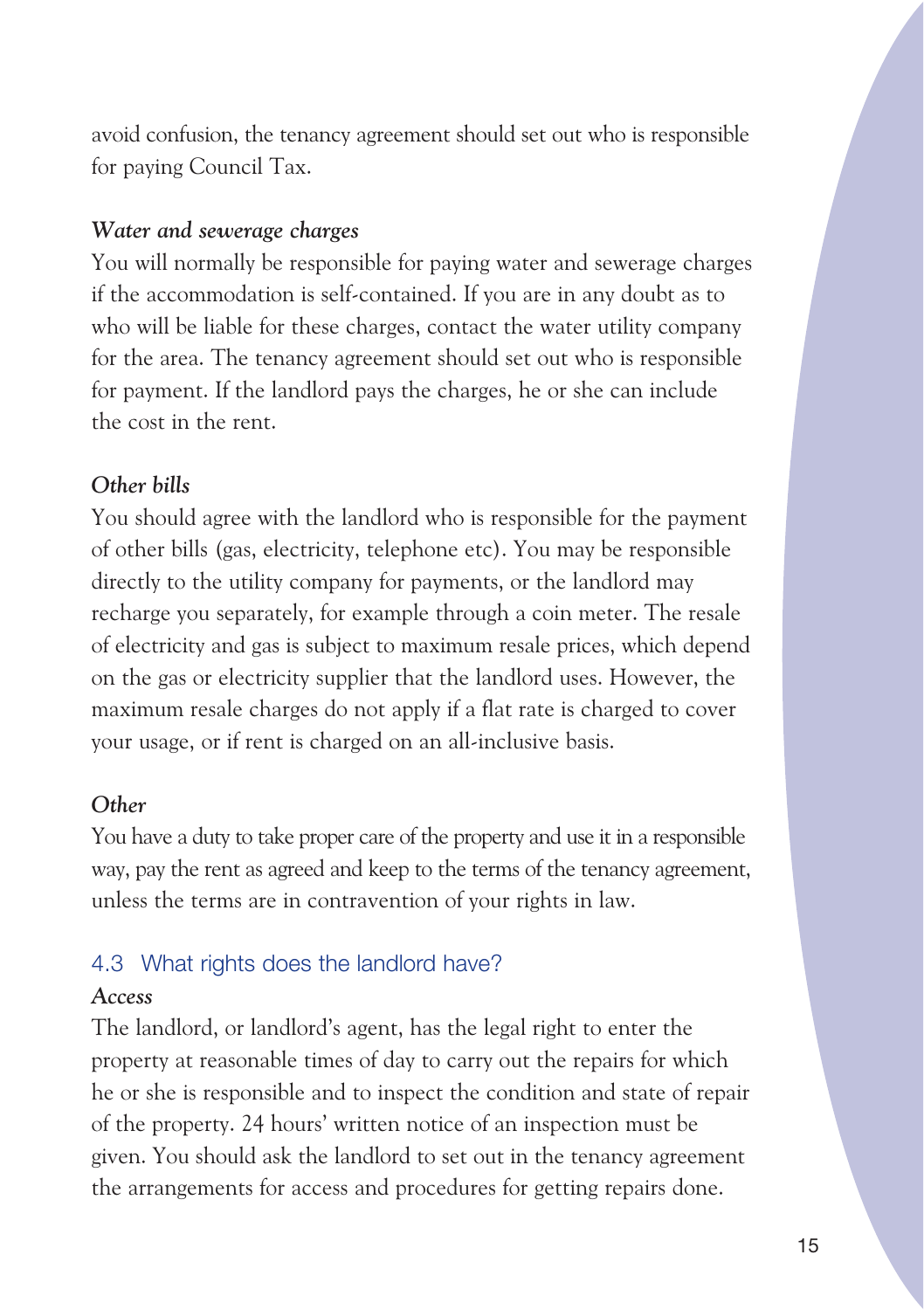#### 4.4 What rights does the tenant have?

#### *Quiet enjoyment*

You have the legal right to live in the property as your home. The landlord should ask your permission before he or she enters the premises.

The landlord cannot evict you without a possession order from the court.

If the landlord sells the freehold of the property, you will retain any rights you have to remain in the property, as the tenancy will be binding on any purchaser.

Matters such as whether you can keep pets and so on, should be negotiated and included in the terms of the tenancy agreement.

#### 4.5 Should these responsibilities and rights be included in the tenancy agreement?

Statutory responsibilities and rights will apply to you and the landlord even if they are not included in the tenancy agreement. However, it is useful to include them in the tenancy agreement to prevent misunderstandings later.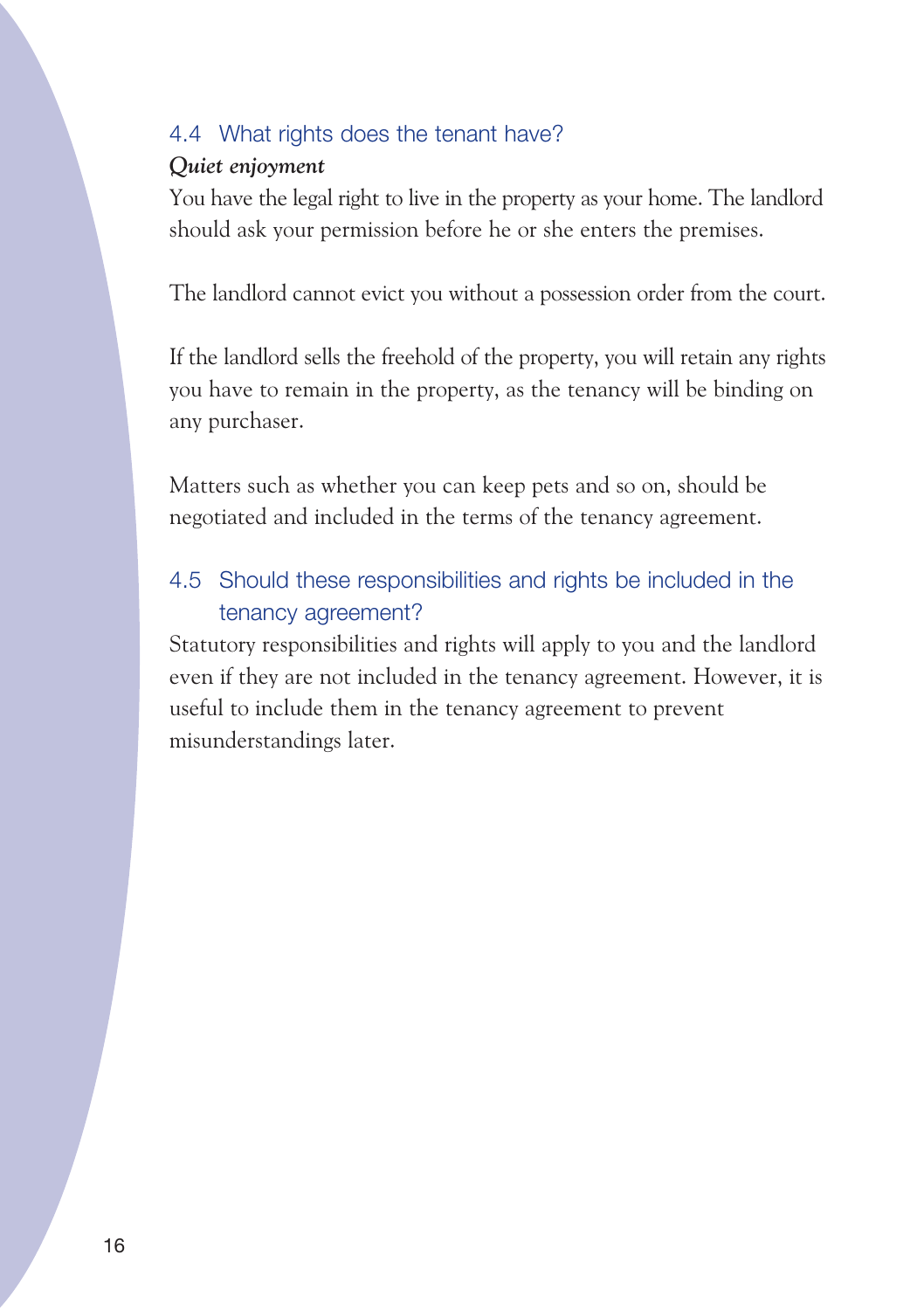# **5. What happens when a tenancy ends**

#### 5.1 What happens when a shorthold tenancy comes to the end of a fixed term?

When a shorthold tenancy comes to the end of the fixed term, the landlord can end the tenancy but must have given 2 months' notice that he or she requires possession (see sections 6.1 to 6.5).

If the landlord agrees a replacement tenancy, it will automatically be on shorthold terms unless he or she agrees to set up a replacement tenancy on an assured basis (see section 3.3).

If the landlord agrees a replacement tenancy, it can either be for a fixed term or run on a periodic basis – called a contractual periodic tenancy. If the landlord grants you a replacement shorthold tenancy on a fixed term basis, he or she will only be able to regain possession during the fixed term on one of grounds for possession 2, 8, 10 to 15 or 17 in Appendix C. Once the fixed term has ended, the landlord will be able to regain possession provided he or she has given you 2 months' notice. If the landlord grants you a replacement shorthold tenancy on a contractual periodic basis, he or she will be able to regain possession at any time provided that 2 months' notice that possession is required has been given.

If the landlord does nothing, the tenancy will automatically run on from one rent period to the next on the same terms as the preceding fixed term shorthold tenancy – called a **statutory periodic tenancy**. The tenancy will continue to run on this basis until you leave, the landlord replaces the tenancy, or the landlord requires possession of the property.

Sections 6.1 to 6.12 explain in detail the possession procedures for a shorthold tenancy.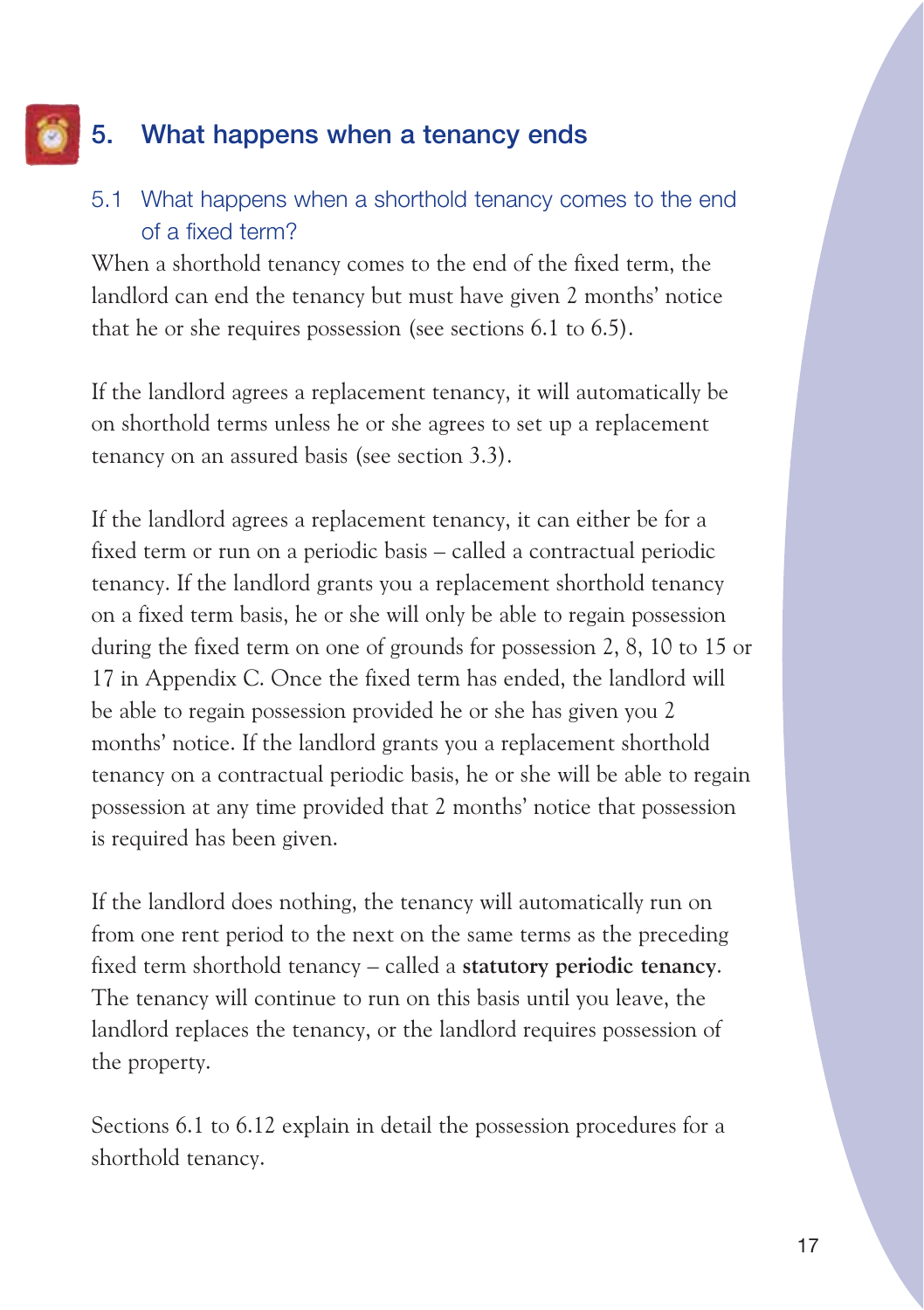#### 5.2 How do the changes in the Housing Act 1996 affect existing shorthold tenants?

If your shorthold tenancy started or was agreed before 28 February 1997, any replacement tenancy which the landlord agrees with you will automatically be on shorthold terms. He or she will not have to serve a new Section 20 notice before the start of the replacement tenancy.

#### 5.3 What happens when an assured tenancy comes to the end of a fixed term?

Any replacement tenancy which the landlord agrees with you will automatically be on assured terms whatever the tenancy says unless you agree that he or she can replace it with a shorthold tenancy (see section 5.5). If the landlord agrees a replacement tenancy, it can either be for a fixed term or run on a periodic basis – called a contractual periodic tenancy.

If the landlord grants you a replacement assured tenancy on a fixed term basis, he or she will only be able to regain possession during the fixed term on one of grounds for possession 2, 8, 10 to 15 or 17 in Appendix C although after the fixed term has ended, possession may be applied for on any of the grounds in Appendix C. The landlord does not have an automatic right to regain possession of an assured tenancy at the end of a fixed term.

If the landlord does nothing, the tenancy will automatically run on from one rent period to the next on the same terms as the preceding fixed term assured tenancy. The tenancy is called a **statutory periodic tenancy**. It will continue to run on this basis until you leave, the landlord replaces the tenancy or gives notice seeking possession of the property on one of the grounds in Appendix C.

Sections 6.7 to 6.12 explain in detail the procedures for possessing an assured tenancy.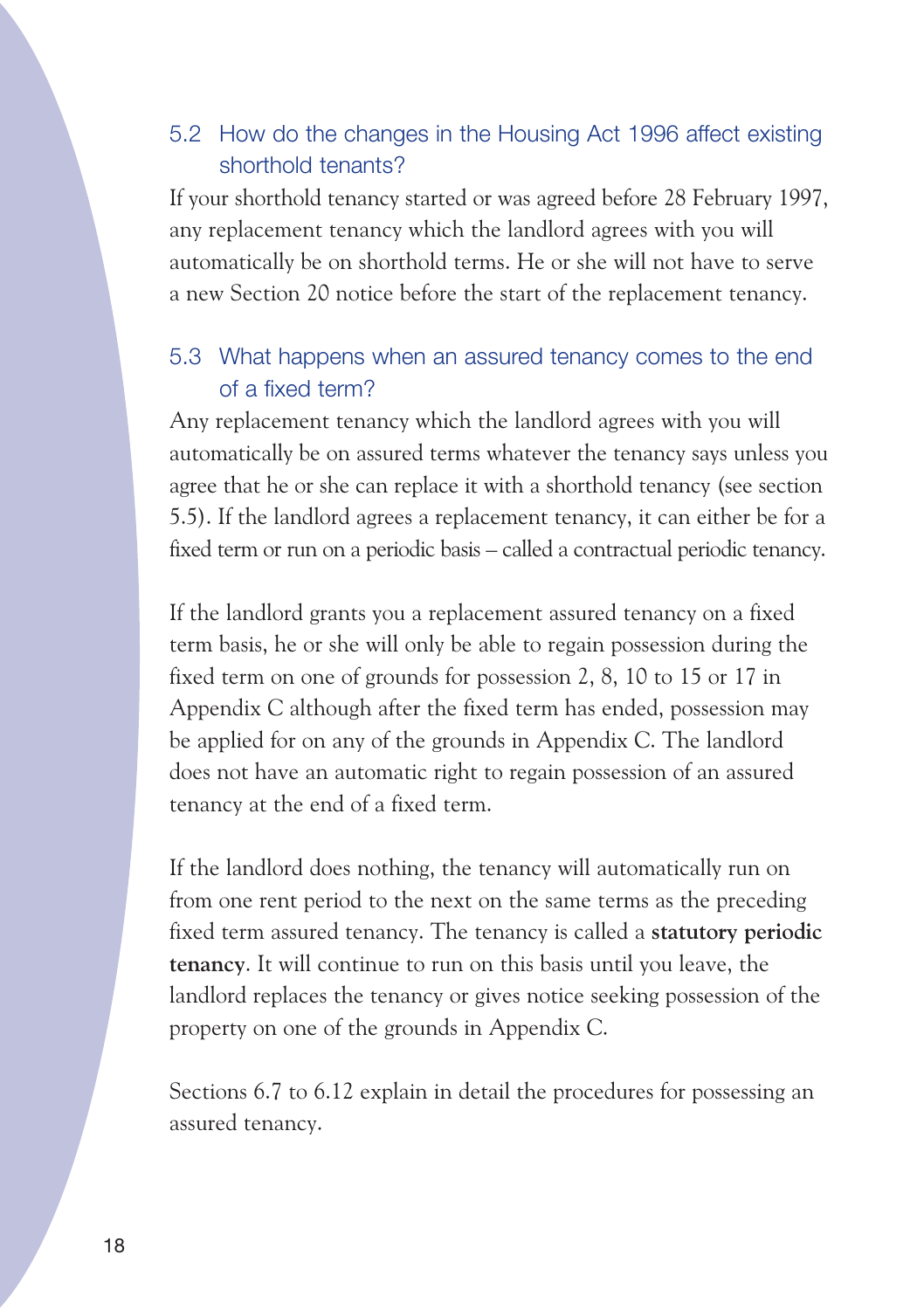#### 5.4 How do the changes in the Housing Act 1996 affect existing assured tenants?

If your assured tenancy started on or after 28 February 1997, any replacement tenancy will automatically be on assured terms whatever the tenancy agreement says, unless you give the landlord notice on a special form that you want a replacement tenancy on shorthold terms (see section 5.5).

#### 5.5 What do I do if my landlord wants to replace my assured tenancy with a shorthold tenancy?

If you are happy to accept a replacement tenancy on a shorthold basis, you should give the landlord notice on a special form that you want a replacement shorthold tenancy. The form is called "*Tenant's notice proposing that an Assured Tenancy be replaced by an Assured Shorthold Tenancy*" which can be obtained from a law stationers or a rent assessment panel (see Appendix D). The landlord cannot give you a replacement shorthold tenancy unless you complete and sign the form and give it to him or her.

**You do not have to complete this form even if your landlord has asked you to do so, unless you are quite sure that you want a replacement tenancy on a shorthold basis.** If you give your landlord this notice, your assured tenancy will be replaced by a shorthold tenancy and you will be giving up your existing right to remain in the property. Your landlord will be able to regain possession of the property as soon as the initial 6 months of the shorthold tenancy have passed, or if the tenancy has a fixed term, at the end of the fixed term. The landlord will not have to give any grounds as to why he or she wants to repossess the property.

If the landlord is trying to make you accept a replacement shorthold tenancy and you are in any doubt about whether to accept it, seek advice from a Law Centre, Citizens Advice Bureau, Housing Advice Centre or solicitor.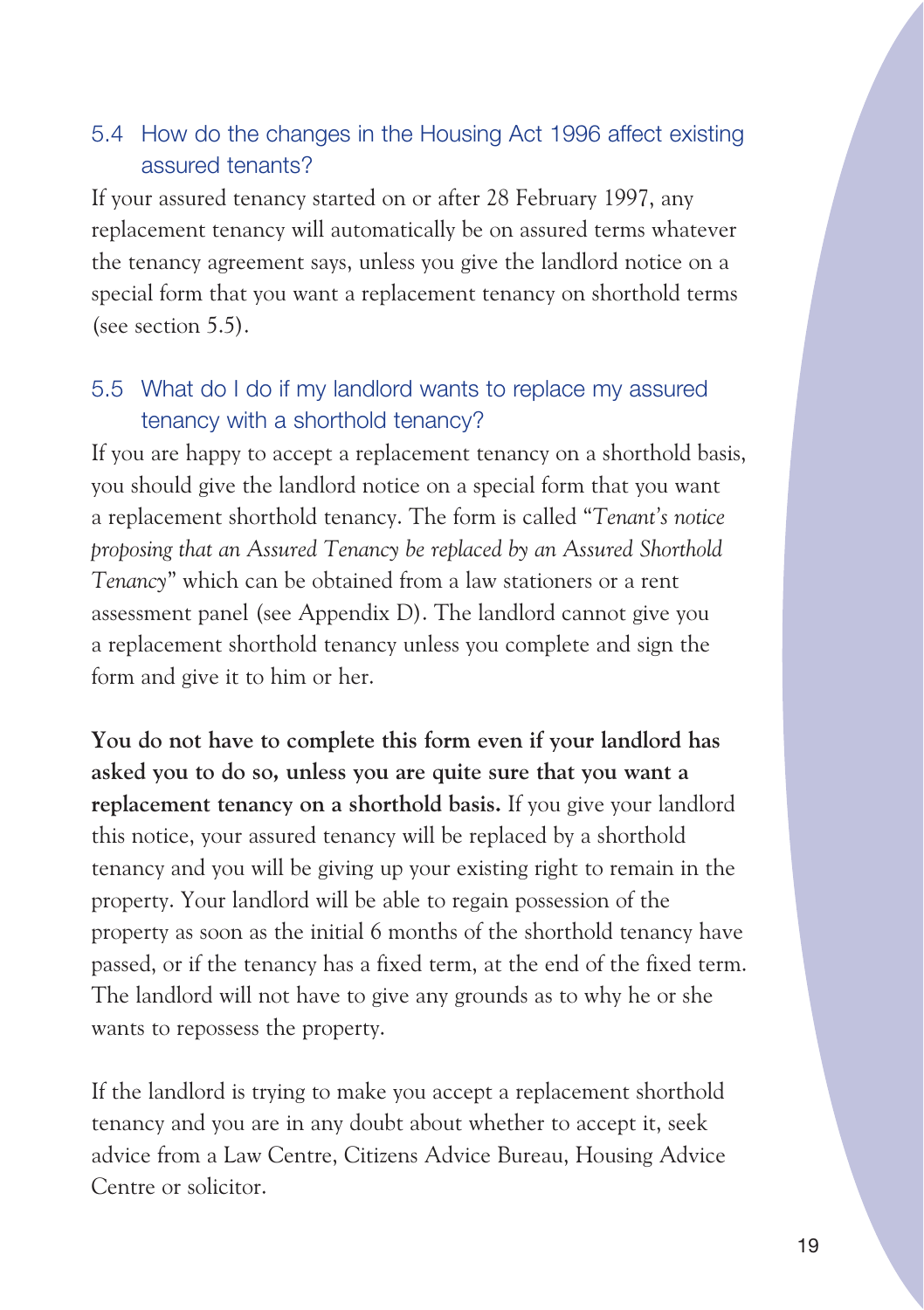#### 5.6 Can I leave during the tenancy?

If you have a fixed term tenancy but want to move out before the end of the term, you can only do so if the landlord agrees you can leave early or if this is allowed for by a "break clause" in the tenancy agreement and you have followed any requirements for giving notice specified in the tenancy agreement. If the agreement does not allow you to leave early and the landlord does not agree that you can break the agreement, you will be contractually obliged to pay the rent for the entire length of the fixed term. However, this does not mean that the landlord should necessarily be able to claim for the whole term's rent if you leave early: there is also a responsibility on the landlord in this situation to try to cover his or her losses in other ways, notably by trying to re-let the accommodation.

If the tenancy has no fixed term, you must give the landlord reasonable notice in writing of your intention to leave. You must give at least 4 weeks' notice if you pay rent on a weekly basis and at least a month's notice if you pay rent on a monthly basis. See the Department's booklet "*Notice That You Must Leave*".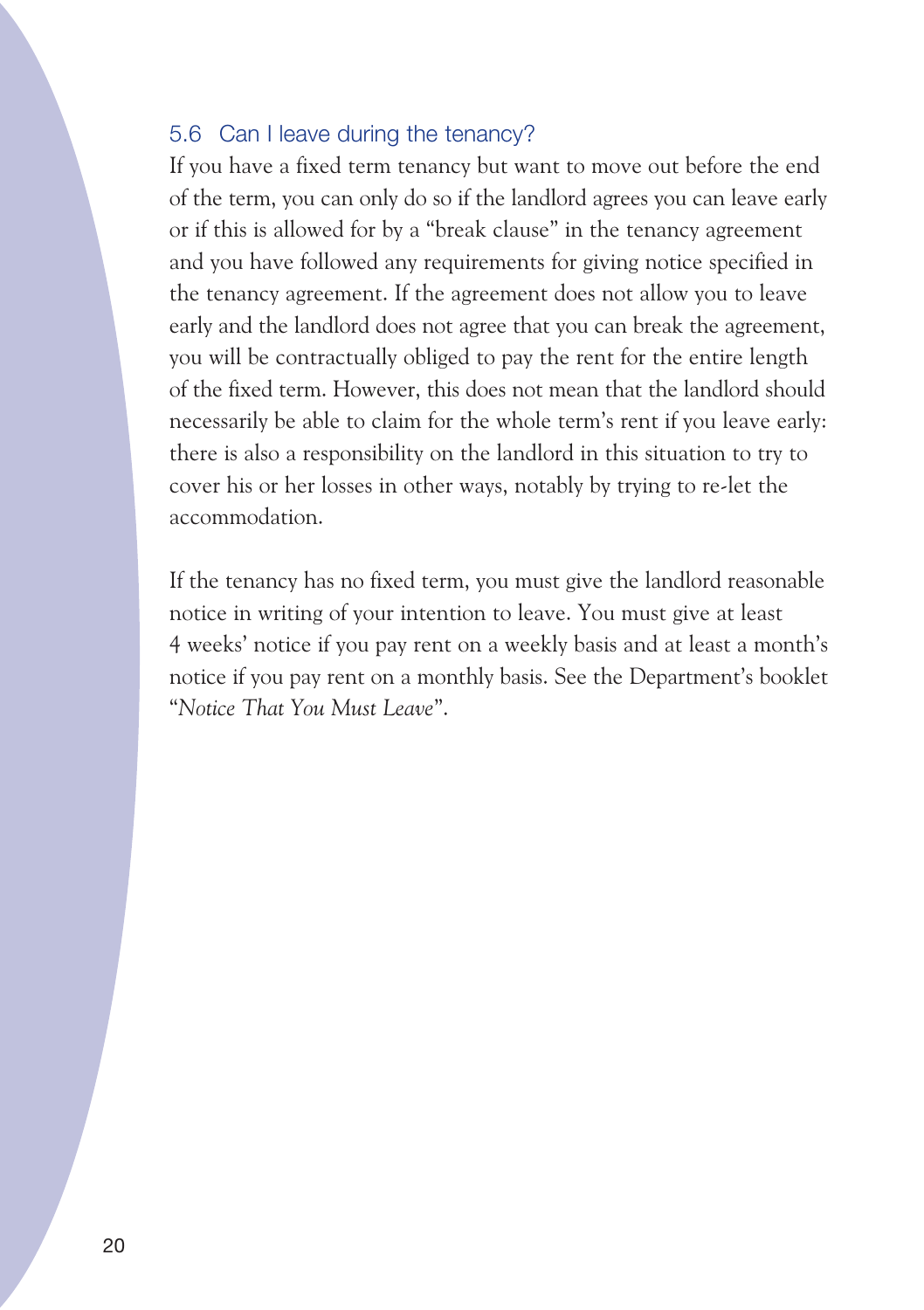# **6. When can I be asked to leave the property?**

6.1 Can the landlord ask me to leave when the fixed term of a shorthold tenancy has ended?

#### *If the tenancy started on or after 28 February 1997*

The landlord has a right to repossess the property without giving any grounds for possession at any time after any fixed term comes to an end or at any time during a contractual or statutory periodic tenancy, provided it is at least 6 months since the start of the original tenancy. For example, if the landlord initially agreed a tenancy of 4 months, and subsequently issued a replacement tenancy to follow it, he or she cannot regain possession until 2 months after the start of the replacement tenancy. However, if the original tenancy was for more than 6 months, he or she can regain possession at any time during the replacement tenancy.

#### *If the tenancy started or was agreed before 28 February 1997*

When the initial fixed term (which must have been for at least 6 months) or any subsequent fixed term ends, or if the tenancy is a contractual periodic or statutory periodic tenancy, the landlord can regain possession at any time without giving any grounds for possession.

#### 6.2 What does the landlord have to do if he or she wants me to leave when the fixed term of a shorthold tenancy has ended?

The landlord must give you at least 2 months' notice that he or she requires possession. The landlord can give you notice at any time during the fixed term, but the date he or she states possession is required cannot be before the end of the fixed term. If the tenancy is on a contractual period or statutory periodic basis, the date on which the notice expires must be the last day of a tenancy period, and the notice must state that possession is required under section 21 of the Housing Act 1988.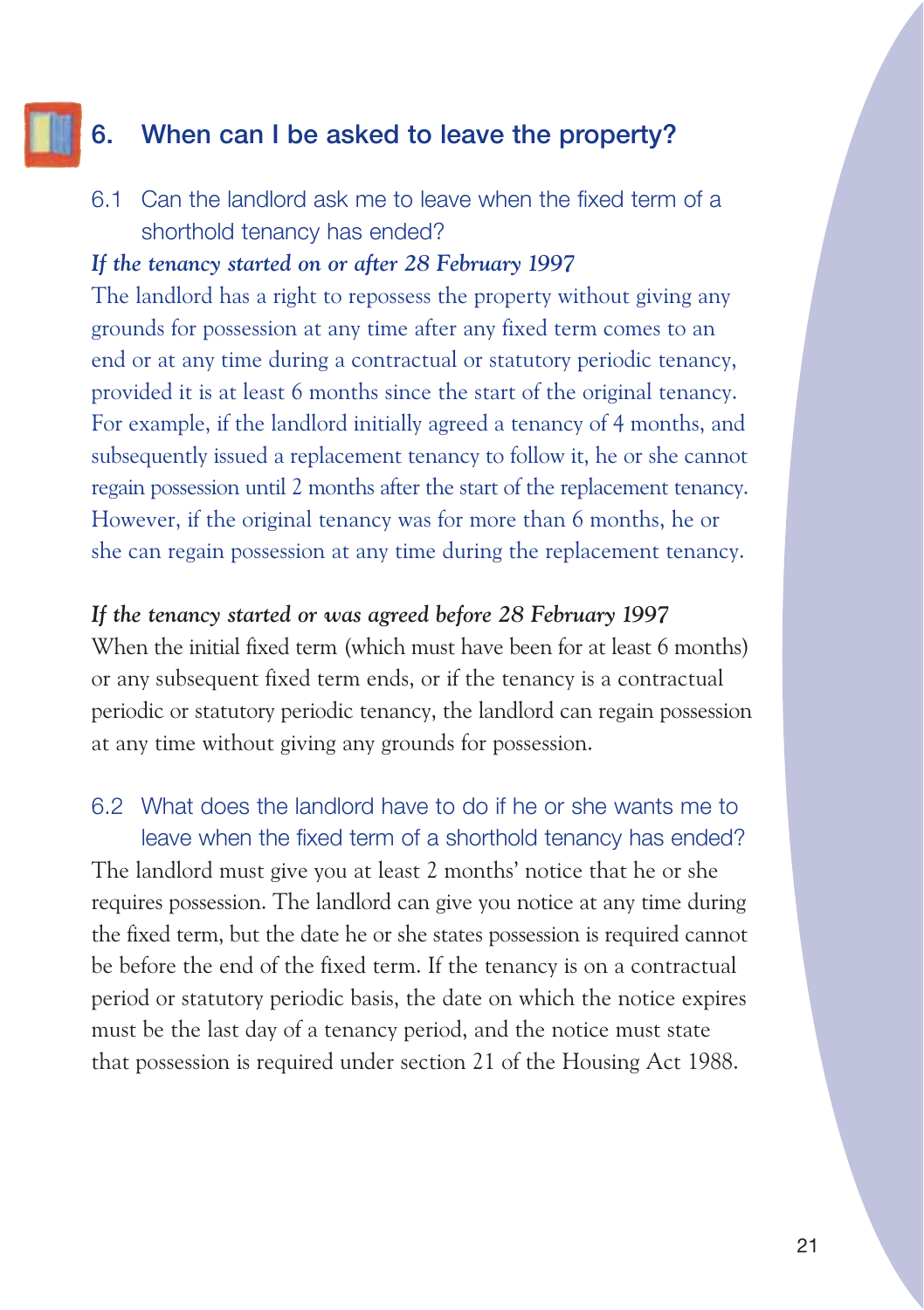*If the landlord gives you notice on or after 28 February 1997* that he or she requires possession, the notice must be in writing.

#### 6.3 Do I have to move out when the notice requiring possession expires?

You should leave the property if the landlord has given you at least 2 month's notice that he or she requires possession. The landlord cannot evict you without a possession order from the court. He or she can apply to the court to start possession proceedings as soon as the notice requiring possession expires. The landlord will not have to give any grounds for possession and he or she may use the accelerated possession procedure.

#### 6.4 What is the accelerated possession procedure?

This is a procedure for getting possession of a property without a court hearing. The court will make its decision by looking at the documents which you and the landlord provide, unless it considers that a hearing is required. The landlord can only use this procedure if you have a written tenancy agreement (or, if the tenancy has lapsed into a statutory periodic tenancy, there was a written agreement for the original tenancy) and he or she has given you the required notice in writing seeking possession.

#### 6.5 Do I have to leave when the landlord has a possession order from the court?

You should leave the property on the date specified in the court order. If you do not leave, the landlord must apply for a warrant for eviction from the court. The court will arrange for bailiffs to evict you.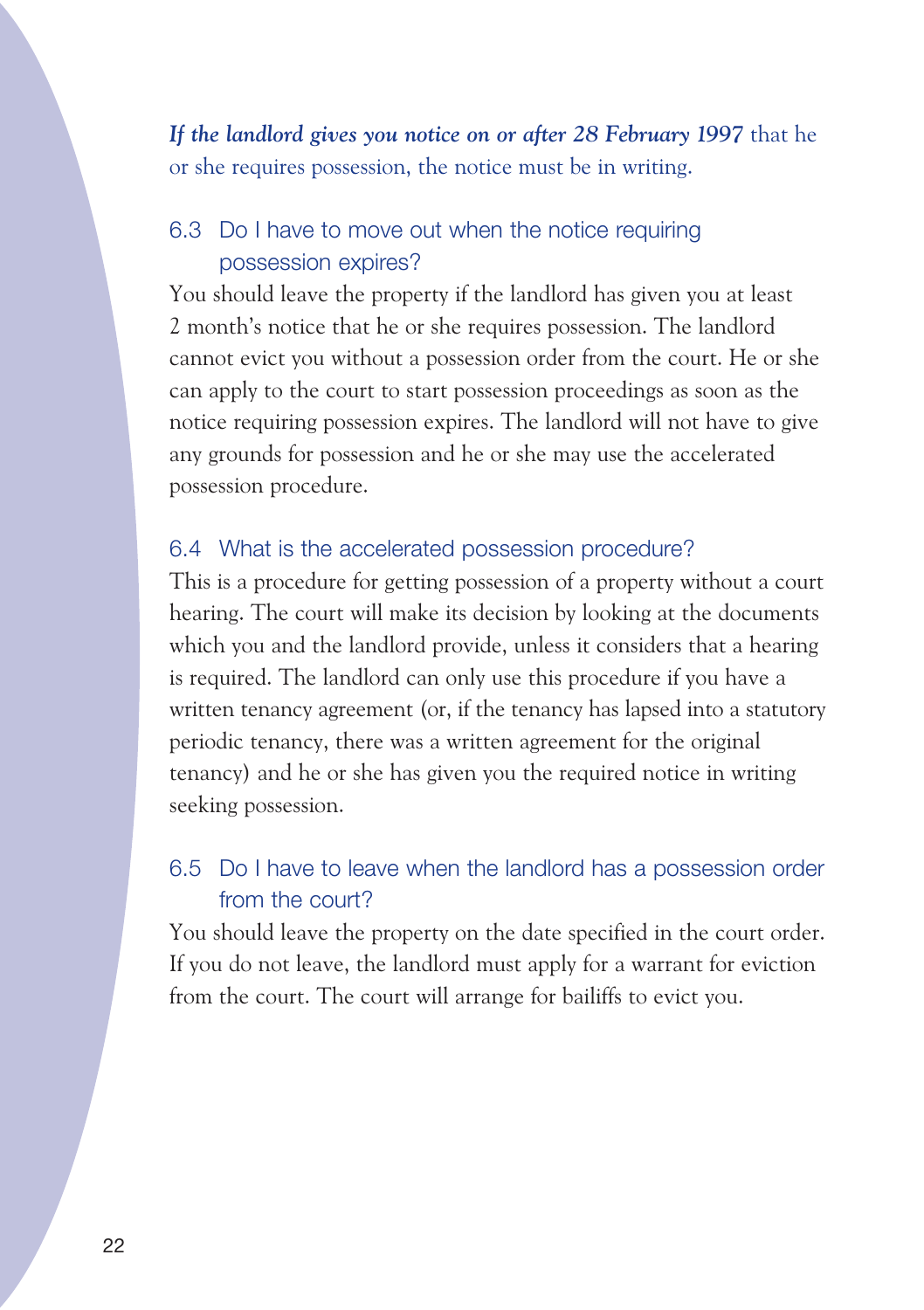#### 6.6 Can the landlord ask me to leave during the fixed term of a shorthold tenancy?

The landlord can only seek possession during a fixed term of the tenancy if one of the following grounds for possession in Appendix C apply – grounds 2, 8, 10 to 15 or 17 – and the terms of the tenancy make provision for it to be ended on any of these grounds. It is for the court to decide whether one or more of the grounds for possession apply.

6.7 Can the landlord ask me to leave if I am an assured tenant? The landlord can only seek possession during a fixed term of the tenancy if one of the following grounds for possession in Appendix C apply – grounds 2, 8, 10 to 15 or  $17$  – and the terms of the tenancy make provision for it to be ended on any of these grounds. Once the fixed term of the tenancy has ended, he or she can seek possession if one or more of the 17 grounds for possession in Appendix C apply. It is for the court to decide whether one or more of the grounds for possession apply.

#### 6.8 What are the grounds for possession?

The reasons or "grounds" for possession cover, for example, cases where you have not paid the rent, or have broken another term of the tenancy agreement. Some are **mandatory** which means that if the landlord can prove that the ground applies, the court must grant him or her a possession order. The others are **discretionary** which means the court will only grant the landlord a possession order if it thinks it reasonable to do so, based on all the facts of the case.

Grounds 1 to 5 are **prior notice** grounds which means they can usually only be used if the landlord notified you in writing **before the tenancy started** that he or she intended one day to ask for the property back on one of these grounds. However, the court may grant possession on grounds 1 and 2 without the prior notice if it considers that there were good reasons for not serving the notice.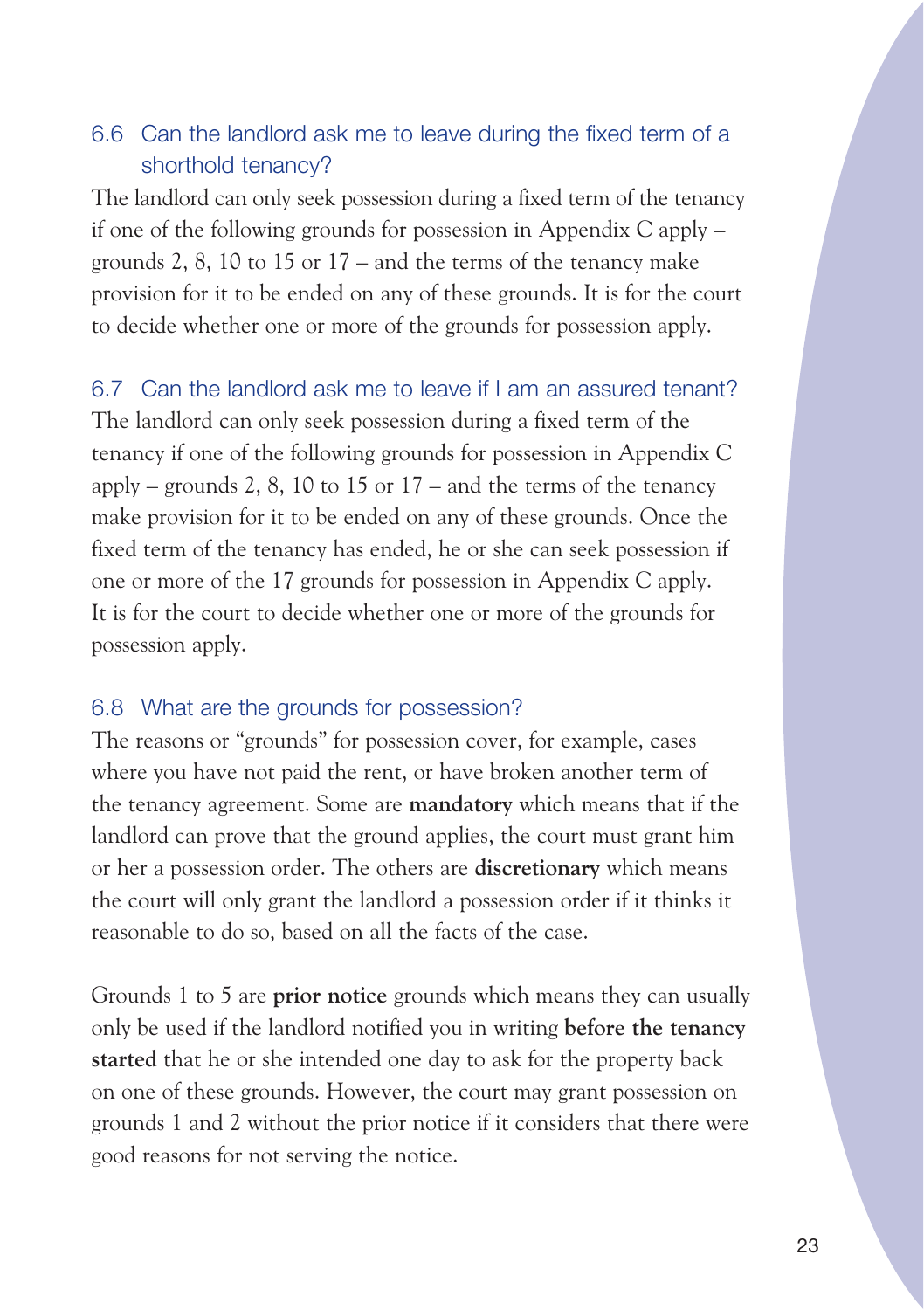#### 6.9 If the landlord is seeking possession on one of the grounds for possession, what should he or she do?

The landlord must first give you written notice that he or she intends to go to court to seek possession. The period of notice is usually 2 weeks or 2 months, depending on which ground for possession is being used. The notice periods for each ground are given in Appendix C. He or she must give you notice on a special form called "*Notice seeking possession of a property let on an Assured Tenancy or an Assured Agricultural Occupancy*". (The landlord will also use this form if the tenancy is a shorthold tenancy). The form states which of the grounds for possession he or she is using.

The landlord can apply to the court to start court proceedings as soon as the notice expires.

#### **You do not have to leave the property until there is a court order requiring you to leave.**

#### 6.10 What should I do if I do not think the landlord has the right to possession?

If the landlord is relying on one of the grounds for possession in Appendix C, the notice that he or she will give you to notify you that possession of the property is being sought will state which grounds for possession he or she is using.

If you do not think the landlord has the right to possession or you disagree with anything he or she says in the notice, you should seek advice on what to do. When you get a copy of the landlord's application to the court for possession proceedings, you should act immediately if you disagree with anything in the landlord's sworn statement ("affidavit"), particularly if the landlord has applied for possession under the accelerated possession procedure because you will only have a short time to provide a reply.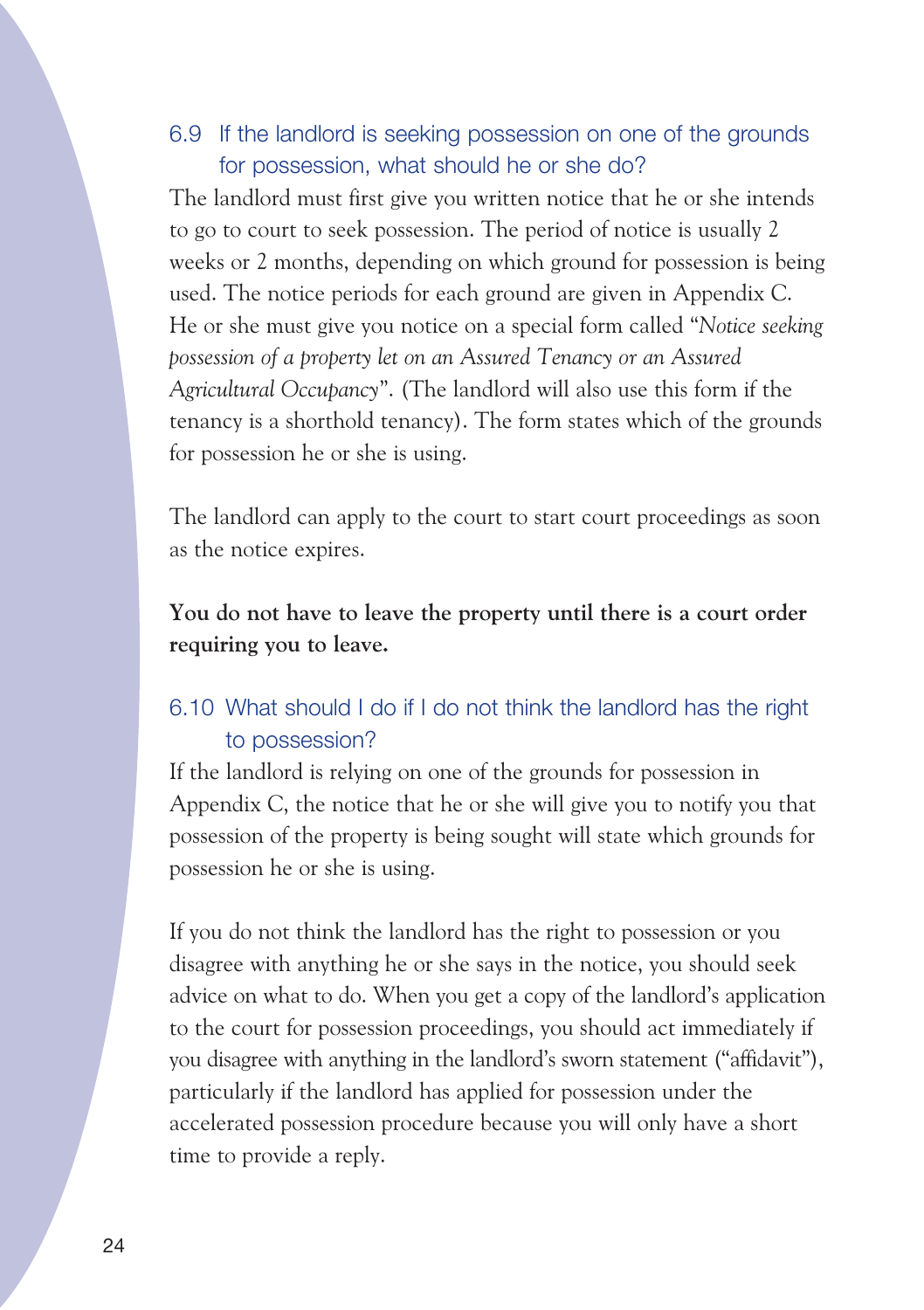You can seek advice on what to do from a Law Centre, Citizens Advice Bureau, Housing Advice Centre or solicitor. If your landlord is using the accelerated possession procedure, you should read The Court Service's leaflet "*Tenants leaflet – Assured shorthold tenancies – An application for possession – What you can do*", available from your nearest County Court.

#### 6.11 Do I have to leave as soon as the landlord has a court possession order?

If the court orders possession on one of the mandatory grounds, you will have to leave on the date specified in the court order – this is called an **absolute possession order**. If the court orders possession on one of the discretionary grounds, it can either grant an absolute possession order or it may allow you to stay on in the property provided you meet certain conditions – for example, paying back an amount of rent arrears each week. This is called a **suspended possession order** and you cannot be evicted provided that you meet the conditions.

If you do not leave after the date specified in the order, the landlord must seek a warrant for eviction from the court. The court will arrange for bailiffs to evict you.

#### 6.12 What happens if I breach the conditions of a suspended possession order?

The landlord may apply to the court for an absolute possession order or a warrant for possession, depending on the terms of the suspended order.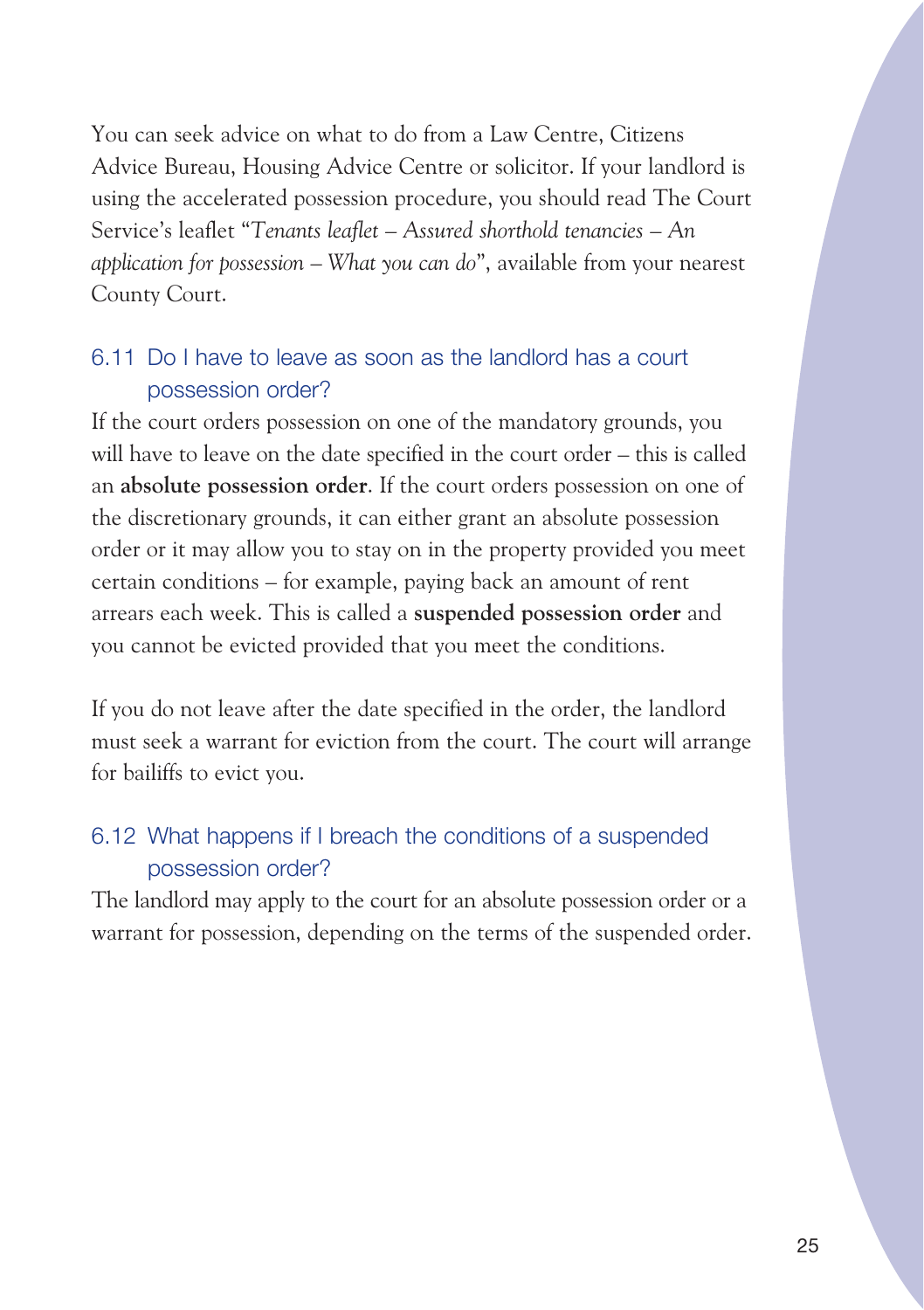# **7. Rent increases and varying the terms of a tenancy**

#### 7.1 How frequently can the landlord put up the rent?

You should agree with the landlord the rent and arrangements for paying it before the tenancy begins. The details should be included in the tenancy agreement.

If the tenancy is for a fixed term, the agreement should say either that the rent will be fixed for the length of the term or that it will be reviewed at regular intervals and how it will be reviewed.

If the tenancy is a contractual periodic tenancy, the tenancy agreement should say how often the rent will be reviewed and how it will be reviewed.

#### 7.2 Can the landlord put the rent up by more than he or she agreed in the tenancy agreement?

Only if you agree.

#### 7.3 What happens if the tenancy agreement does not say when the rent will go up?

If the tenancy is a **fixed term** tenancy, the landlord can only put the rent up if you agree. If you do not agree, the landlord will have to wait until the fixed term ends before he or she can raise the rent.

If the tenancy is a **contractual periodic tenancy**, the landlord can put the rent up if you agree. Alternatively the landlord can use a formal procedure in the Housing Act 1988 to propose a rent increase to be payable a year after the tenancy began. He or she can then propose further increases at yearly intervals after the first increase.

When a fixed term tenancy ends and the tenancy lapses into a **statutory periodic tenancy**, the landlord can put the rent up if you agree. Alternatively he or she can use the formal procedure in the Housing Act 1988 to propose a rent increase to be payable as soon as the statutory tenancy starts. The landlord can then propose further increases at yearly intervals after the first increase. 26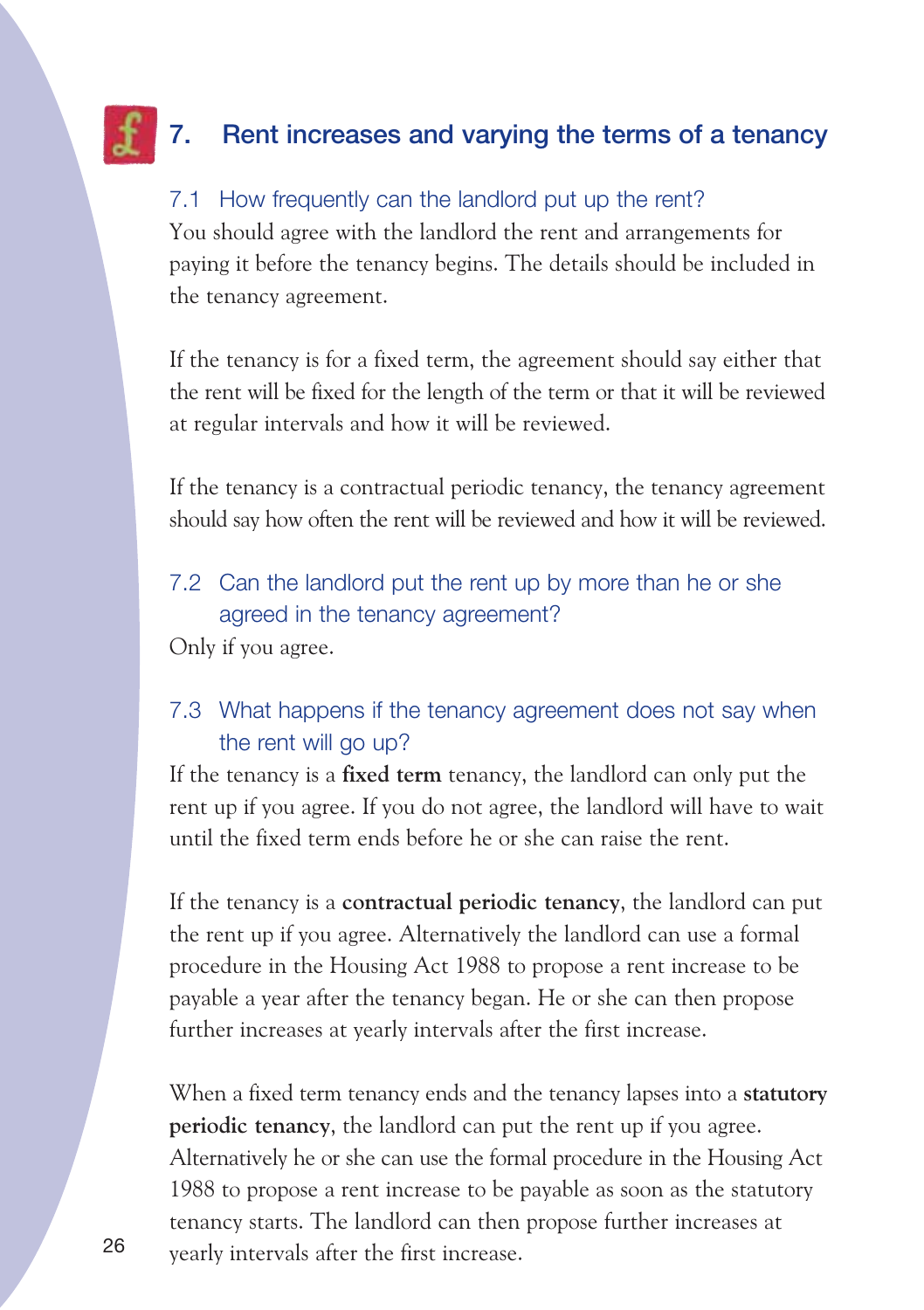7.4 What is the formal procedure for proposing a rent increase for contractual or statutory periodic tenancies where this is not covered in the tenancy agreement?

The landlord must propose the rent increase on one of two special forms called "*Landlord's notice proposing a new rent under an Assured Periodic Tenancy of premises situated in England*" **or** "*Landlord's notice proposing a new rent under an Assured Periodic Tenancy of premises situated in Wales*". The forms can be used for assured or assured shorthold tenancies.

He or she must give at least a month's notice of the proposed increase if the rent is paid on a weekly or monthly basis (more if the rent period is longer). More details are in Appendix E.

7.5 What should I do if I get formal notice of a rent increase? If you accept the rent increase, you should simply pay it from the date given in the notice.

If you do not agree with the increase, you must apply to a rent assessment committee to decide what the rent should be. You must apply on a special form called "*Application referring a Notice proposing a new rent under an Assured Periodic Tenancy or Agricultural Occupancy to a Rent Assessment Committee*", available from law stationers or rent assessment panels (see Appendix D). (This form must also be used if the tenancy is a shorthold tenancy). The committee must receive the application before the date on which the new rent would be due.

#### 7.6 What is a rent assessment committee?

Rent assessment committees are made up of 2 or 3 people – usually a lawyer, a property valuer and a lay person. They are drawn from rent assessment panels – bodies of people with appropriate expertise appointed by Government Ministers. There are 6 rent assessment panels in England and Wales. Their addresses are given in Appendix D. The committees are independent of both central and local government. There is no appeal against a committee's decision except on a point of law.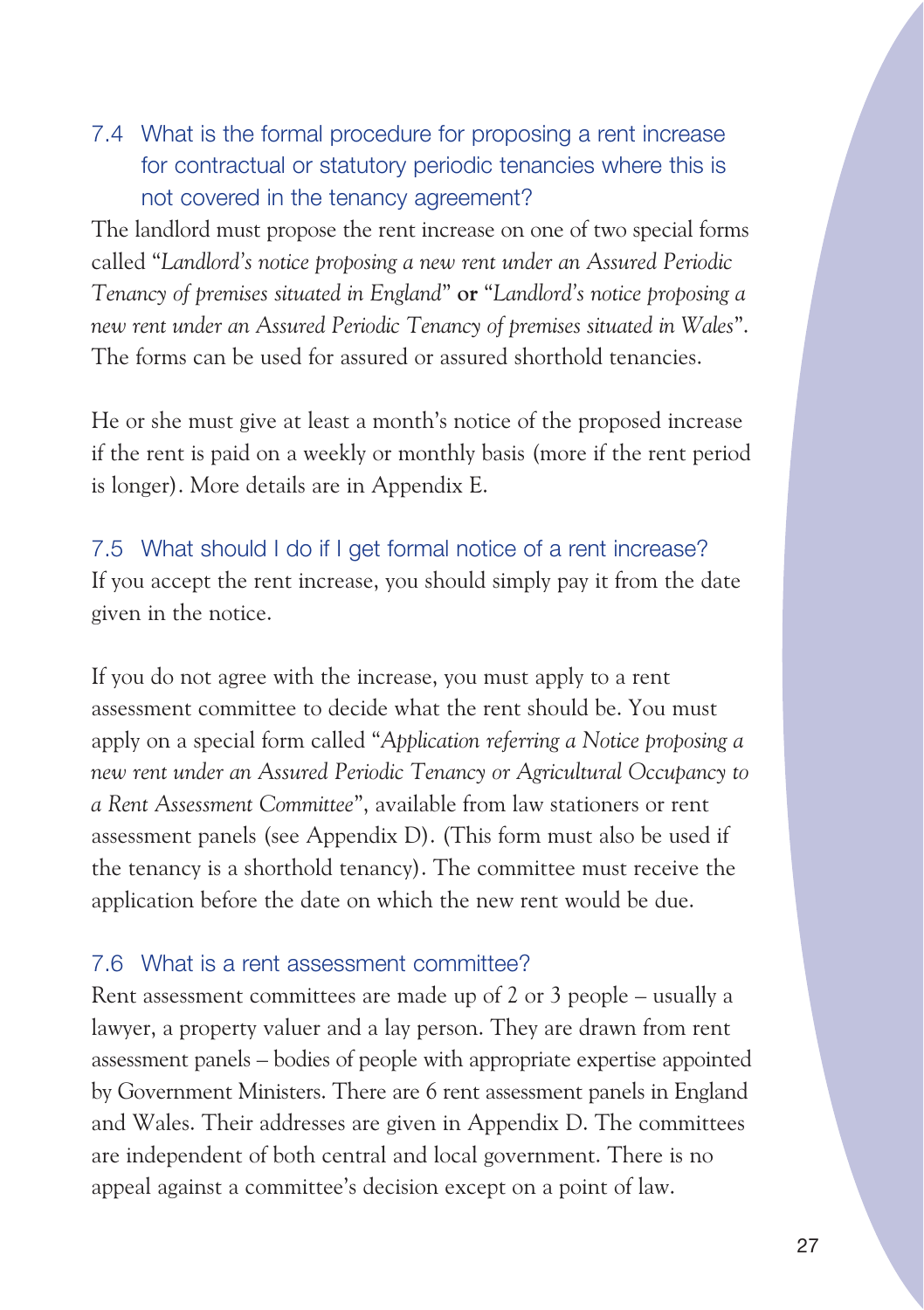The committee may make a decision by considering the relevant papers although you or the landlord can ask for an informal hearing, which you may both attend. There is no charge for a committee decision.

#### 7.7 When can I apply to a rent assessment committee for a decision on the rent?

If you are an assured or a shorthold tenant, you can ask a committee to set a rent under a contractual periodic or statutory periodic tenancy if you have been given notice by the landlord of a rent increase (see section 7.4).

If you are a shorthold tenant, you can ask a committee to set a rent at the beginning of a shorthold tenancy if you consider the rent to be significantly higher than rents for comparable tenancies (see section 7.10).

#### 7.8 How does the rent assessment committee decide on a rent for a contractual periodic or statutory periodic tenancy?

When settling disputes on rent, the committee decides what rent the landlord could reasonably expect for the property if he or she was letting it on the open market under a new tenancy on the same terms. It does not take into account any increase in the value of the property due to voluntary improvements by you. The committee may agree the proposed rent or set a higher or lower rent.

The rent fixed by the committee is the legal maximum the landlord can charge. The new rent will be payable from the date specified in the landlord's notice unless the committee considers this would cause you undue hardship in which case it may specify a later date.

#### 7.9 Can the landlord propose a further rent increase after the committee has made a decision?

The landlord can propose that the rent is increased a year after the date on which the rent decided by the committee was payable (but see Appendix E), unless you agree that he or she can put it up earlier. You must apply to a rent assessment committee to decide what the rent should be if you do not agree with the proposed increase.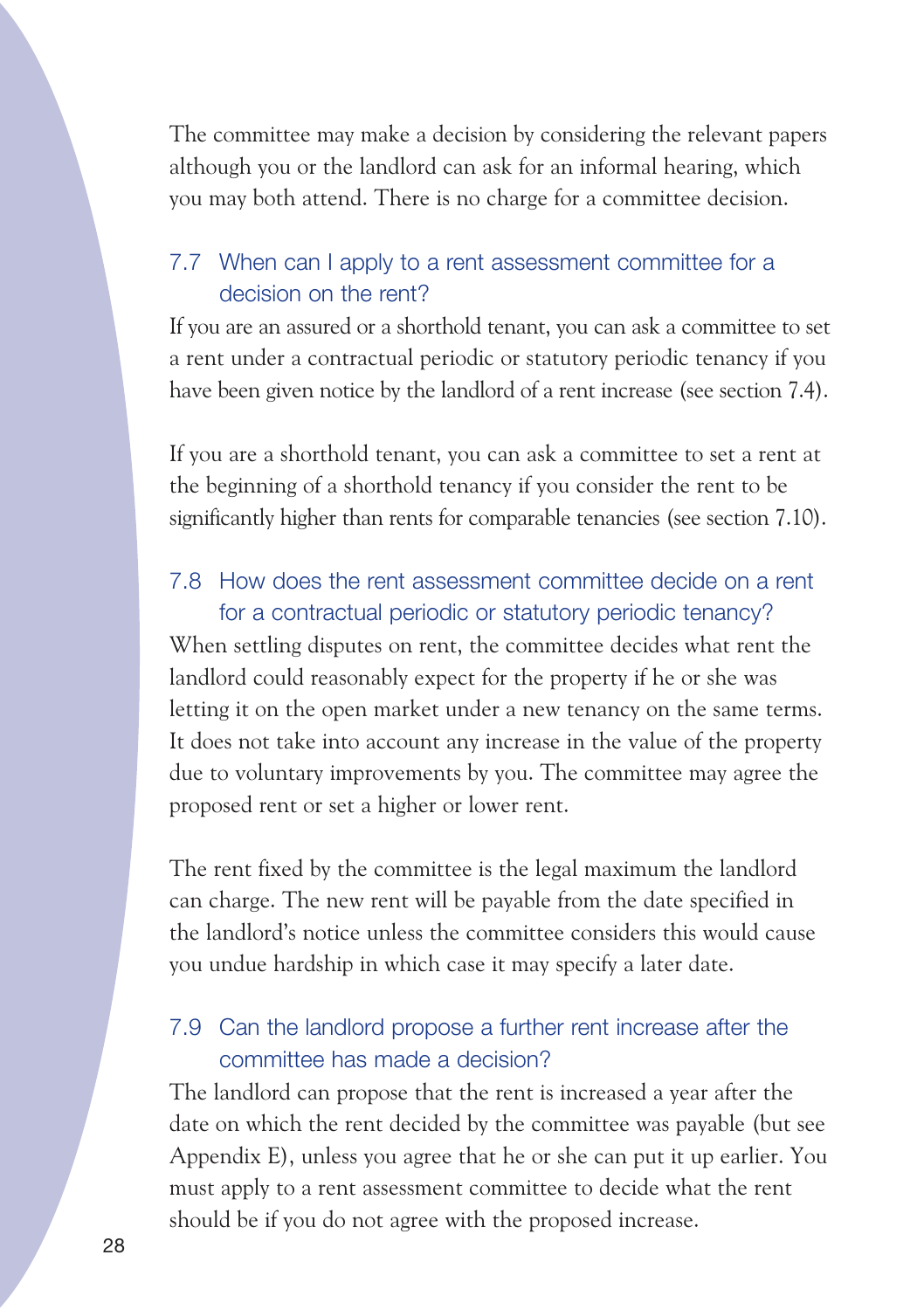#### 7.10 What additional rights do shorthold tenants have to apply to a rent assessment committee for a decision on the rent?

If you are a shorthold tenant, you can also apply to a rent assessment committee at the beginning of the tenancy for a decision on the rent if you consider the rent to be significantly higher than the rent for comparable tenancies. The Housing Act 1996 made important changes to the deadline for applications.

#### *For tenancies starting on or after 28 February 1997*

You can only apply to the committee once within 6 months of the beginning of the original tenancy. An application cannot be made if the original tenancy has ended and been replaced and more than 6 months have elapsed since the date the original tenancy started.

*For tenancies which started or were agreed before 28 February 1997*  You may apply to the committee once during the initial fixed term of the original tenancy. The original fixed term had to be for 6 months but may be for longer.

#### 7.11 What is the procedure for referring the rent for a shorthold tenancy to a rent assessment committee?

You must apply to the committee for a decision on the rent on a special form called "*Application to a Rent Assessment Committee for a determination of a rent under an Assured Shorthold Tenancy*", obtainable from law stationers or rent assessment panels (see Appendix D).

#### 7.12 How does the committee decide on a rent for a shorthold tenancy?

The committee will only fix a rent if it considers the rent to be significantly high compared with rents for similar properties let on assured or shorthold tenancies in the local area. It will not make a decision if there are not enough comparable properties. It will decide the amount of rent the landlord could reasonably expect to get for the shorthold tenancy, taking into account those other rents.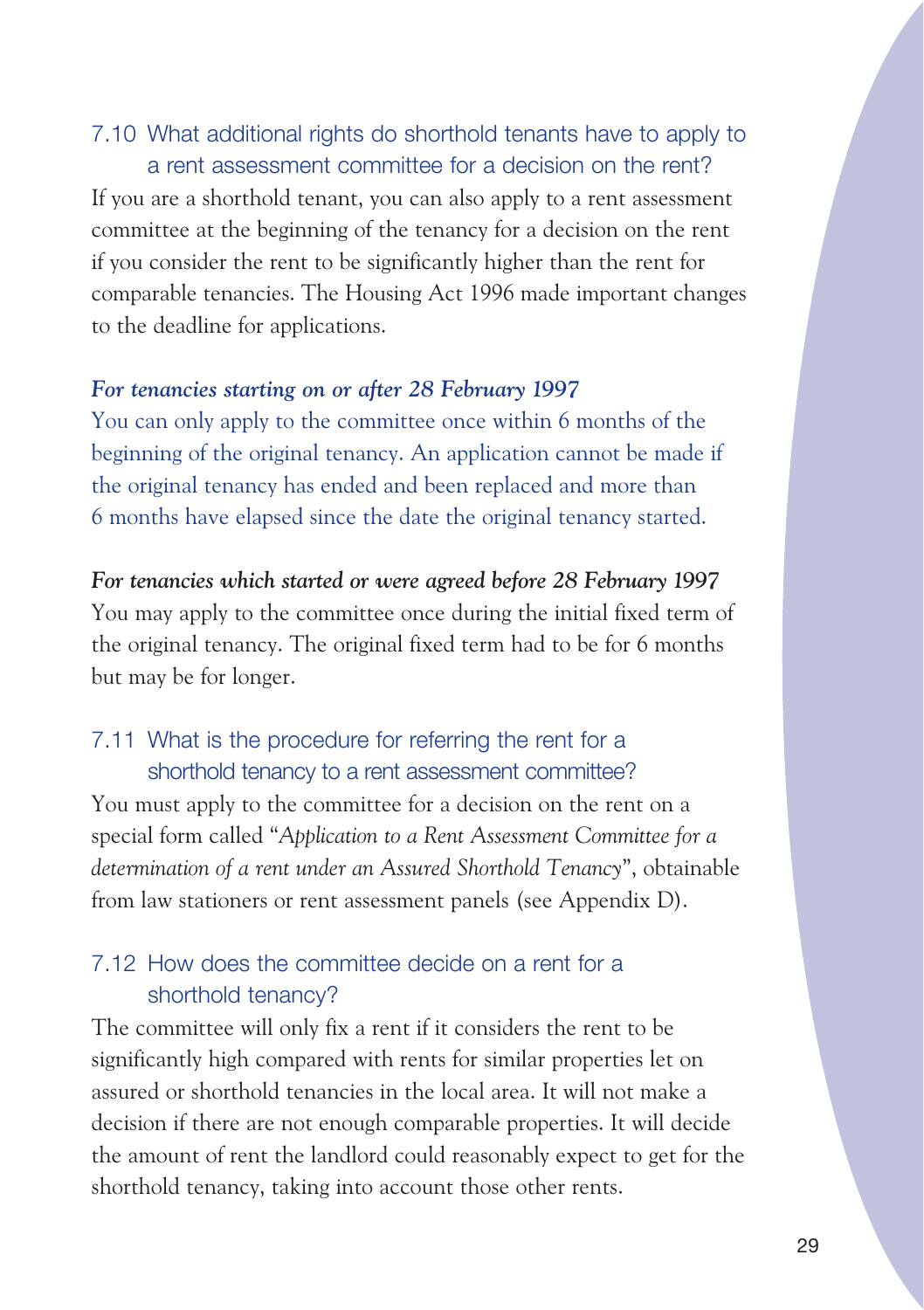The rent fixed by the committee is the legal maximum the landlord can charge. The new rent will be payable from the date specified by the committee which cannot be earlier than the date you applied to it for a decision.

#### 7.13 Can I refer the rent of a shorthold tenancy a second time to the committee?

Not under the procedure described in sections 7.10 to 7.12.

#### 7.14 What if I or the landlord want to change the terms of an assured or a shorthold tenancy?

If the tenancy is a fixed term or contractual periodic tenancy, the landlord can only change the terms of the tenancy if you agree. It is best to agree any changes in writing.

However, if the fixed term of an assured or a shorthold tenancy has ended and the tenancy has automatically run on as a statutory periodic tenancy, it will continue on the same terms unless you, or the landlord, propose new terms. You or the landlord may propose new terms, and any consequent change to the rent, within a year of the statutory periodic tenancy starting, using a special procedure under the Housing Act 1988. You both have the right to apply for an independent decision by a rent assessment committee if you cannot agree new terms.

#### 7.15 How does this procedure work?

You, or the landlord, must propose the new terms, and any consequent change to the rent, on a special form called "*Notice proposing different terms for a Statutory Periodic Tenancy*", available from law stationers or rent assessment panels (see Appendix D). If you both agree the new terms, they can be included in the agreement.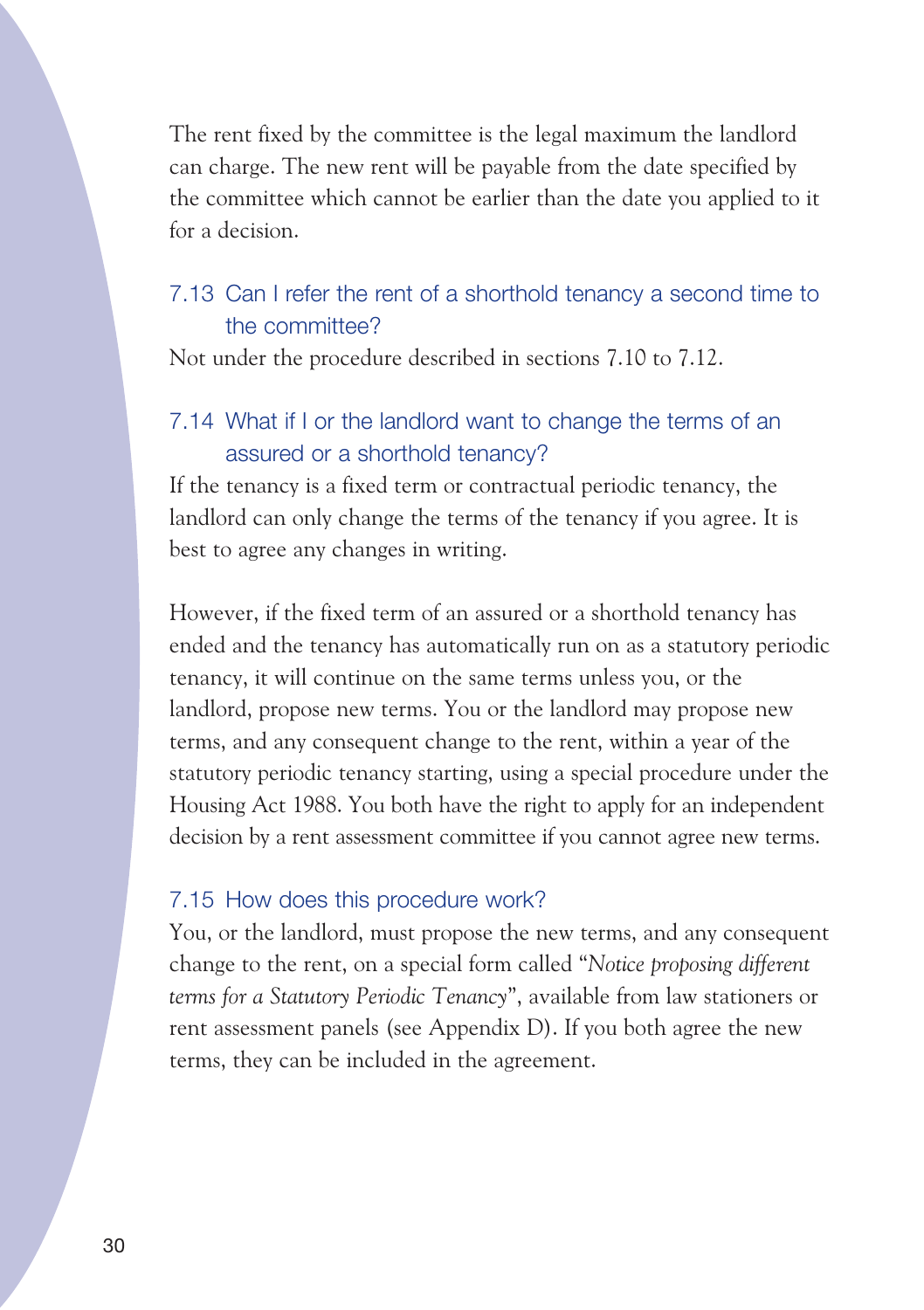If the terms are not agreed, you or the landlord must apply to a rent assessment committee to settle the terms and any consequent change to the rent. You, or the landlord, must apply to the committee within 3 months of receiving the notice proposing changes, using a special form. The form is called "*Application referring a notice proposing different terms for a Statutory Periodic Tenancy to a Rent Assessment Committee*" obtainable from law stationers or rent assessment panel offices (see Appendix D).

#### 7.16 How does the committee fix the terms?

The committee decides whether the proposed new terms are reasonable for the tenancy or whether other terms are more appropriate. The committee may adjust the rent up or down to reflect the new terms, whether or not you or the landlord proposed a new rent to match the new terms. The new terms and the new rent, if the committee decides that the rent should be changed, will apply from the date stated by the committee, but the committee cannot apply the new rent before the date proposed in the notice.

#### 7.17 If the committee sets new terms, can the landlord propose further changes?

The landlord can only make further changes to the terms of the statutory periodic tenancy if you agree. He or she can, of course, propose a new fixed term tenancy or a contractual periodic tenancy on new terms at any time.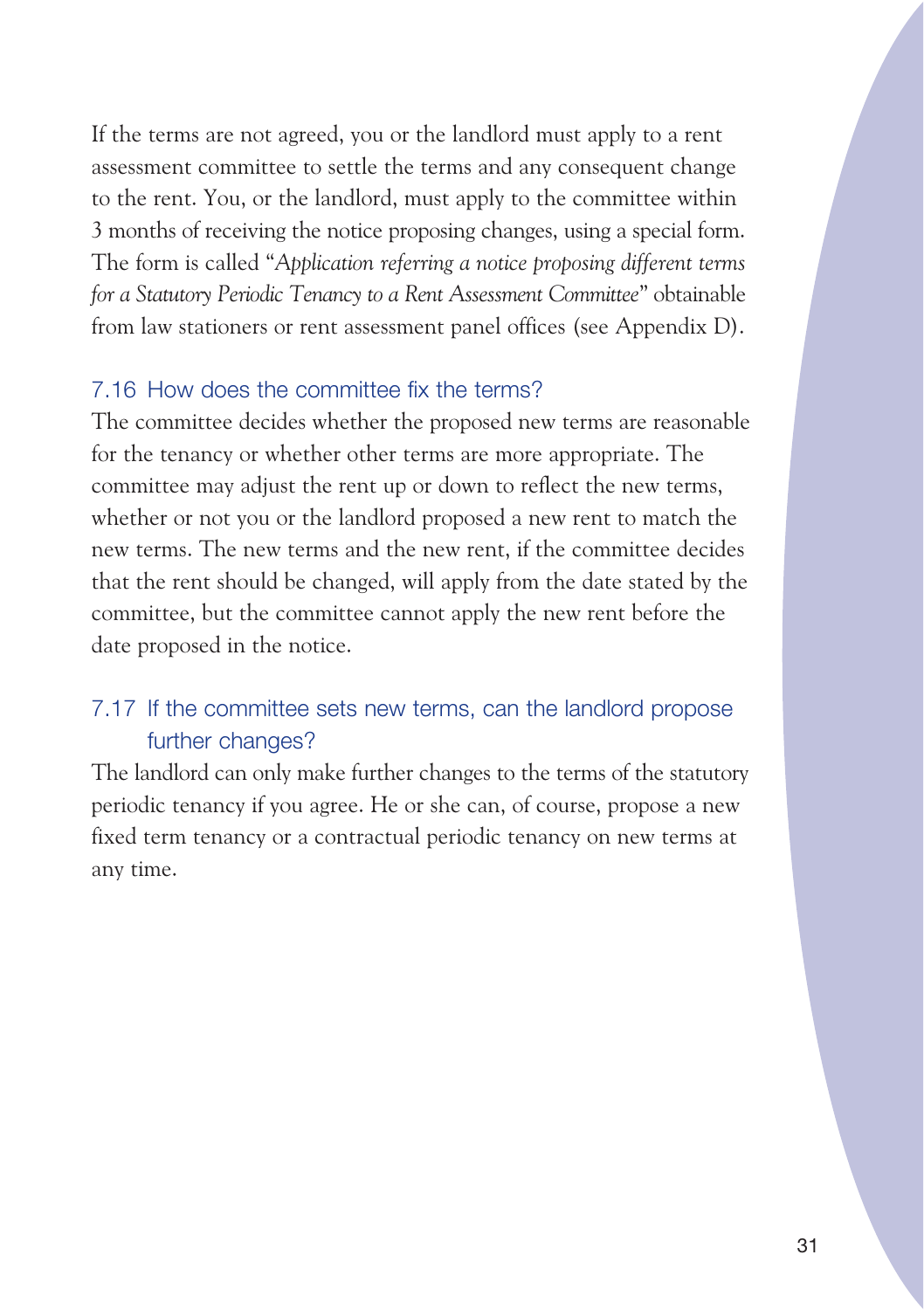# **8. Succession rights, joint tenancies, subletting**

#### 8.1 Can joint tenancies be agreed with assured and shorthold tenants?

The landlord can agree a joint tenancy with you and your partner or friend or any combination of people from the outset of the tenancy. Each of you is then responsible jointly and individually for meeting the terms of the tenancy in full, including paying the rent. So if one joint tenant leaves the property before the end of the tenancy without the landlord's agreement and the landlord cannot recover the rent due from him or her, the remaining joint tenant or tenants will be responsible for paying the full rent. Under a joint tenancy, all tenants have equal rights under the tenancy and are equally entitled to share possession of the whole of the house or flat.

You and your partner might want to ask for a joint tenancy so you both have equal rights under the tenancy and to avoid any possible arguments about succession rights later if one partner dies (see section 8.2).

If you and your husband or wife are joint tenants and you subsequently divorce, the court can decide as part of the divorce settlement who should take on the tenancy.

#### 8.2 Can a member of an assured or shorthold tenant's household succeed to the tenancy?

If a tenant dies and the tenancy is a joint tenancy, the remaining joint tenant or tenants have an automatic right to stay on in the property.

If the tenant was a sole tenant, the right to succession will depend on whether the tenant had a fixed term tenancy or a periodic tenancy. If he or she had a fixed term tenancy and the fixed term has not expired, his or her executors will arrange for it to be passed onto whoever the tenant has left the tenancy to in his or her will. If it was a contractual periodic tenancy or a statutory periodic tenancy, the tenant's husband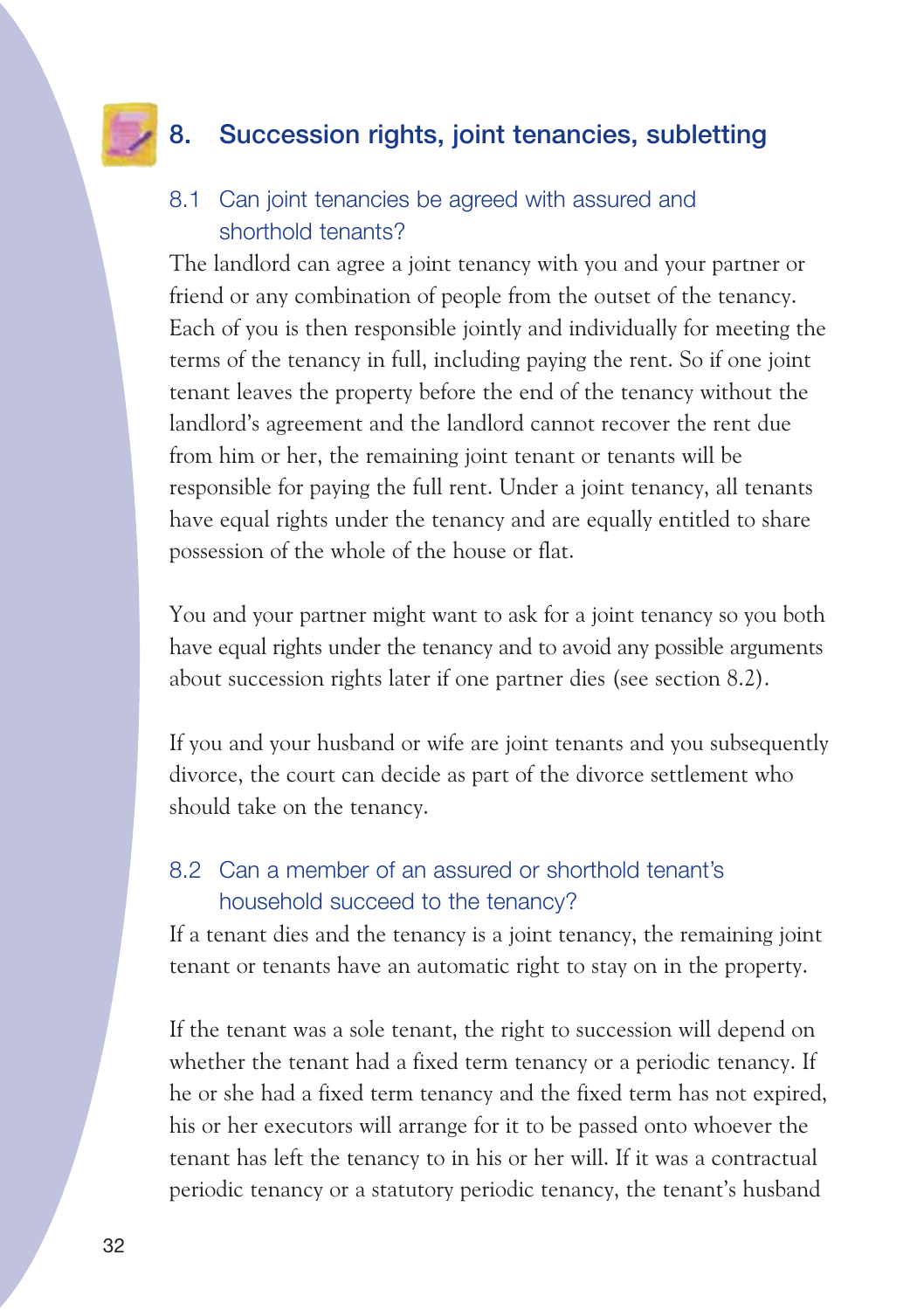or wife (or a person living with the tenant as husband or wife), has an automatic right to succeed to a periodic tenancy if he or she was living with the tenant at the time of the tenant's death, unless the tenant who died was already a successor themselves. Only one succession is allowed. No one else in the family has an automatic right to succession although other family members can negotiate a new tenancy with the landlord. If more than one person claims to have the right to succeed to the tenancy, the court can decide who should succeed.

If you have inherited a contractual periodic tenancy or a tenancy which was or has become a statutory periodic tenancy under the will or intestacy of a former tenant and you do not have a right to succeed to the tenancy, the landlord has a right to possession under ground 7 in Appendix C, provided that he or she starts possession proceedings within a year of the death of the original tenant.

If the tenancy is a shorthold tenancy, the landlord has an automatic right to repossess the property at the end of any fixed term, even if you had a right to succession, provided that he or she gives 2 months' notice that possession is required.

#### 8.3 Can I give the tenancy or sublet to someone else?

If the tenancy is a fixed term tenancy, you will not be able to sublet or give the tenancy to someone else if the tenancy agreement says that you cannot.

If the tenancy is a contractual periodic tenancy, or a statutory periodic tenancy which has arisen at the end of a fixed term, you cannot by law give the tenancy or sublet to someone else unless the landlord agrees that you can. However if you have paid a premium for the property (a sum which is additional to rent or a sum paid as a deposit which is greater than 2 months' rent), you will be able to do so unless a term in the tenancy agreement prevents you from doing so.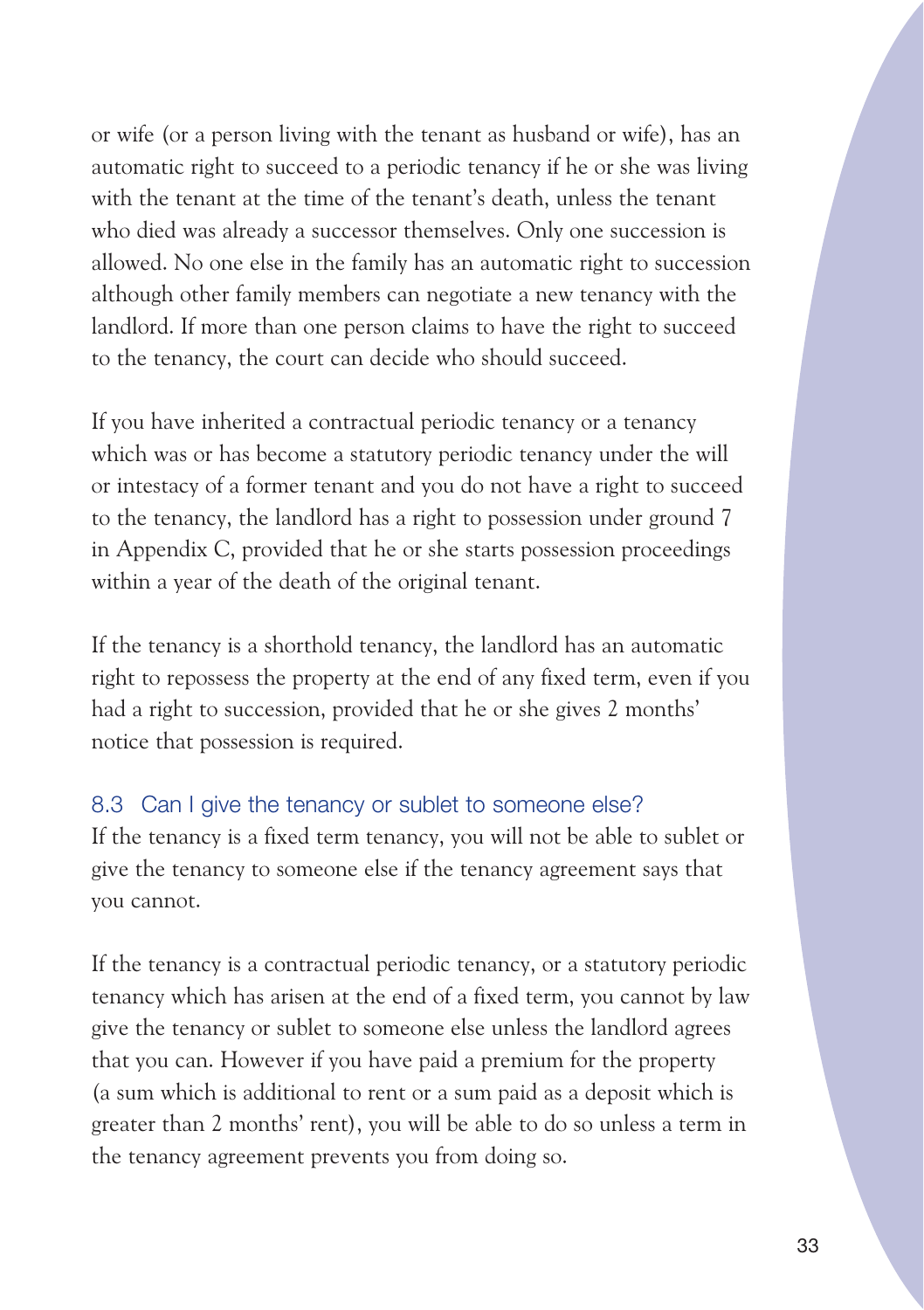# **9. Housing benefit**

#### 9.1 Can I get housing benefit to help with the rent?

If you are on a low wage or claiming other benefits, you may be able to get housing benefit from the local authority to cover part or all of the rent.

The amount of benefit payable by the local authority will depend on both your income and savings and a rent officer's assessment of the rent you are paying compared with rents for properties of the same size in your locality. Since January 1996, housing benefit is generally only paid in full to new claimants and claimants who move, for rents which are at or below the average level of rent for accommodation of the same size in the same locality. If the rent officer finds that the accommodation is larger than is reasonable for your needs, the rent is restricted to the average level of rent for accommodation of an appropriate size. If you are a single person, benefit may be restricted to the average level of rent in the locality for a non-self contained room without board.

The rules on housing benefit are complicated. This is only a very general outline of the rules. If you want to know more about how housing benefit payments are calculated and paid, your local authority's Housing Benefit Department will be able to provide leaflets and advice.

#### 9.2 Can housing benefit be paid direct to the landlord?

The local authority can arrange for benefit to be paid direct to the landlord if you and the landlord agree this. Direct payments are also made in some other circumstances – for example, if you are in rent arrears.

#### 9.3 Can I find out how much rent will be covered by housing benefit before I sign the tenancy agreement?

You can apply to the local authority's Housing Benefit Department for a Pre-Tenancy Determination. The landlord will need to sign the form. The local authority will ask a rent officer to make an assessment for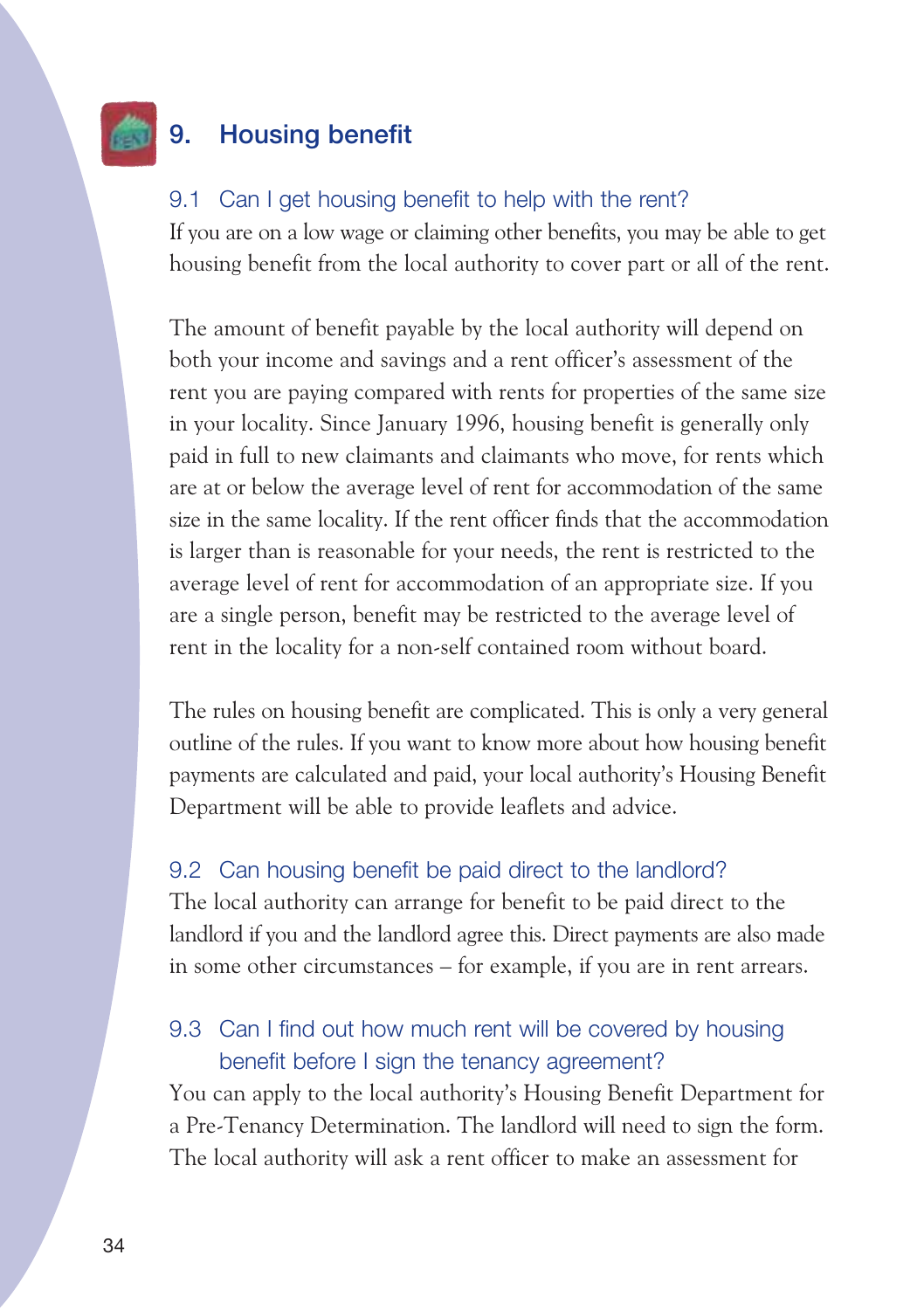you and the landlord of the maximum amount of rent which will be met by housing benefit. The actual amount of benefit payable will depend on your financial circumstances.

## 9.4 What do I do if housing benefit payments are delayed and the landlord is seeking possession on the grounds of rent arrears? You should contact the person handling your housing benefit application in your local authority's Housing Benefit Department immediately and explain that the landlord is taking steps to evict you because you are in arrears with the rent. The local authority has powers to make certain payments to you if it has not processed your claim but you have provided all the information that was needed with the claim. You can also seek advice from a Law Centre, Citizens Advice Bureau or Housing Advice Centre.

If the landlord is seeking possession for rent arrears using ground 10 or 11 in Appendix C, then the court may take into account the fact that it is not your fault that the rent is overdue. This is because the grounds are discretionary (see section 6.8). However, the court cannot take this into account if the landlord is seeking possession on ground 8 in Appendix C because the ground is mandatory (see section 6.8).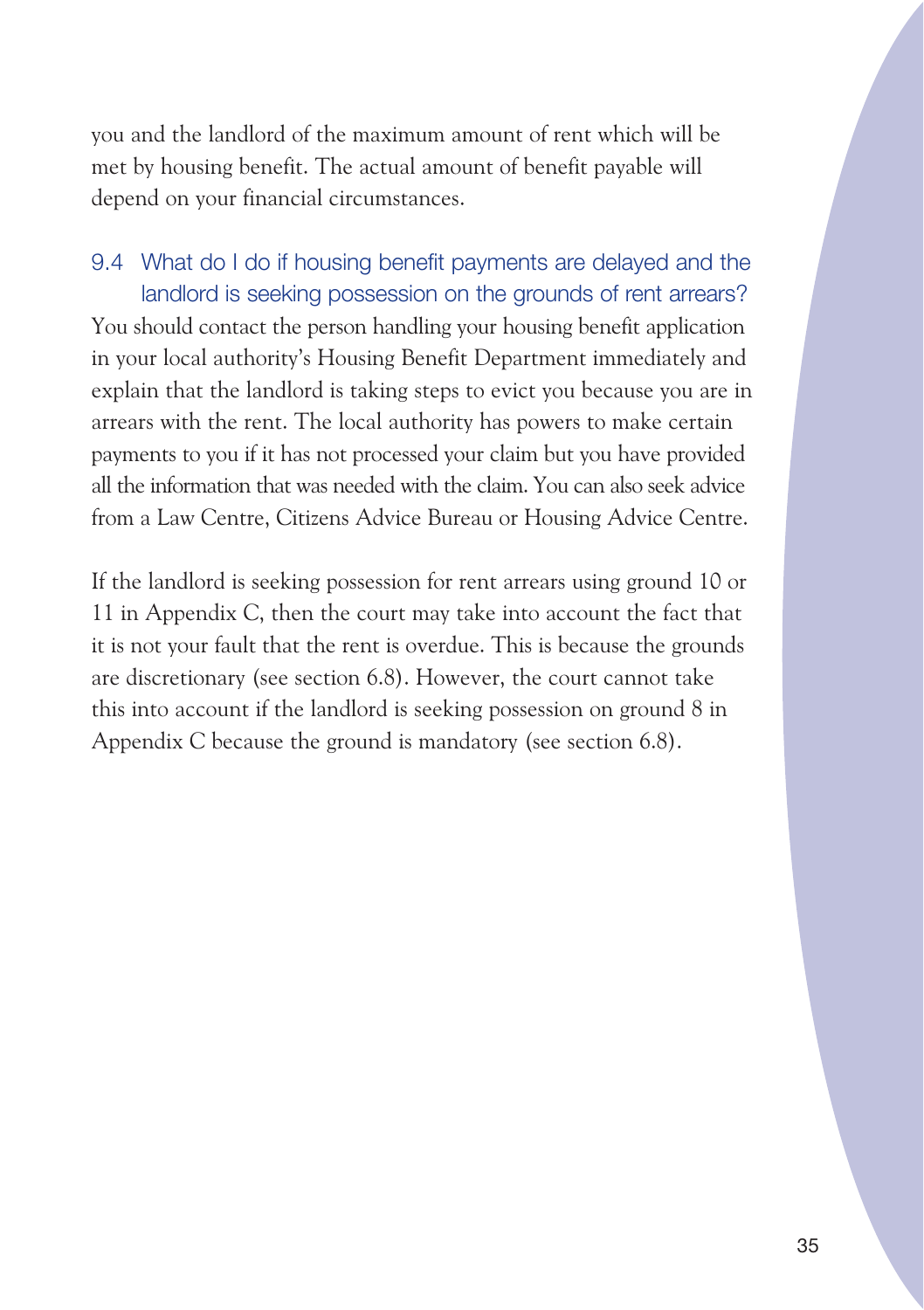# **10. Harassment and illegal eviction**

#### 10.1 What do I do if I think my landlord is harassing me or trying to evict me illegally?

If you are an assured or a shorthold tenant, your landlord cannot evict you without a court order. To do so is a criminal offence. It is also a criminal offence for the landlord, or someone acting on the landlord's behalf, to try to drive you out of your home or stop you using part of it if you have a legal right to live there, by bullying, violence, withholding services such as gas or electricity, or any other sort of interference.

Local authorities have powers to start legal proceedings for offences of harassment and eviction, and to prosecute if they believe an offence has been committed. Any complaints should be made to the local authority's Tenancy Relations Officer or if the local authority does not have one, its Housing Department or Environmental Health Department.

For further advice, read the Department's booklet "*My Landlord Wants Me Out – Protection Against Harassment and Illegal Eviction*" listed at the end of this booklet.

# **11. Getting advice**

#### 11.1 Where can I go if I need further advice?

You can get advice from a Law Centre, Citizens Advice Bureau, Housing Advice Centre or a solicitor. The addresses and phone numbers of advice organisations are listed in the telephone directory or can be obtained from your local library or local authority.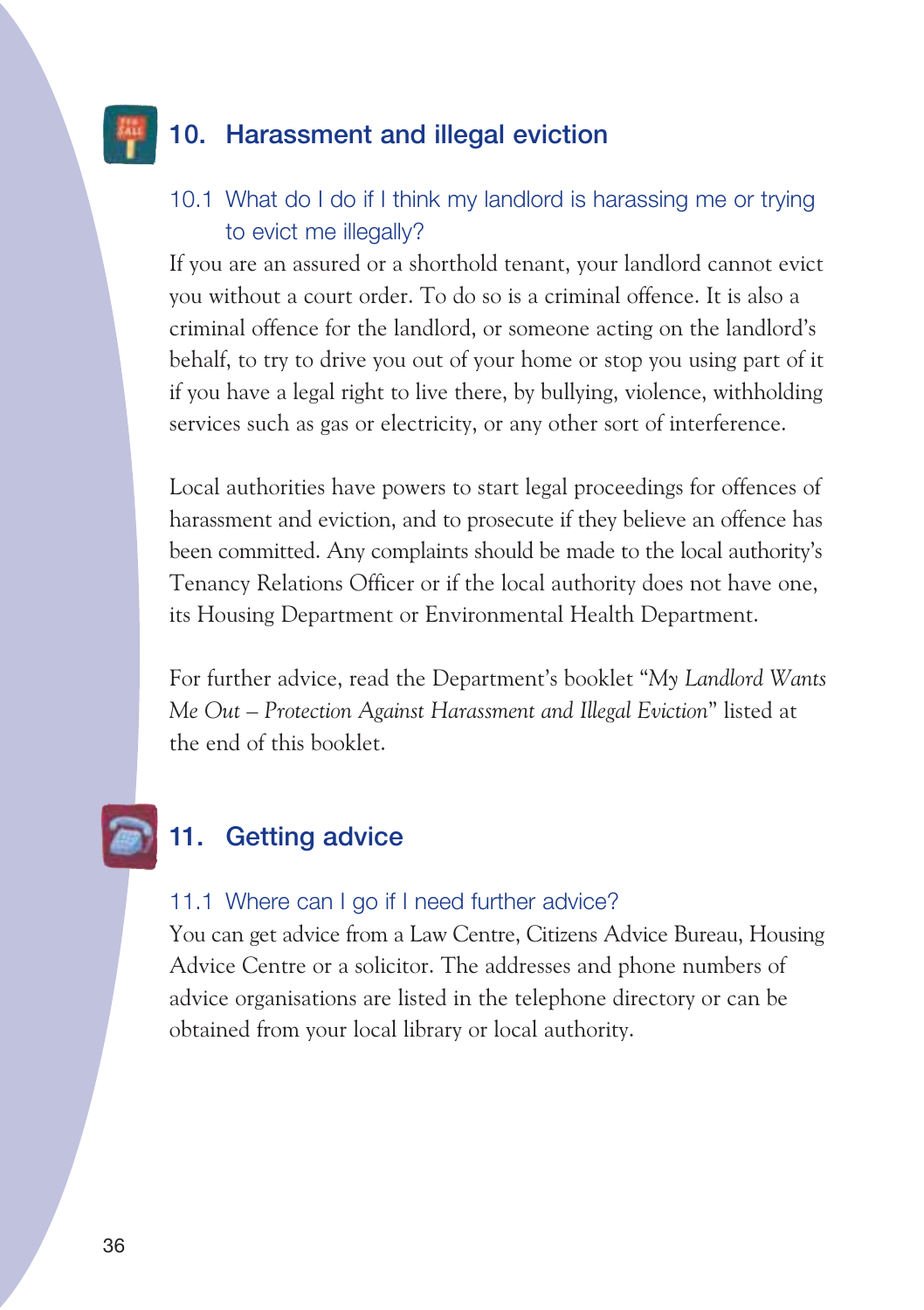# **Appendix A**

Tenancies which cannot be assured or shorthold tenancies

The following tenancies cannot be assured or shorthold tenancies:

- a tenancy which began, or which was agreed, before 15 January 1989;
- a tenancy for which the rent is more than £25,000 a year;
- $\bullet$  a tenancy which is rent free or for which the rent is £250 or less a year (£1,000 or less in Greater London);
- a business tenancy or tenancy of licensed premises (where alcohol is sold or consumed);
- a tenancy of a property let with more than two acres of agricultural land or a tenancy of an agricultural holding;
- a tenancy granted to a student by an educational body such as a university or college;
- a holiday let;
- a letting by a resident landlord see section 1.2;
- a tenancy where the property is owned by the Crown or a Government Department: however, lettings by the Crown Estates Commissioners, the Duchy of Cornwall or the Duchy of Lancaster may be assured tenancies;
- $\bullet$  a tenancy where the landlord is a local authority, a new town, a development corporation, a housing action trust, or a fully mutual housing association.

#### Tenancies which can be assured but not shorthold tenancies

The following tenancies cannot be shorthold tenancies:

- a tenancy replacing an earlier assured tenancy with the same tenant which has come to an end unless the tenant asks for a shorthold tenancy (see section 5.5) or a statutory periodic tenancy arising automatically when the fixed term of an assured tenancy ends;
- an assured tenancy which the tenant has succeeded to on the death of the previous regulated (pre-1989) tenant;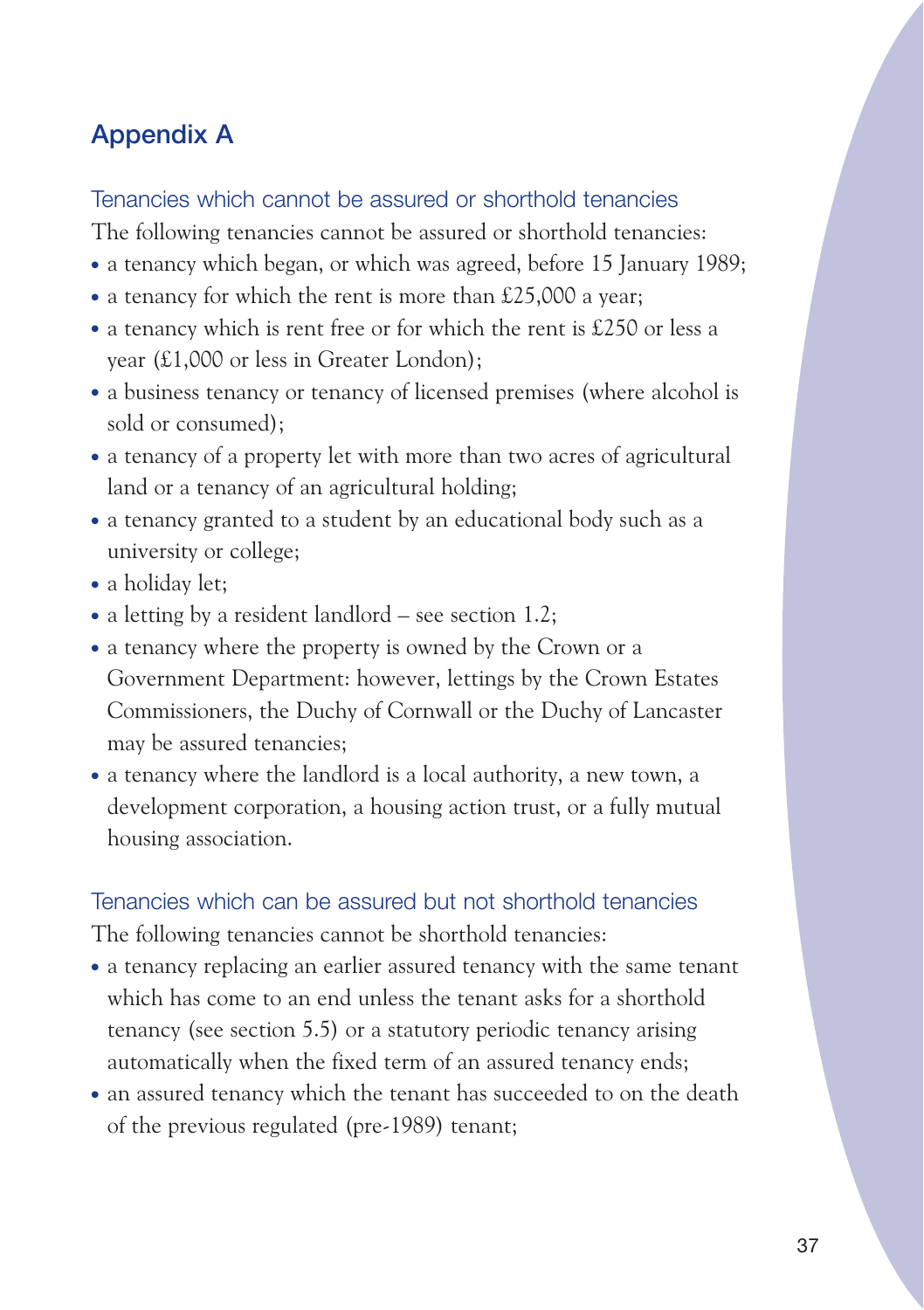- an assured tenancy following a secure tenancy as a result of the transfer of the tenancy from a public sector landlord to a private landlord;
- an assured tenancy arising automatically when a long leasehold tenancy expires.

#### **Appendix B**

Summary of changes introduced by the Housing Act 1996 The Housing Act 1996 made the following changes to the Housing Act 1988 from 28 February 1997:

- to set up a shorthold tenancy with a new tenant on or after 28 February 1997, the landlord no longer needs to serve a Section 20 notice on the tenant before the tenancy starts saying that it will be on shorthold terms. All tenancies are automatically shorthold tenancies unless the landlord follows the procedure for setting up an assured tenancy (see section 3.2);
- to set up an assured tenancy with a new tenant on or after 28 February 1997, the landlord must either serve a notice on the tenant saying that the tenancy is not a shorthold tenancy or include a statement to that effect in the tenancy agreement. The notice does not have to be given on a special form (see section 3.3);
- a shorthold tenancy set up on or after 28 February 1997 no longer has to have an initial fixed term. The tenancy can be on a contractual periodic basis from the outset. However, shorthold tenants retain the right to stay in the property for an initial 6 months (see section 3.5);
- tenants with shorthold tenancies starting on or after 28 February 1997 have a right to ask for a written statement of the main details of the tenancy agreement if they have no existing written agreement or statement (see section 3.6);
- if the landlord serves notice on or after 28 February 1997 requiring possession of a shorthold tenancy at the end of the fixed term, the notice must be in writing. It does not need to be on a special form (see section 6.2).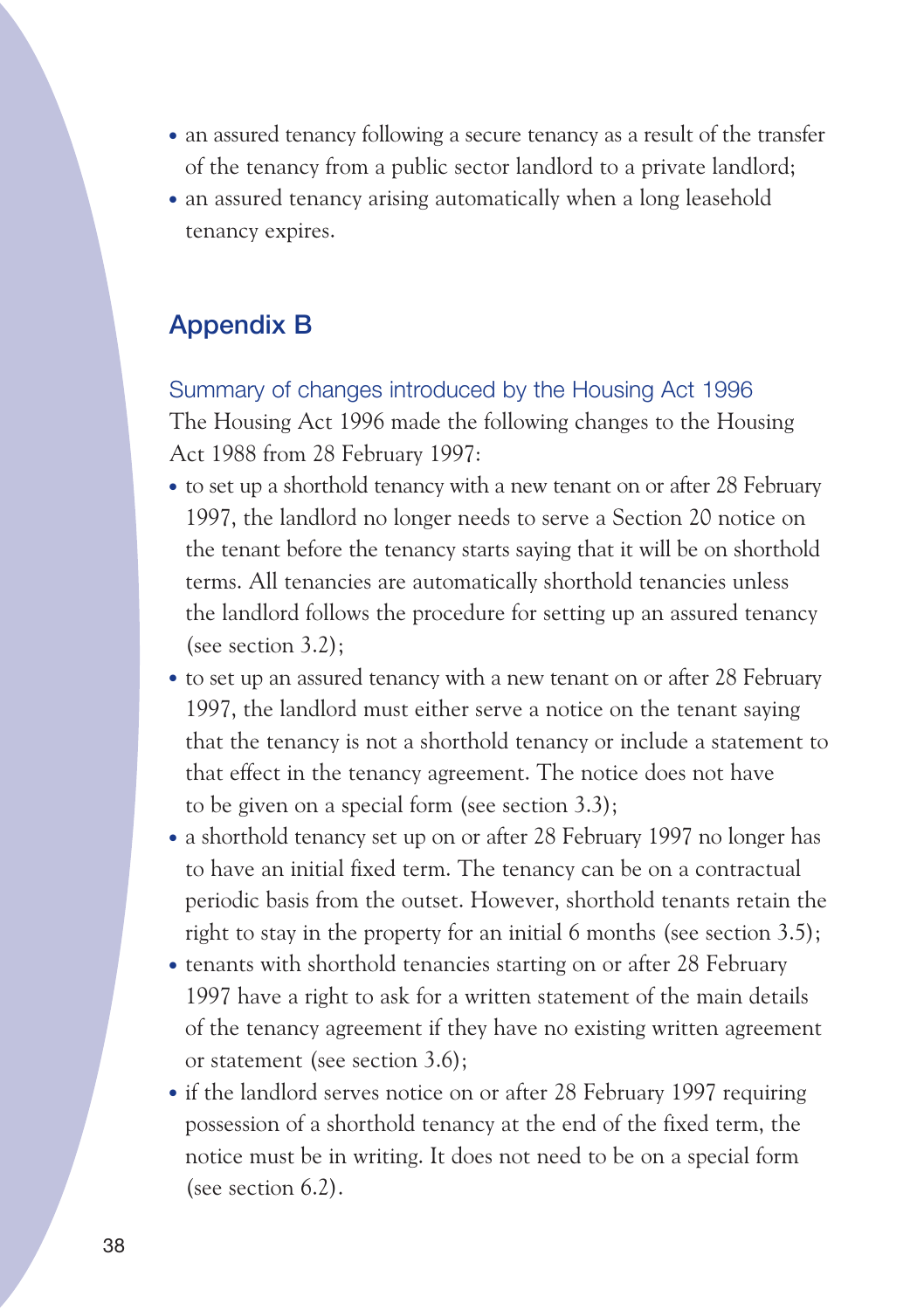• tenants with shorthold tenancies starting on or after 28 February 1997 can only refer their rent to a rent assessment committee within 6 months of the beginning of the original tenancy. Tenants with shorthold tenancies which started or were agreed before 28 February 1997 can still refer to a committee at any time during the initial fixed term of the tenancy which may be for longer than 6 months (see section 7.10);

The following changes to the grounds for possession apply from 28 February 1997 to all assured and shorthold tenancies regardless of when they started:

- the landlord can now seek possession under ground 8 if the tenant has at least 2 months' rent arrears (rather than 3 months) if the rent is paid monthly or 8 weeks' rent arrears (rather than 13 weeks) if the rent is paid weekly;
- ground 14 has been strengthened so possession can be sought where the tenant, or someone living in or visiting the property:
	- has caused, or is likely to cause, a nuisance or annoyance to someone living in or visiting the locality;
	- has been convicted of using the property, or allowing it to be used, for immoral or illegal purposes, or an arrestable offence committed in the property or the locality;
- the landlord can start court proceedings as soon as he or she has served notice that he or she intends to seek possession under ground 14;
- a new ground, ground 17, allows the landlord to seek possession if he or she was persuaded to grant the tenancy on the basis of a false statement by the tenant or someone acting at the tenant's instigation.

See Appendix C for full details of the grounds for possession.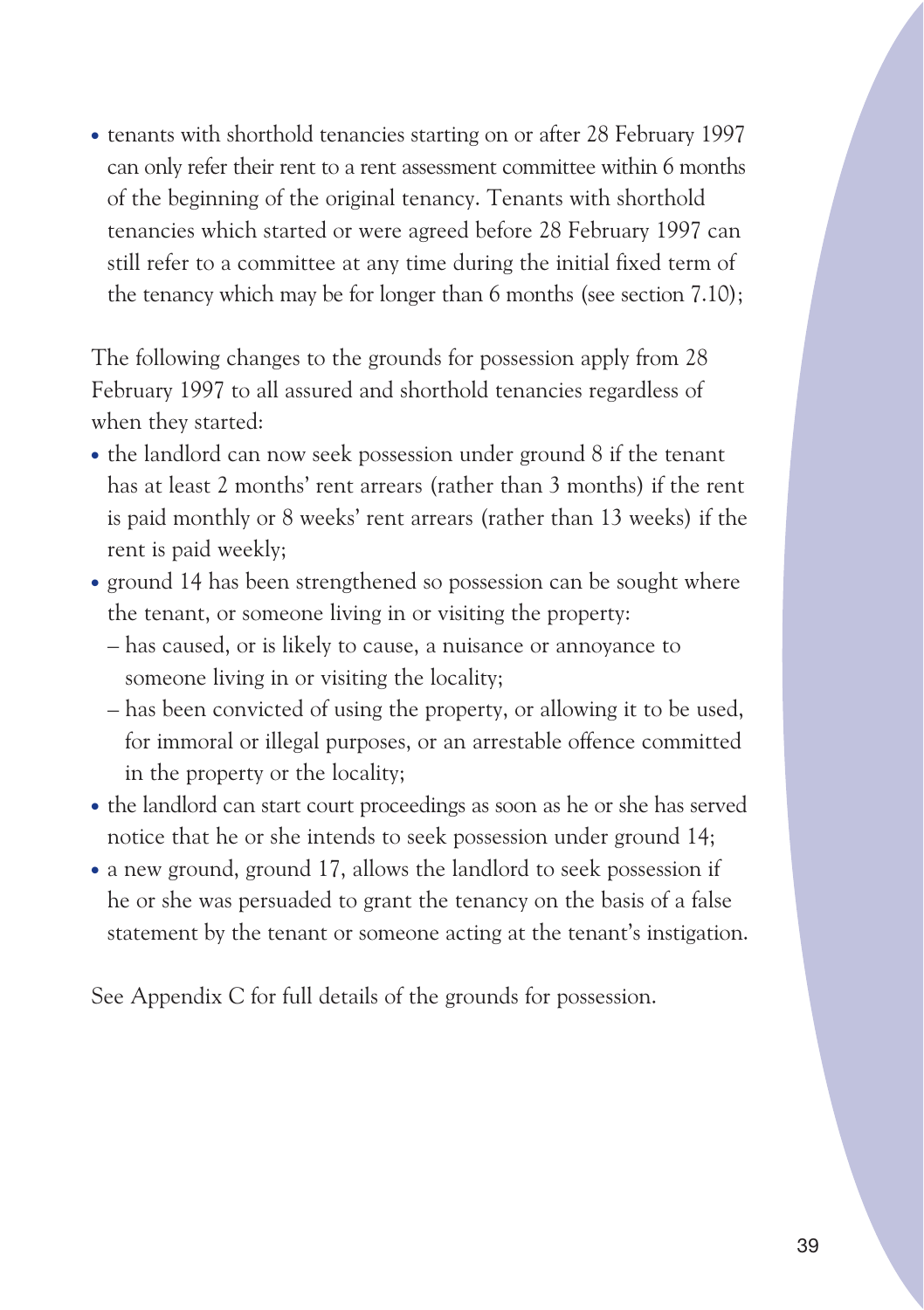# **Appendix C**

#### Grounds for possession

This appendix provides a summary of the grounds for possessing an assured or shorthold tenancy. During the fixed term of an assured or shorthold tenancy, the landlord can only seek possession if one of grounds 2, 8, 10 to 15 or 17 apply and the terms of the tenancy make provision for it to be ended on any of these grounds. When the fixed term of an assured tenancy ends, possession can be sought on any of the grounds. When the fixed term of a shorthold tenancy ends, the landlord does not have to give any grounds for possession (see section 6.1).

#### *Mandatory grounds on which the court must order possession*

(A prior notice ground means that the landlord must have notified the tenant in writing before the tenancy started that he or she might seek possession on this ground – see section 6.8).

**Ground 1: a prior notice ground** The property was previously the landlord's only or main home. Or, so long as the landlord or someone before him or her did not buy the property after the tenancy started, the landlord (or landlord's spouse) requires it to live in as his or her main home.

**Ground 2: a prior notice ground** The property is subject to a mortgage which was granted before the tenancy started and the lender, usually a bank or building society, wants to sell it, normally to pay off mortgage arrears.

**Ground 3: a prior notice ground** The tenancy is for a fixed term of not more than 8 months and at some time during the 12 months before the tenancy started, the property was let for a holiday.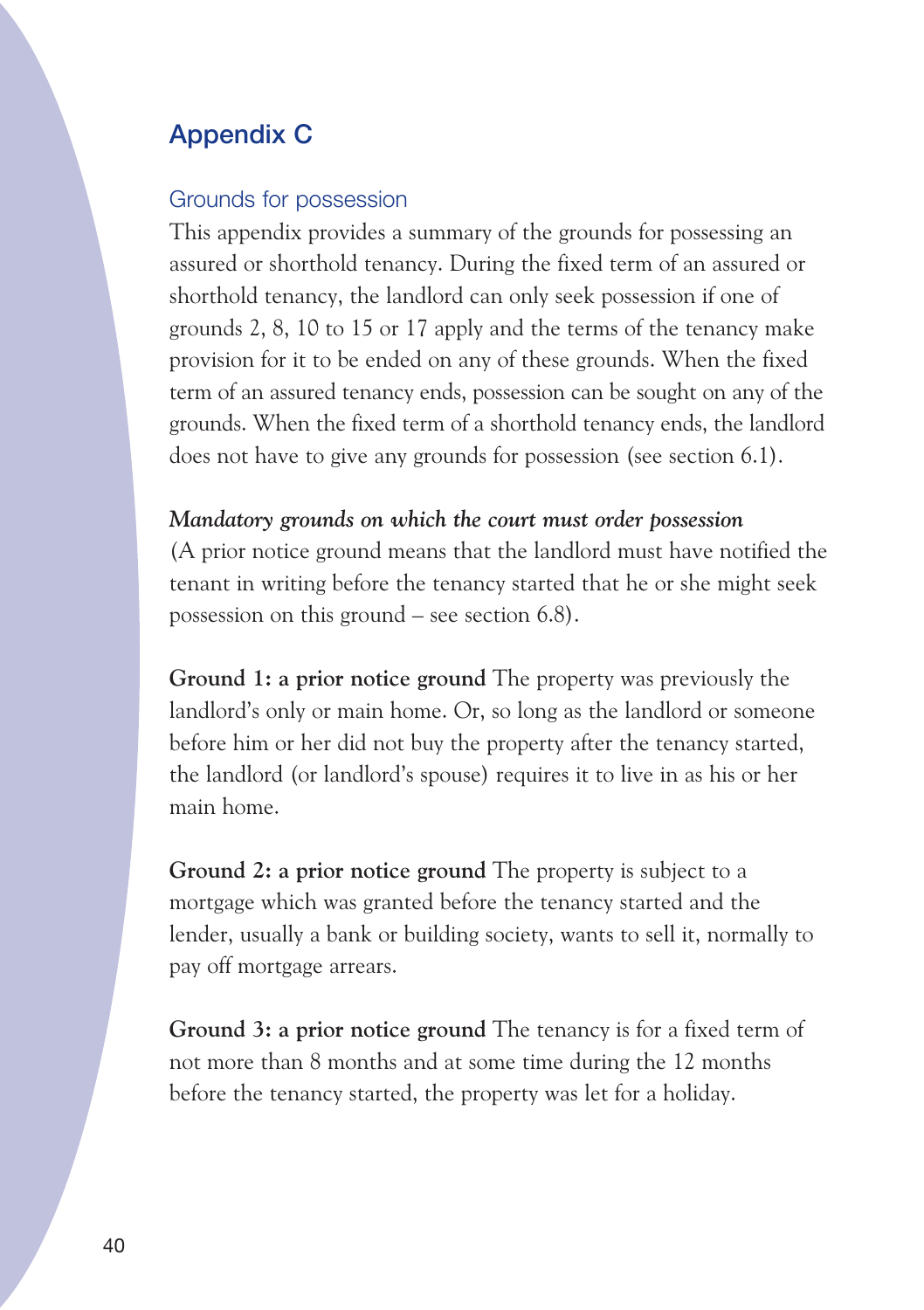**Ground 4: a prior notice ground** The tenancy is for a fixed term of not more than 12 months and at some time during the 12 months before the tenancy started, the property was let to students by an educational establishment such as a university or college.

**Ground 5: a prior notice ground** The property is held for use for a minister of religion and is now needed for that purpose.

**Ground 6** The landlord intends to substantially redevelop the property and cannot do so with the tenant there. This ground cannot be used where the landlord, or someone before him or her, bought the property with an existing tenant, or where the work could be carried out without the tenant having to move. The tenant's removal expenses will have to be paid.

**Ground 7** The former tenant, who must have had a contractual periodic tenancy or statutory periodic tenancy, has died in the 12 months before possession proceedings started and there is no one living there who has a right to succeed to the tenancy.

**Ground 8** The tenant owed at least 2 months' rent if the tenancy is on a monthly basis or 8 weeks' rent if it is on a weekly basis, both when the landlord gave notice seeking possession and at the date of the court hearing.

Note: This ground was amended by the Housing Act 1996 and applies from 28 February 1997.

*Discretionary grounds on which the court may order possession*  **Ground 9** Suitable alternative accommodation is available for the tenant, or will be when the court order takes effect. The tenant's removal expenses will have to be paid.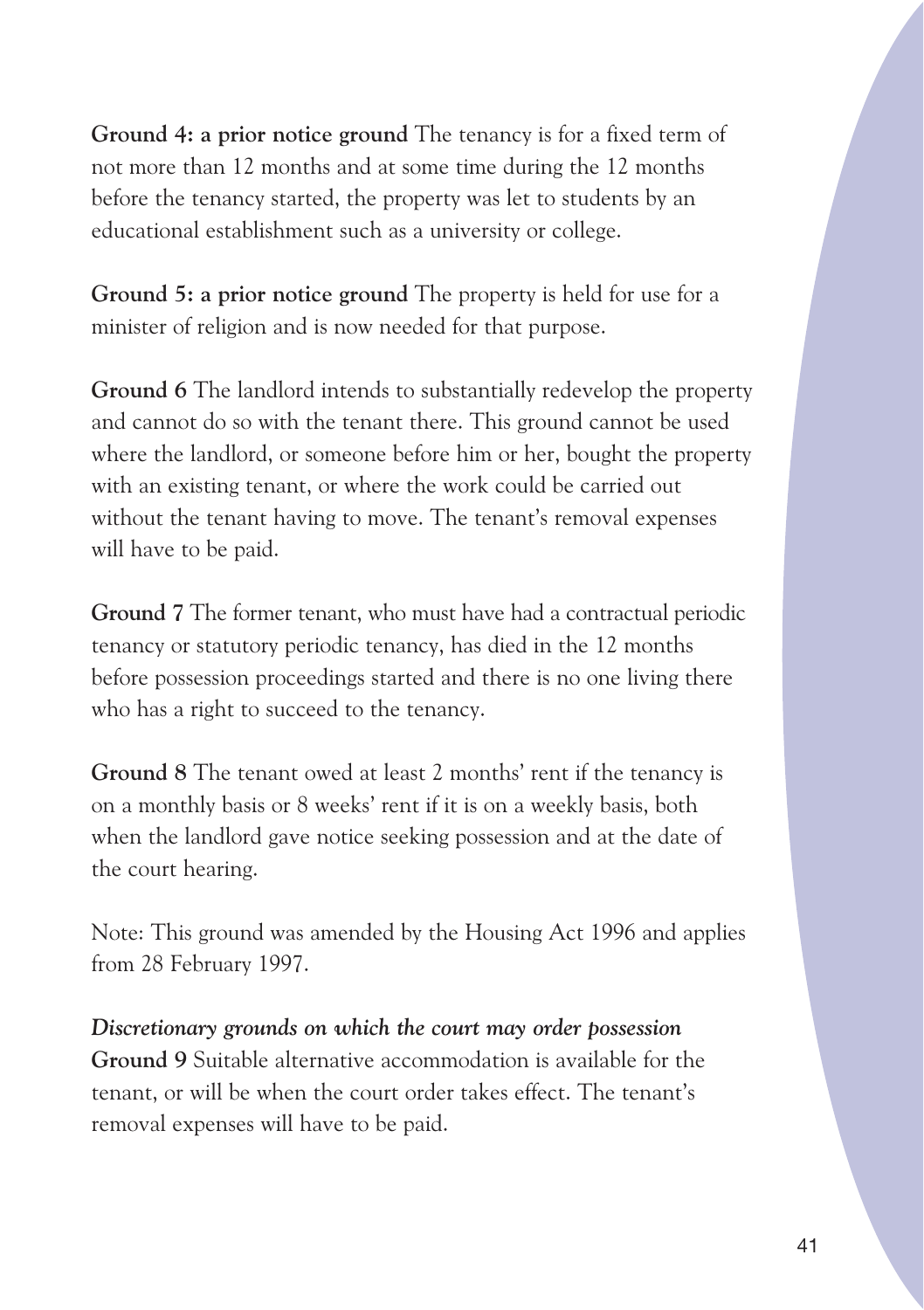**Ground 10** The tenant was behind with his or her rent both when the landlord served notice seeking possession and when he or she began court proceedings.

**Ground 11** Even if the tenant was not behind with his or her rent when the landlord started possession proceedings, the tenant has been persistently late in paying the rent.

**Ground 12** The tenant has broken one or more of the terms of the tenancy agreement, except the obligation to pay rent.

**Ground 13** The condition of the property has got worse because of the behaviour of the tenant or any other person living there.

**Ground 14** The tenant, or someone living in or visiting the property: – has caused, or is likely to cause, a nuisance or annoyance to someone living in or visiting the locality;

or

– has been convicted of using the property, or allowing it to be used, for immoral or illegal purposes, or an arrestable offence committed in the property or in the locality.

Note: This ground was amended by the Housing Act 1996 and applies from 28 February 1997.

**Ground 15** The condition of the furniture in the property has got worse because it has been ill treated by the tenant or any other person living there.

**Ground 16** The tenancy was granted because the tenant was employed by the landlord, or a former landlord, but he or she is no longer employed by the landlord.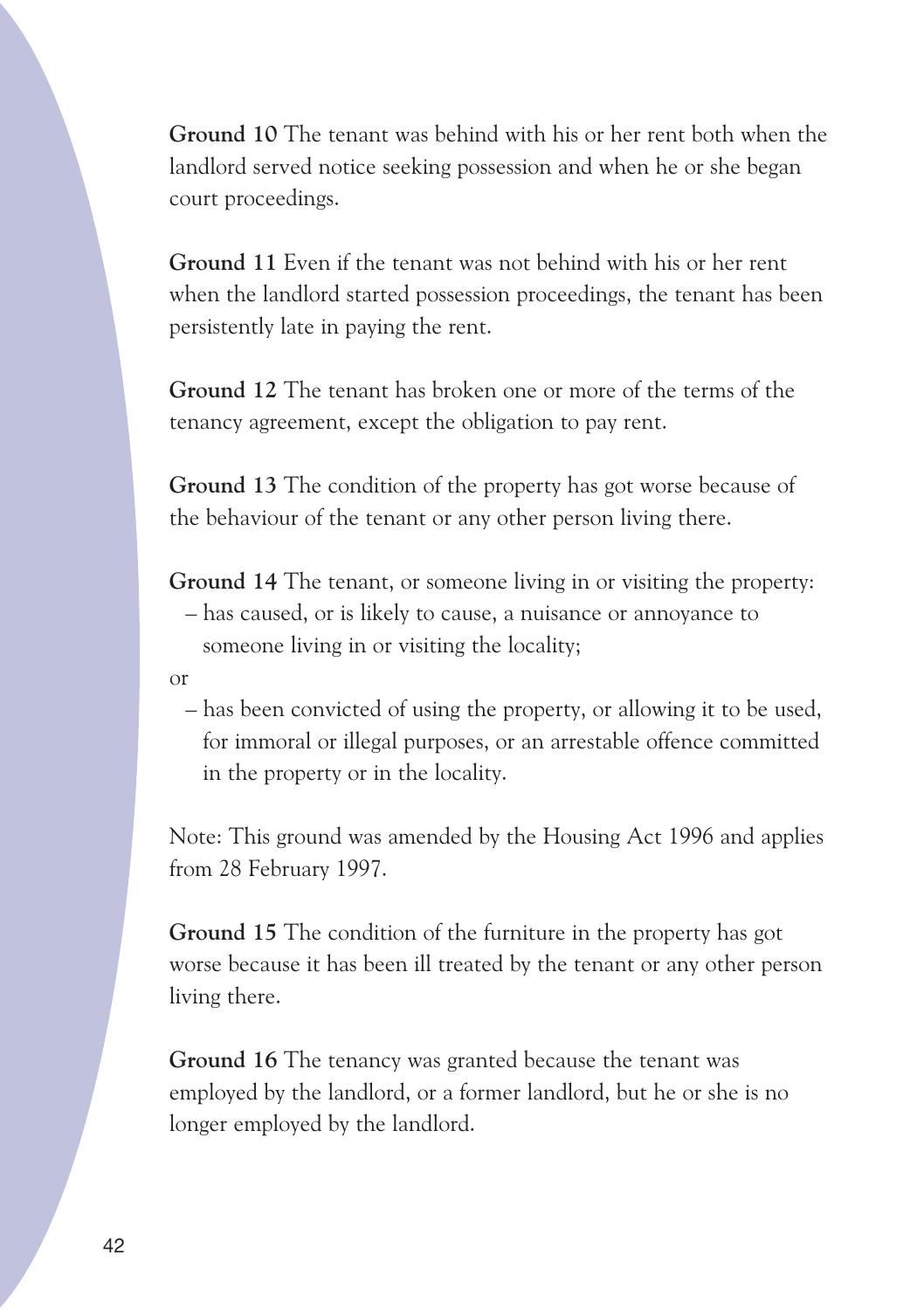**Ground 17** The landlord was persuaded to grant the tenancy on the basis of a false statement knowingly or recklessly made by the tenant, or a person acting at the tenant's instigation.

Note: This is a new ground added by the Housing Act 1996 and applies from 28 February 1997.

#### *Notice periods*

The landlord must serve notice seeking possession of the property on the tenant before starting court proceedings. He or she must give the following amount of notice:

- for grounds 3, 4, 8, 10, 11, 12, 13, 15 or 17 **at least 2 weeks**
- for grounds 1, 2, 5, 6, 7, 9 and  $16 at least 2 months$ . If the tenancy is on a contractual periodic or statutory periodic basis, the notice period must end on the last day of a tenancy period. The notice period must also be a least as long as the period of the tenancy, so that 3 months' notice must be given if it is a quarterly tenancy.
- for ground 14 from 28 February  $1997 -$  the landlord can start proceedings as soon as he or she has served notice.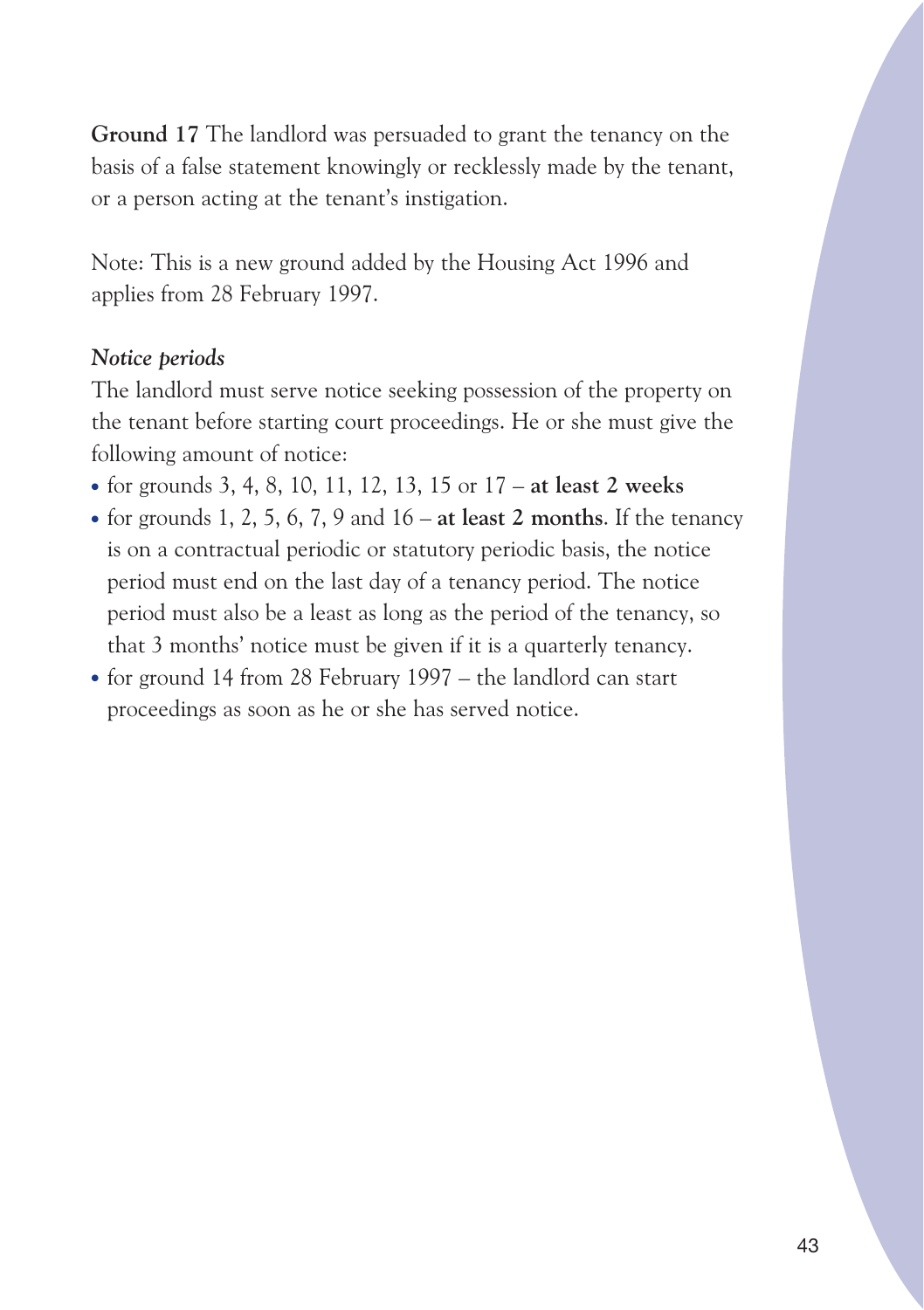# **Appendix D**

#### Addresses of rent assessment panels and areas covered

**London** All London Boroughs

10 Alfred Place London WC1E 7LR 020 7446 7700

**Eastern**  Great Eastern House Bedfordshire Tenison Road Berkshire Cambridge Buckinghamshire CB1 2TR Cambridgeshire 0845 100 2616 Hertfordshire

Oxfordshire Suffolk Norfolk Northamptonshire Luton Milton Keynes Peterborough Southend-on-Sea Thurrock and Essex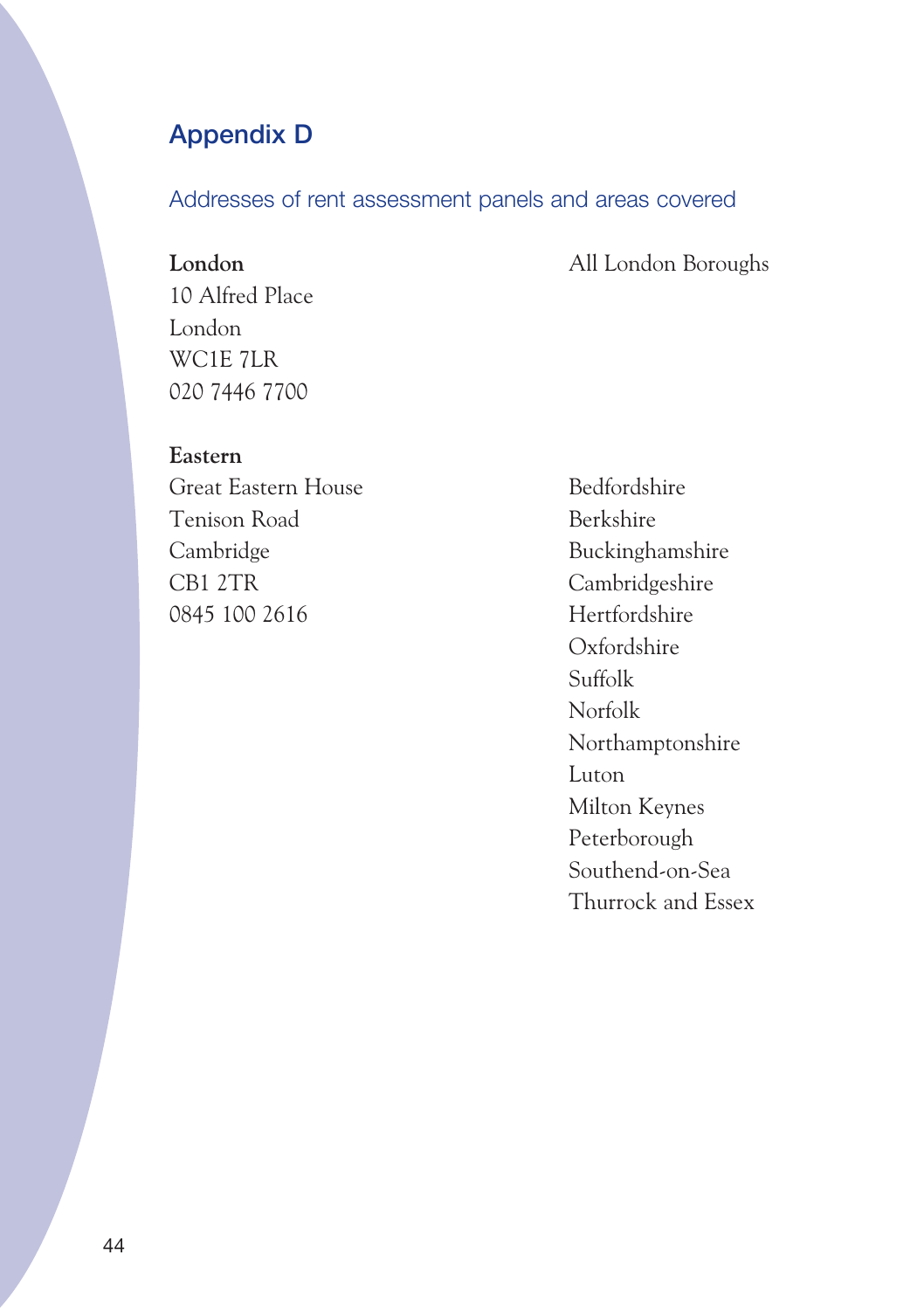# **Midland** Staffordshire 2nd Floor East Wing Ladywood House 45-46 Stephenson Street Birmingham B2 4DH 0845 100 2615 Leicestershire

#### **Northern** Blackburn

 $20th$  Floor Sunley Tower Piccadilly Plaza Manchester M1 4BE

Shropshire Herefordshire Worcestershire West Midlands Warwickshire Derbyshire Nottinghamshire Rutland Stoke-on-Trent The Wrekin

Blackpool Cheshire Cumbria Darlington Durham 0845 100 2614 East Riding of Yorkshire Greater Manchester Halton Hartlepool Kingston-upon-Hull Lancashire Lincolnshire Merseyside Middlesborough North East Lincolnshire North Lincolnshire North Yorkshire Northumberland Redcar and Cleveland South Yorkshire Stockton-on-Tees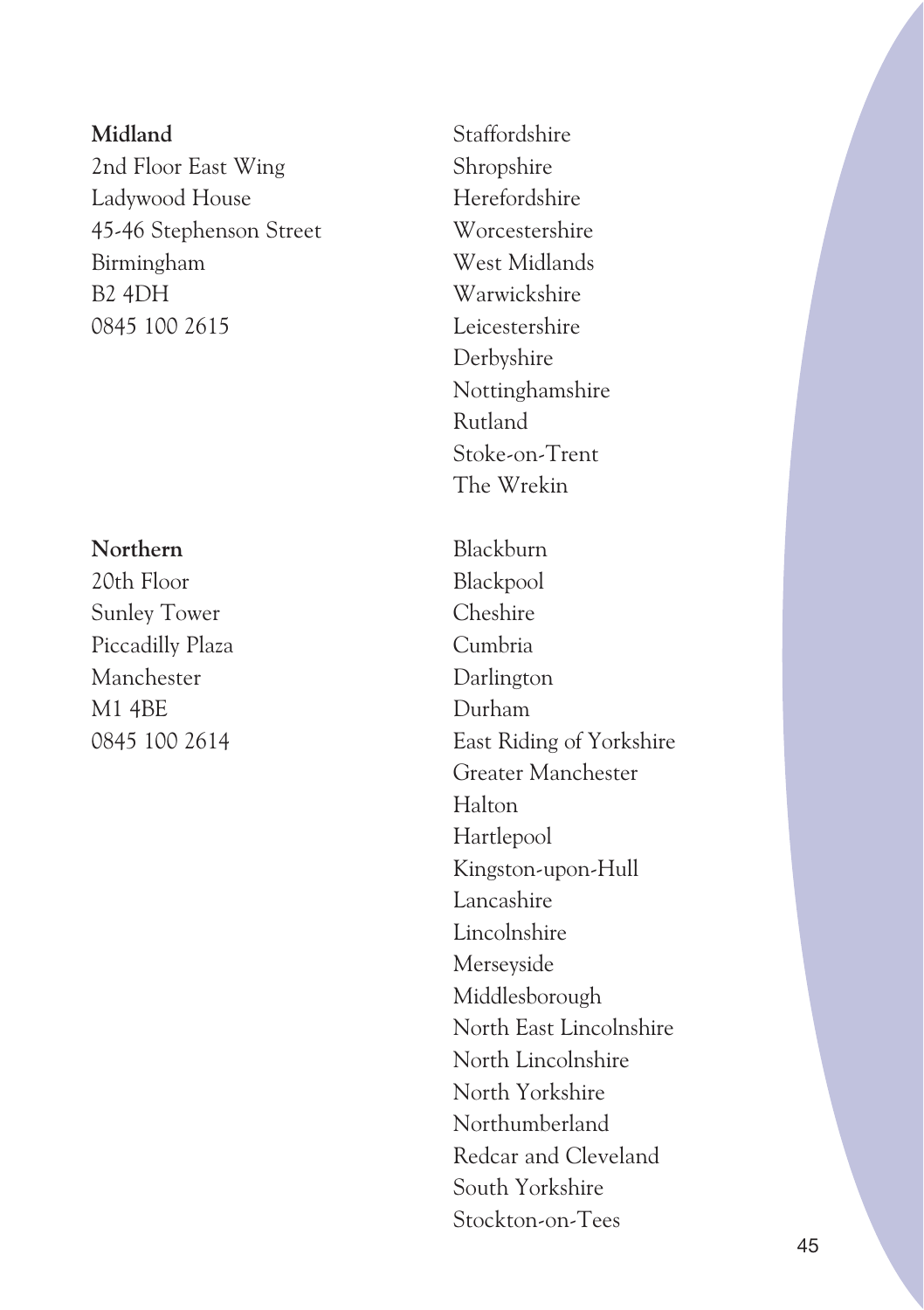#### **Southern**

1st Floor 1 Market Avenue Chichester West Sussex PO19 1JU 0845 100 2617

Tyne and Wear Warrington West Yorkshire York

Hampshire East and West Sussex Surrey Kent Isle of Wight The Medway Towns Portsmouth Southampton Brighton and Hove Wiltshire Dorset Devon The County of Bath and North East Somerset North West Somerset Somerset Bournemouth City of Bristol Cornwall and Isle of Scilly Gloucester South Gloucester Plymouth Poole Swindon and Torbay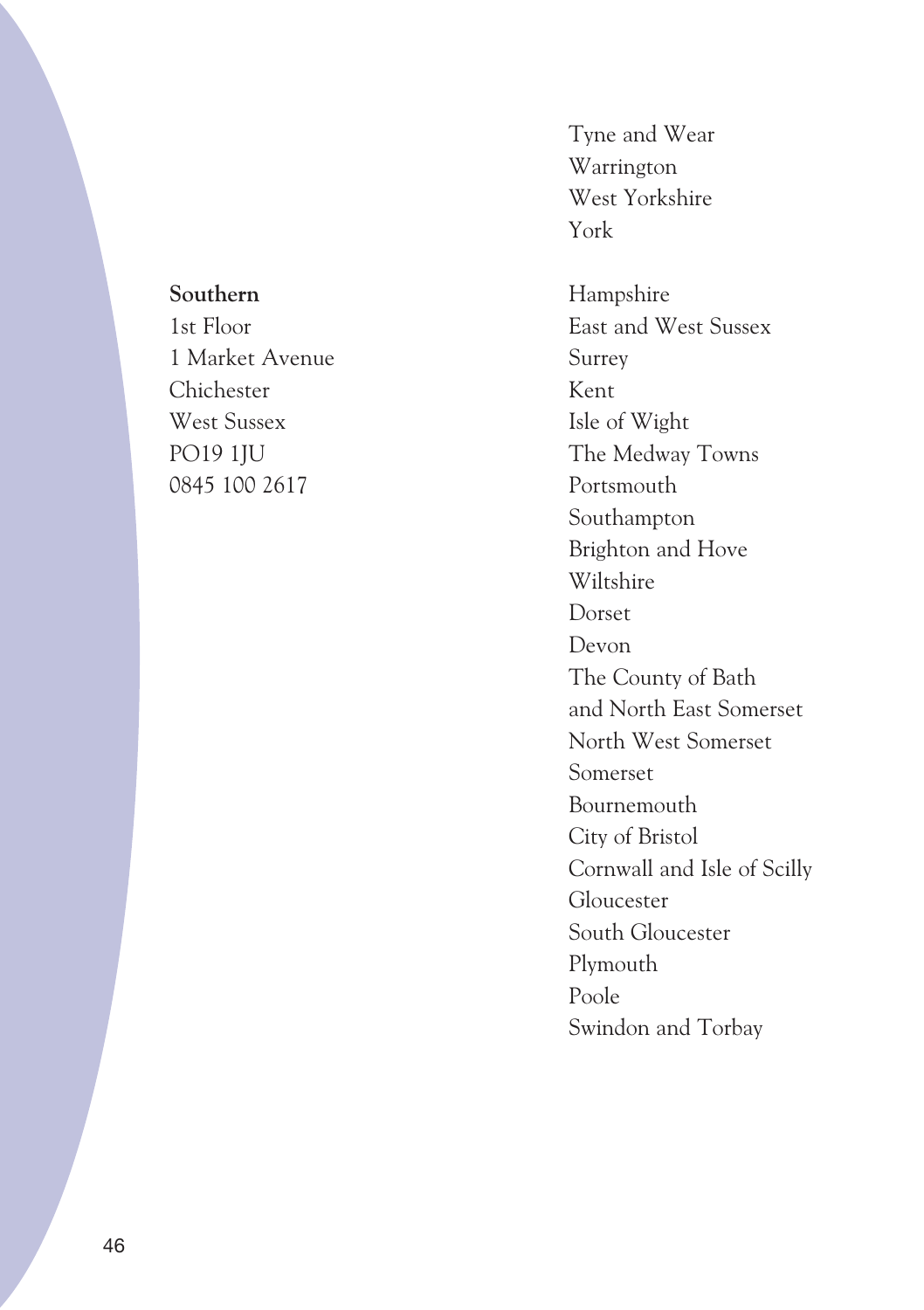#### **Wales**

1st Floor West Wing Southgate House Wood Street **Cardiff** CF10 1EW 029 2023 1687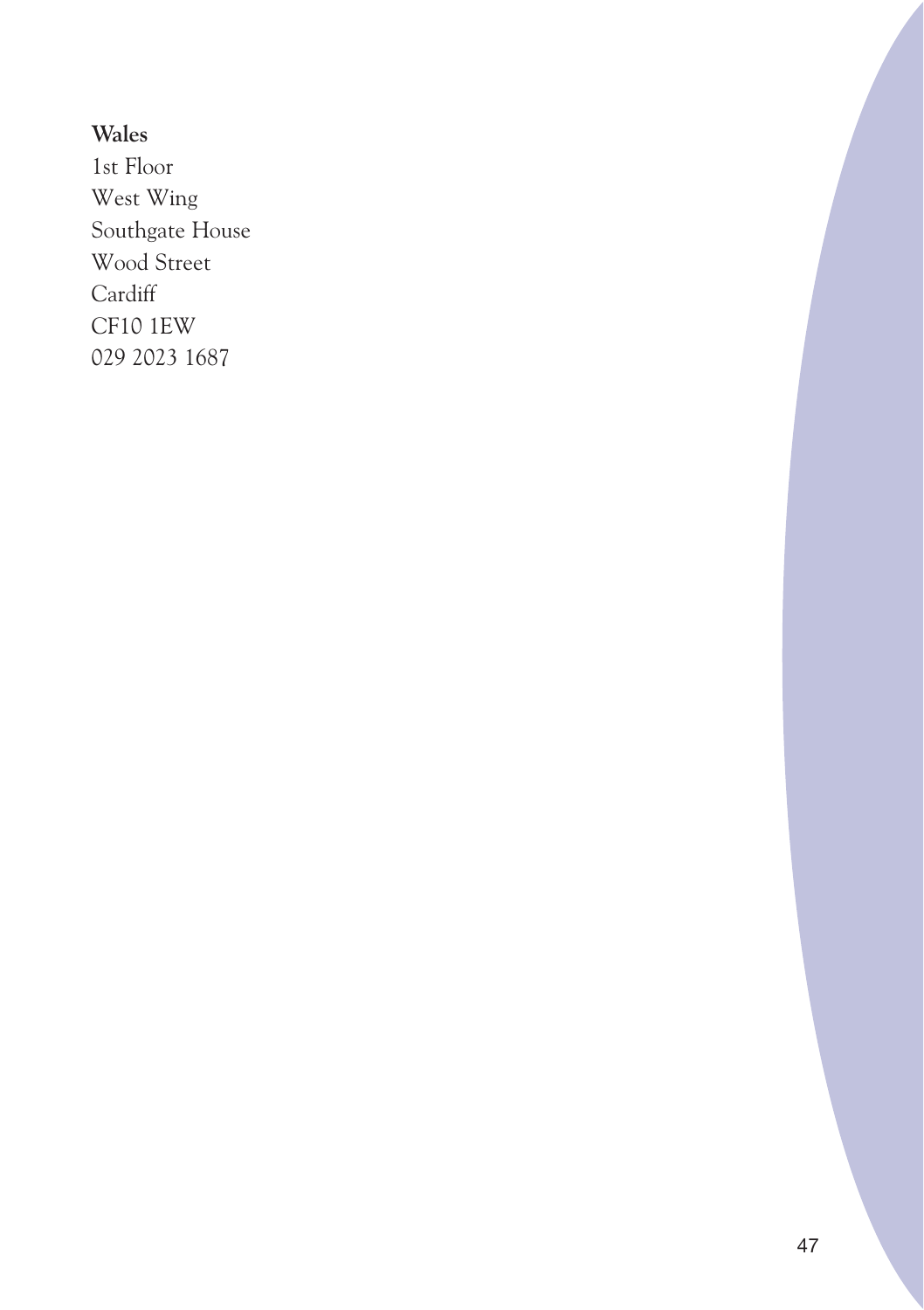# **Appendix E**

#### **Rules on timing of rent increases under the formal procedure in the Housing Act 1988**

There are 3 rules on the timing of rent increases under this formal notice procedure:

- 1. The first rule, which applies in all cases, is that a minimum period of notice must be given before the proposed new rent can take effect. That period is:
	- one month for a tenancy which is monthly or for a lesser period, for instance weekly or fortnightly;
	- six months for a yearly tenancy;
	- in all other cases, a period equal to the length of the period of the tenancy – for example, three months in the case of a quarterly tenancy.
- 2. The second rule applies in most cases:
	- the starting date for the proposed new rent must not be earlier than 52 weeks after the date on which the rent was last increased using this statutory notice procedure or, if the tenancy is new, the date on which it started, unless
	- that would result in an increase date falling one week or more before the anniversary of the date in the notice, in which case the starting date must not be earlier than 53 weeks from the date on which the rent was last increased.

This allows rent increases to take effect on a fixed day each year where the period of a tenancy is less than one month. For example, the rent for a weekly tenancy could be increased on, say, the first Monday in April.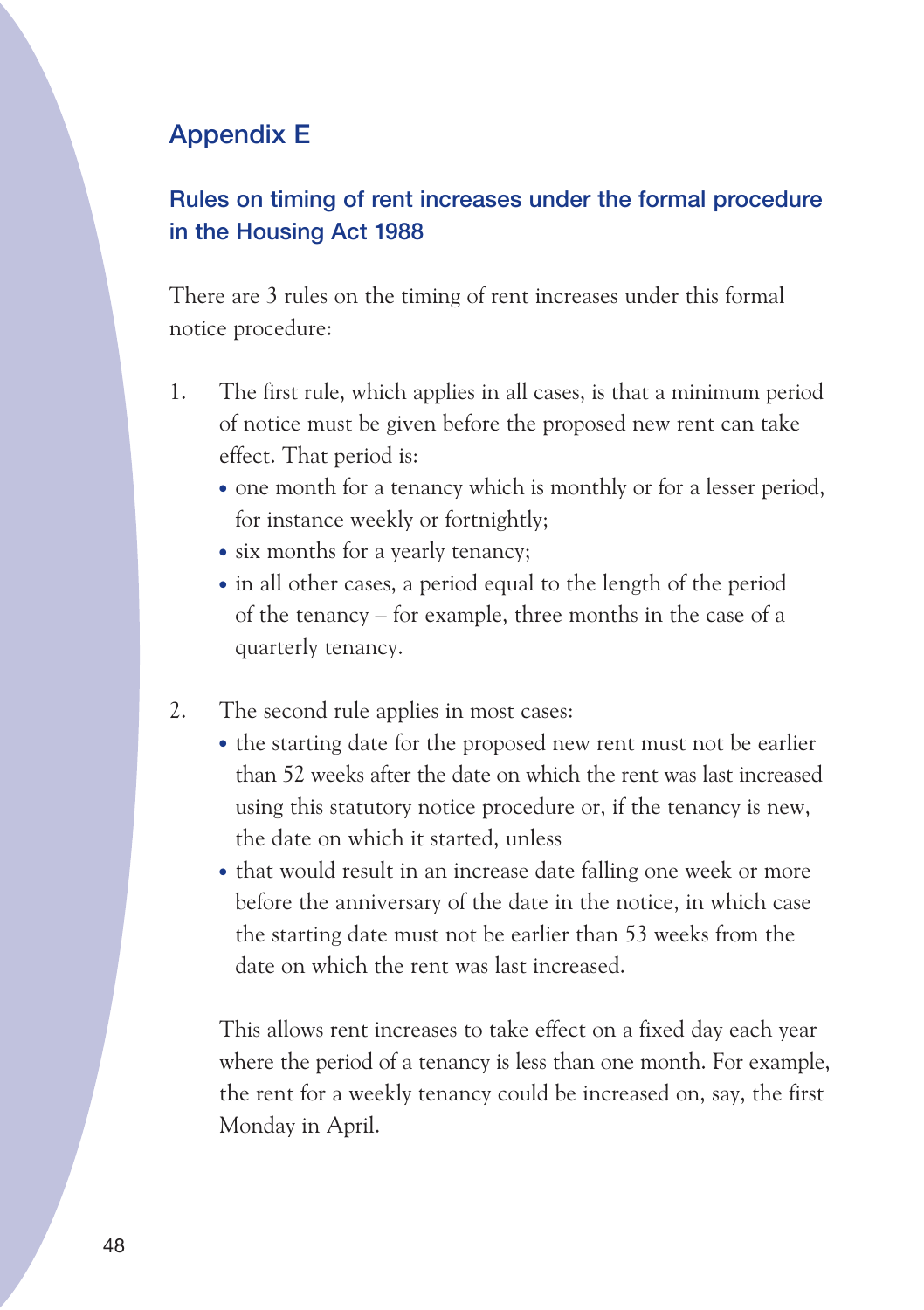Where the period of a tenancy is monthly, quarterly, six monthly or yearly, rent increases can take effect on a fixed date, for example, 1st April.

The two exceptions to the second requirement, which apply where a statutory tenancy has followed on from an earlier tenancy, are:

- where the tenancy was originally for a fixed term (for instance, 6 months) but continues on a periodic basis (for instance, monthly) after the term ends; and
- where the tenancy came into existence on the death of the previous tenant who had a regulated tenancy under the Rent Act 1977 (see booklet "Regulated Tenancies").

In these cases the landlord may propose a new rent at once. However, the first and third requirements must still be observed.

3. The third rule, which applies in all cases, is that the proposed new rent must start at the beginning of a period of the tenancy. For instance, if the tenancy is monthly, and started on the 20th of the month, rent will be payable on that day of the month, and a new rent must begin then, not on any other day of the month. If the tenancy is weekly, and started, for instance, on a Monday, the new rent must begin on a Monday.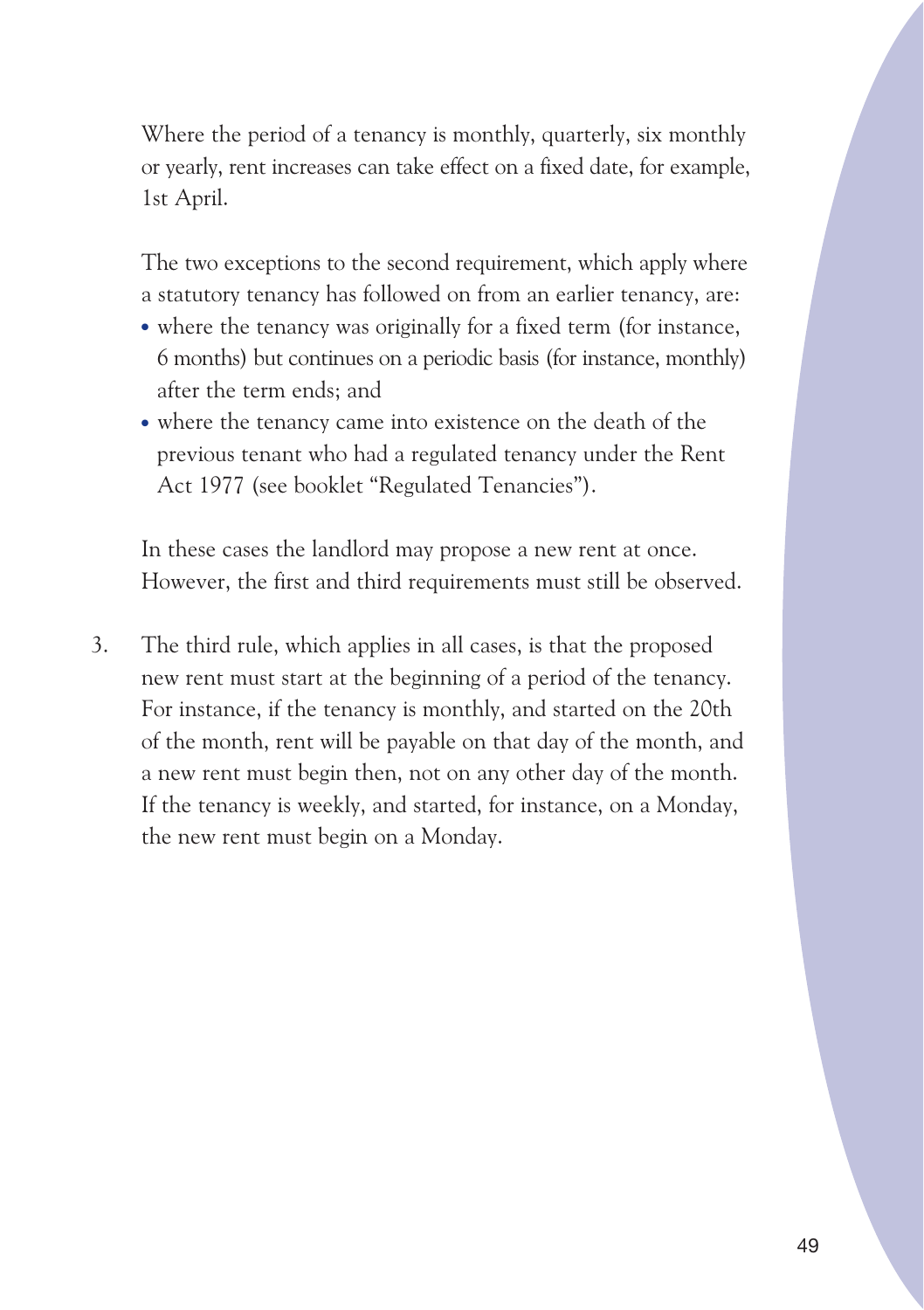#### **Other booklets on landlord and tenant legislation**

**The following booklets are available, free of charge:** 

Renting Rooms in Someone's Home – A guide for people renting from resident landlords Regulated Tenancies Repairs – a guide for landlords and tenants Notice that you must leave – a brief guide for landlords and tenants My landlord wants me out – protection against harassment and illegal eviction

These leaflets, and further copies of this leaflet, can be obtained from:

DCLG Publications PO Box No 236 Wetherby LS23 7NB Tel: 0870 1226 236 Fax: 0870 1226 237 Textphone: 0870 1207 405 E-mail: [odpm@twoten.press.net](mailto:odpm@twoten.press.net) – or via the DCLG website: <www.communities.gov.uk>

The Welsh Assembly Government Crown Buildings Cathays Park Cardiff CF1 3NQ Tel: 029 2082 3761 Fax: 029 2082 5391

They are also available from many Citizens Advice Bureaux, Law Centres, and Housing Advice Centres.